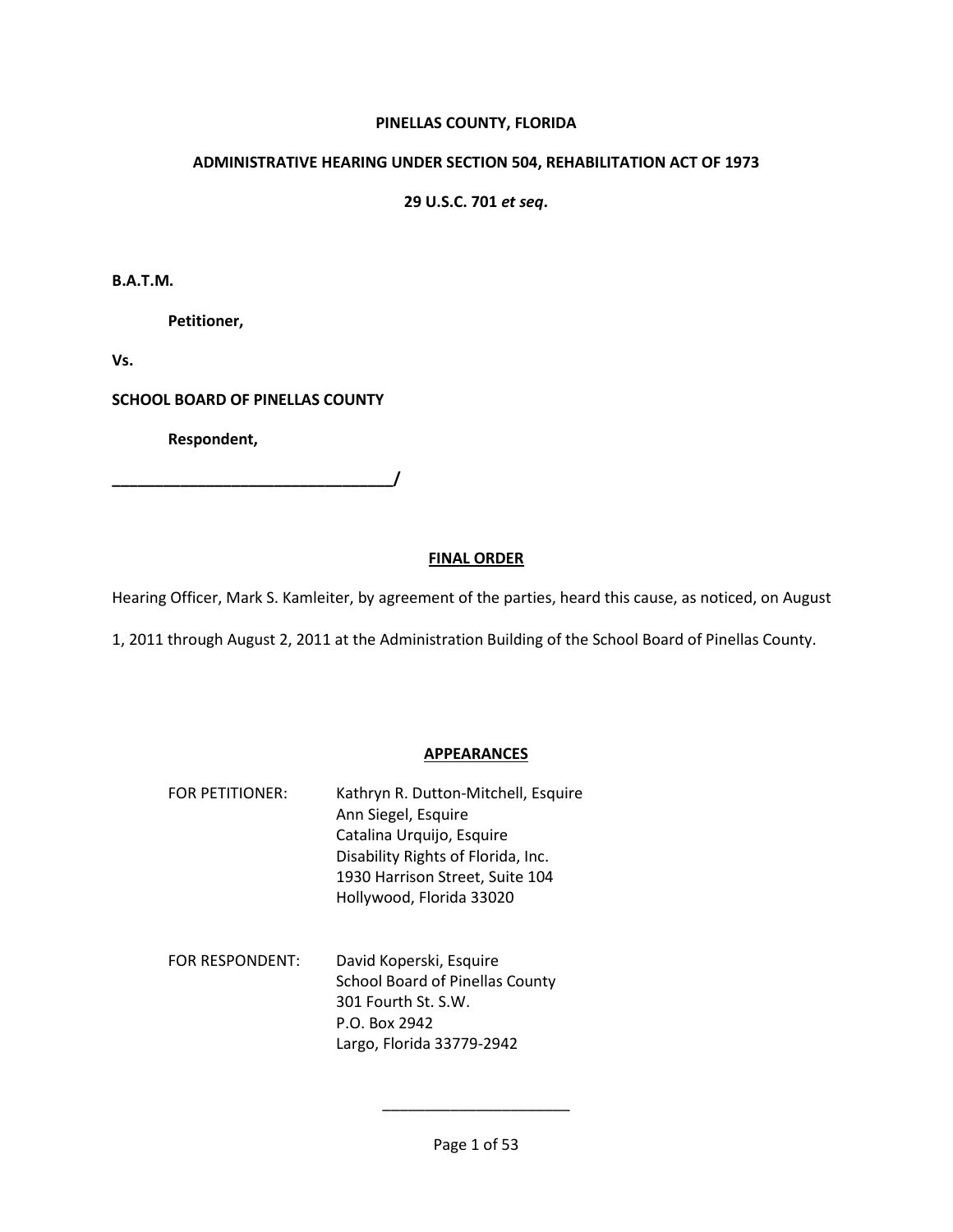## **REFERENCES TO TESTIMONY AND EXHIBITS**

The following examples are to explain format for references to testimony and exhibits in this Final Order.

**Testimony:** T (refers to the transcript page(s)). L (refers to the particular line(s) on the referenced transcript page. Example: **T-352, L-15 to T-353, L-11**

**Exhibits:** These are referred to with reference to the party offering the exhibits and the number of the exhibits given by the hearing officer. Example: **Petitioner's Exhibit #12 or Joint Exhibit #3**

# **STATEMENT OF ISSUES**

Whether Respondent school district has and is discriminating against Petitioner on the basis of her and violating her rights under § 504 of the Rehabilitation Act of 1973, as amended, 29 U.S.C. § 794, and its implementing regulation found at 34 C.F.R. Part 104.

# **FINDINGS OF FACTS**

- 1. B.A.T.M. is presently a nine year old child, fourth  $(4<sup>th</sup>)$  grade student at her home zoned school, San Jose Elementary School (hereinafter SJES), in Pinellas County. (Joint Stipulation) She has attended this school since August 2007, when she entered as a kindergarten student, receiving gifted services.<sup>1</sup> At the time of filing this complaint, San Jose was an "A" rated school. It is now a "B" rated school. T-195, L-25; 196, L-1-18.
- 2. For Kindergarten, First, and Second grade B.A.T.M. was transported one day a week to Dunedin Elementary School in order to receive her gifted services. Prior to her third grade year, SJES established its own gifted program, in which B.A.T.M. has fully participated up to the time of the hearing. T-207, L-9-25 through T-208, L-1-4; Joint Statement #12

 $\overline{\phantom{0}}$ 

 $1$  Florida Administrative Code 6A-6.03019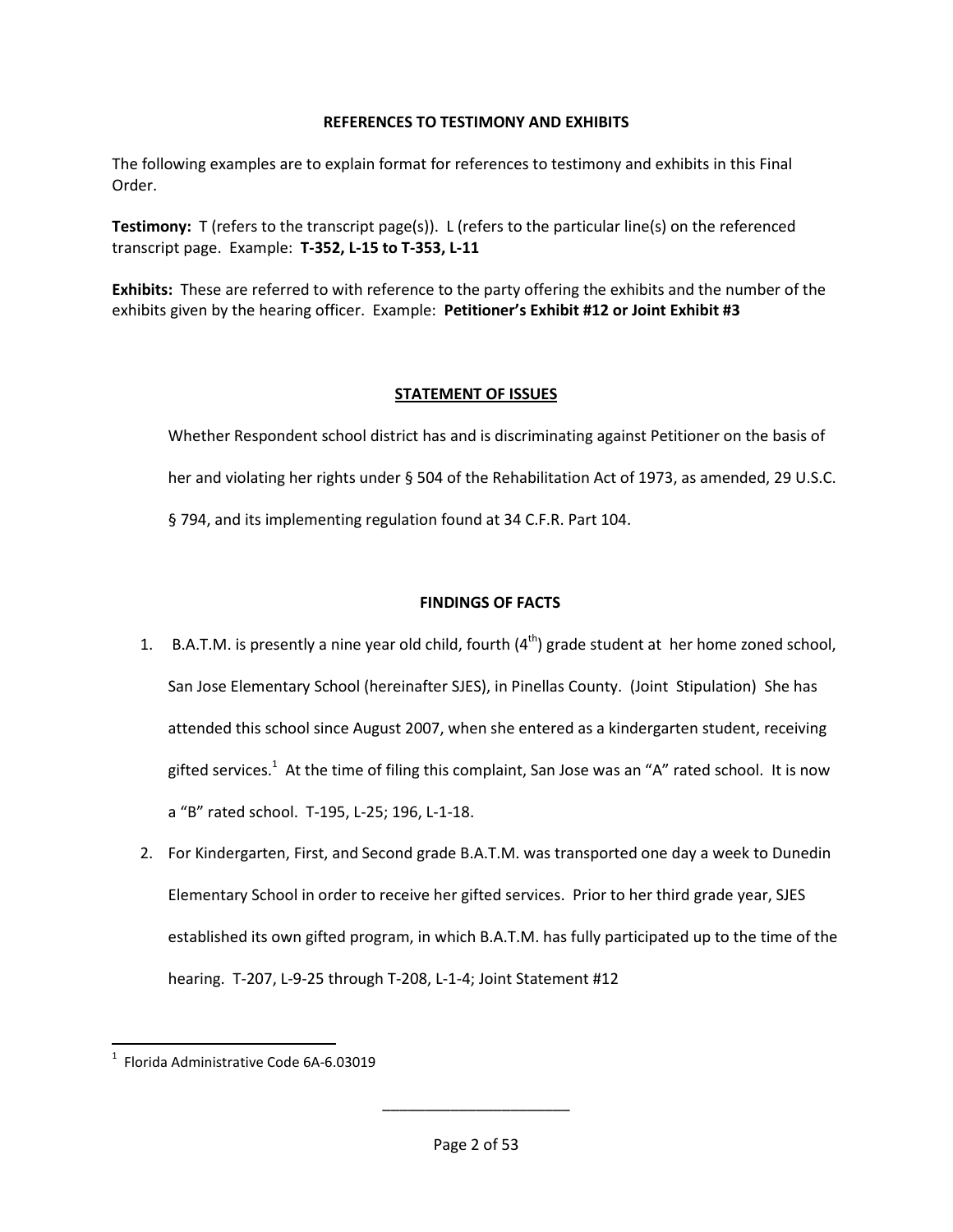- 3. In July 2008, B.A.T.M. was diagnosed with Type 1 Diabetes Mellitus and requires blood glucose testing (finger prick) and administration of insulin several times a day, including at school. The parents informed the school of the diagnosis and that the child required glucose testing and possibly insulin administration prior to lunch. They provided the appropriate documentation from the child's physician. T-197, L-8-24; (See Joint Stipulation)
- 4. At this time they requested that the School Board of Pinellas County(hereinafter PCSB) accommodate the child's needs, as a person with a disability, by assuring a trained adult to perform the blood glucose testing, and the insulin administration, including having another trained adult as a back-up. This person would have to be trained in Diabetes, blood glucose testing, insulin administration, including recognizing the signs and symptoms of both low and high glucose levels. (See Joint Stipulation) T-197, L-17-25; T-198, L-1-10
- 5. The School Board of Pinellas County(hereinafter PCSB) notified the parents that PCSB policy held that only registered nurses were permitted to administer insulin to students. Students who are unable self-manage their diabetes are required to go to a school with a full-time RN, if the parents desire the school district to provide for the administration of the insulin. T-198, L-4-24; (See Joint Statement #5) Respondent's Exhibit #1, Joint Statement #5.
- 6. Except for one day per week, there are no RNs at SJES. T-198, L-4-24; T-475. L-13-14 (R. Brecchetti)
- 7. The child was offered a place at Palm Harbor Elementary School, where there was a full-time registered nurse. T-198, L-4-24
- 8. The parents declined the transfer to Palm Harbor Elementary School. They consulted with the child's physician and then decided to change her medication schedule so that it would not be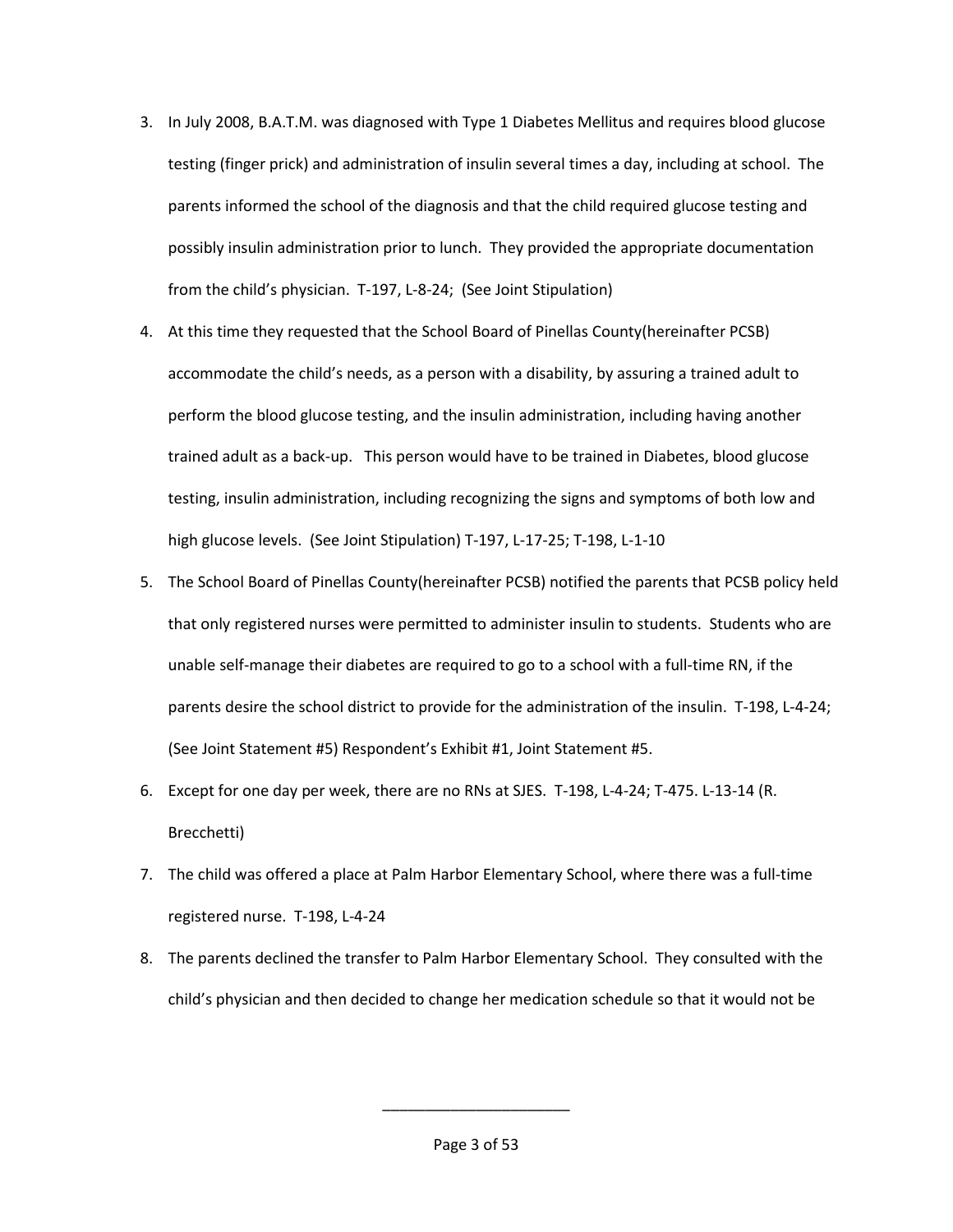necessary to administer insulin at school. T-200, L-1-16; T-201, L-17-25; T-202, L-1-4, (See Joint Statement #7)

- 9. The child was determined by her school to be a person with a disability as defined § 504 of the Rehabilitation Act of 1973 in the fall of 2008 and was provided with a § 504 Plan at that time. She has had a § 504 Plan since that time. T-228, L-19-22; (See Joint Statement #8)
- 10. The child's § 504 Plan did not, however, include all required accommodation, diabetes-related services, or insulin administration despite the parents' advocacy. T-228, L-19-22; (See Joint Statement #8)
- 11. At the beginning of the 2010-2011 school year it was medically determined that the child's diabetes could no longer be sufficiently managed without administering insulin during the school day. T-205, L-16-23; (See Joint Statement #9)
- 12. B.A.T.M. presently receives her insulin by syringe. T-219, L-18-20. There was some testimony that administering insulin through injection has a higher risk of error than the other administration methods. (Dharamraj, T-582, L 14-20); (P. Jameson T-128, L-10-13).
- 13. At this time B.A.T.M. was unable to self-administer her insulin and she has remained unable to self-administer the insulin though the hearing on this matter. T-203, L-5-6; T-253, L-20-24; Joint Statement #10 There was some testimony that at one point B.A.T.M. had at one time selfadministered her insulin, but she apparently did not feel comfortable doing this and has asked that someone assist her with this process. T-246, L-3
- 14. The parents once again made a request that the necessary diabetes services (glucose testing, insulin administration, and glucagon administration) be provided at SJES. T-206, L-16-25, PE-19
- 15. Again the district declined to offer diabetes services at SJES, other than on the one day a week where a nurse was on duty at SJES.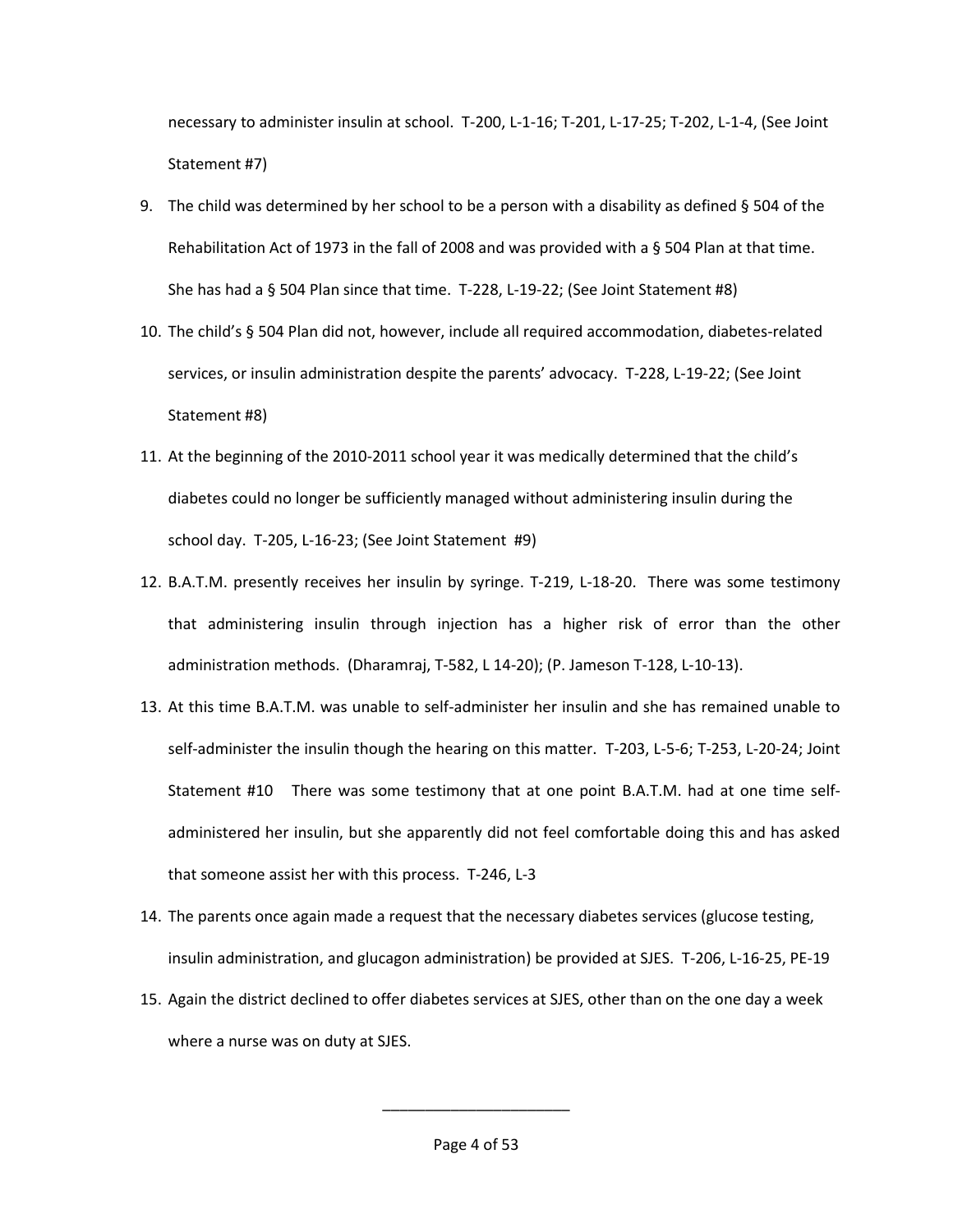16. There was a conflict in testimony as to whether the district again offered diabetes services at another school. The parents argue that the district did not make this offer at the time when it refused to provide the diabetes services at SJES. The district argues that the parents always knew that their child could receive diabetes services at a school where there was an RN on duty all week. It seems that at least by November 30, 2010 the District did affirm that it was offering the diabetes services in a school with a full-time RN. Joint Stipulation In a letter from school district counsel to the parents' legal counsel the following statement was made:

"Accordingly, as the district has done in the past, we would offer Mrs. M the opportunity to reenroll her children in a school with a full-time registered nurse." RE-1

- 17. The parties agree, however, that the district was clear that if the parents wished for B.A.T.M to continue attending SJES, then they would have to provide for the diabetes services personally, except for the one day when the district's RN was on duty at SJES. Furthermore, if for any reason the RN was not able to come to SJES on the one day she was scheduled, the parents would be expected to provide "back up" diabetes services. T-206, L-4-25; PE – 20; PE-21
- 18. The parties agree that student safety is a primary concern in determining whether non-licensed school personnel can provide health care services to students in schools. See Response # 19 to Respondent's Request for Admissions.
- 19. The mother testified that B.A.T.M. is thriving academically and socially at SJES and does not want to leave SJES. T-208, L-1-2; T-218, L-11-19, T-612, L-1-8.
- 20. The parents testified that they then told the district that they would accept the provision of the diabetes services through trained non-medical district personnel. T-244, L-2-5; Joint Statement #11
- 21. The parents' position on the non-medical personnel administration of insulin was approved of by B.A.T.M.'s treating physician as indicated by documentation provided to the school district.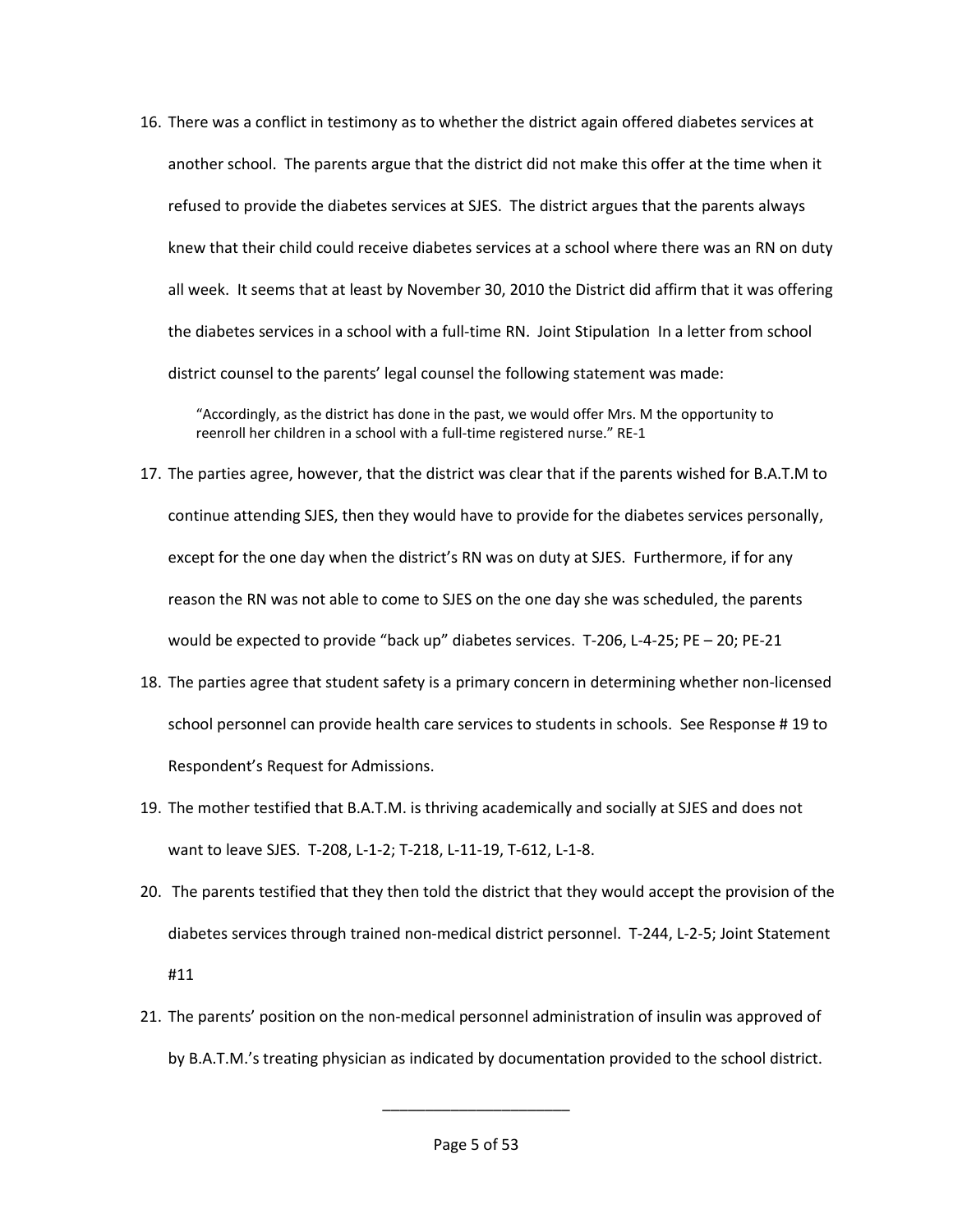Dr. Frank B. Diamond wrote to the principal of SJES stating that he "approved the delegation of B.A.T.M.'s diabetes care to trained, adult, non-licensed personnel. Joint Statement - 11 Dr. Diamond testified that "I think it (delegation of insulin administration by a UAP) would be satisfactory if the Nurse or the individual were adequately trained, prepared, and experienced." T-299, L-24-25 thru T-300, L-1-2.

- 22. Respondent's witnesses, P. Jameson and Dr. Dharamraj, testified that the administration of insulin, including determination of the dosage size is a nursing task. T-133, L-9-11; T-583, L-11- 25; T-584, L-1-4.
- 23. Ms. Rita Becchetti, Supervisor of School Health Services for the district's schools, testified that in any delegation of nursing tasks the "responsibility always remains with the nurse and their license." T-469, L-10-17. Ms. Karen Wiggins, Director of the Child and Adolescent Health Unit of the Florida Department of Health, also testified that decision as to whether to delegate insulin administration is a decision which belongs to a registered nurse. T-350, L-20-21. Ms. Wiggins further testified, however, that the decision to delegate according to the guidelines ("Nursing Guidelines for Delegation of Care for Students with Diabetes in Florida) the decision as to the delegation of insulin administration should be made on a case-by-case basis. T-332, L-20-21.
- 24. Respondent elicited testimony from Donna Finegold, Respondent's nurse educator (T-393, L-3- 12), Rita Becchetti (T-468, L-18-20; T-469, L-21-25; T-470, L-1-8), and Dr. Dharamraj (T-580, L-7- 25; T-581, L-15-18) that it may be unsafe to delegate the administration of insulin to nonlicensed personnel.
- 25. Rita Becchetti testified that the dosages for young children are very small, "so even a very, very small deviation from that for a child who is 40 or 50 pounds or whatever can have a significant impact on that child." T-489, L-1-6.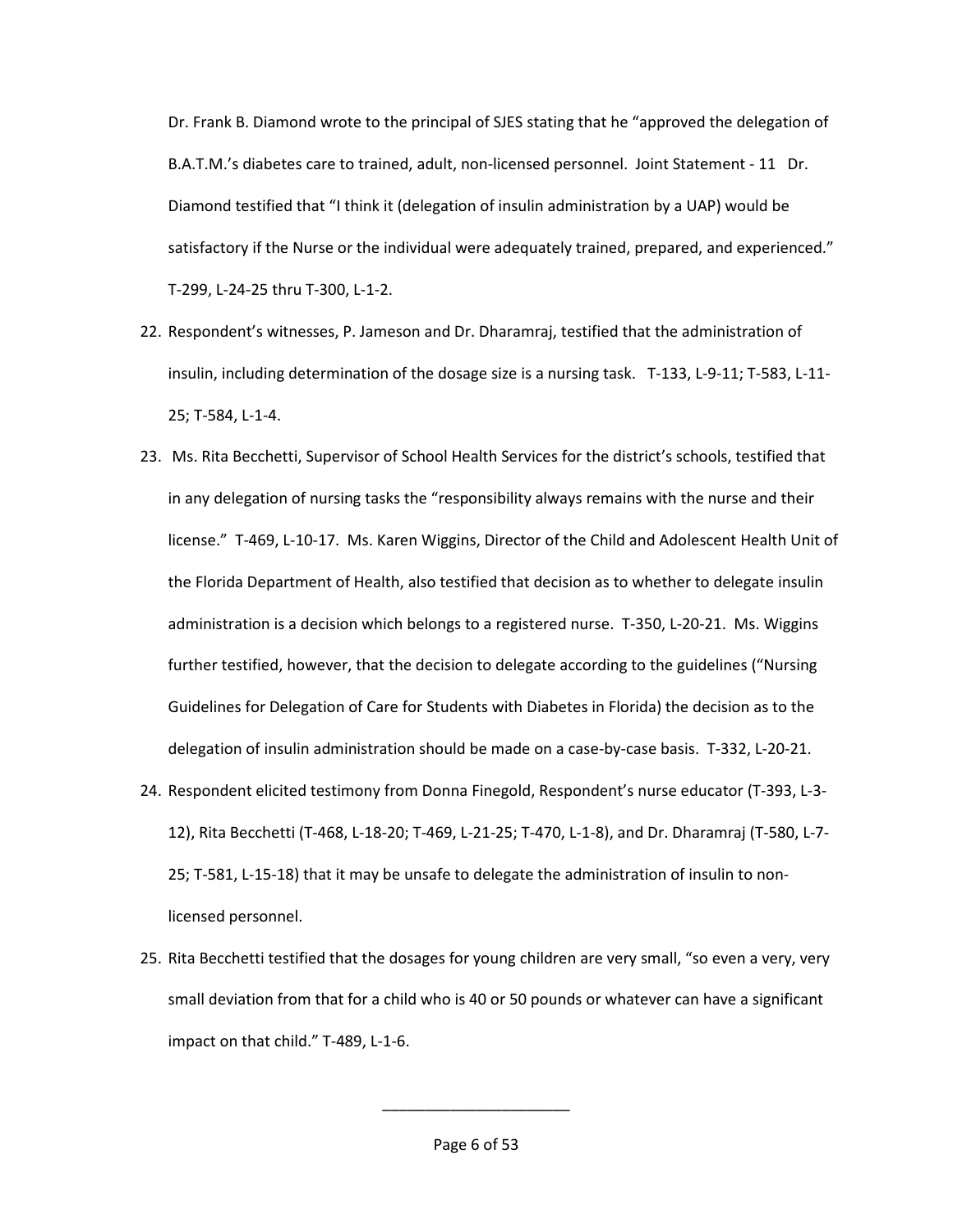26. In response to the hearing officers questions, Rita Becchetti, responded as follows:

HO – "… do you have any idea what the youngest children are who might administer (insulin) in the schools?

RB – "… In the school district probably grade two because the standard in the community is that most of the endocrinologists believe that grade three is the time that they should become independent or working on it."

…

RB – "They may have an adult who helps with that calculation and double checks whatever ---"

HO-"What would the qualifications of that be?"

RB-"It can be a trained school staff person."

…

HO-"…So, if you have a school personnel that's been properly trained and he's supervising self-administration, what does he do as part of that supervision …?

RB-"He watches the student to make sure that they're doing what they're supposed to be doing because they have received training as to what that student needs to do … and double-checks any calculations as far as, you know, how many carbs and any calculations they need to do to determine what dose they need to administer. …"

HO-"So would it be fair to say that this person monitors the taking of the blood sugar levels?"

RB-"Yes. They watch them do that.

HO-"And monitors the calculation to determine the dosage?

RB-"Correct.

HO-"And the monitors the dialing up of the dosage or the drawing of the dosage?

RB-"Right"

HO-"And then what the child does is he sticks himself?

RB-"Correct." T-560, L-5-25 through T-563, L-22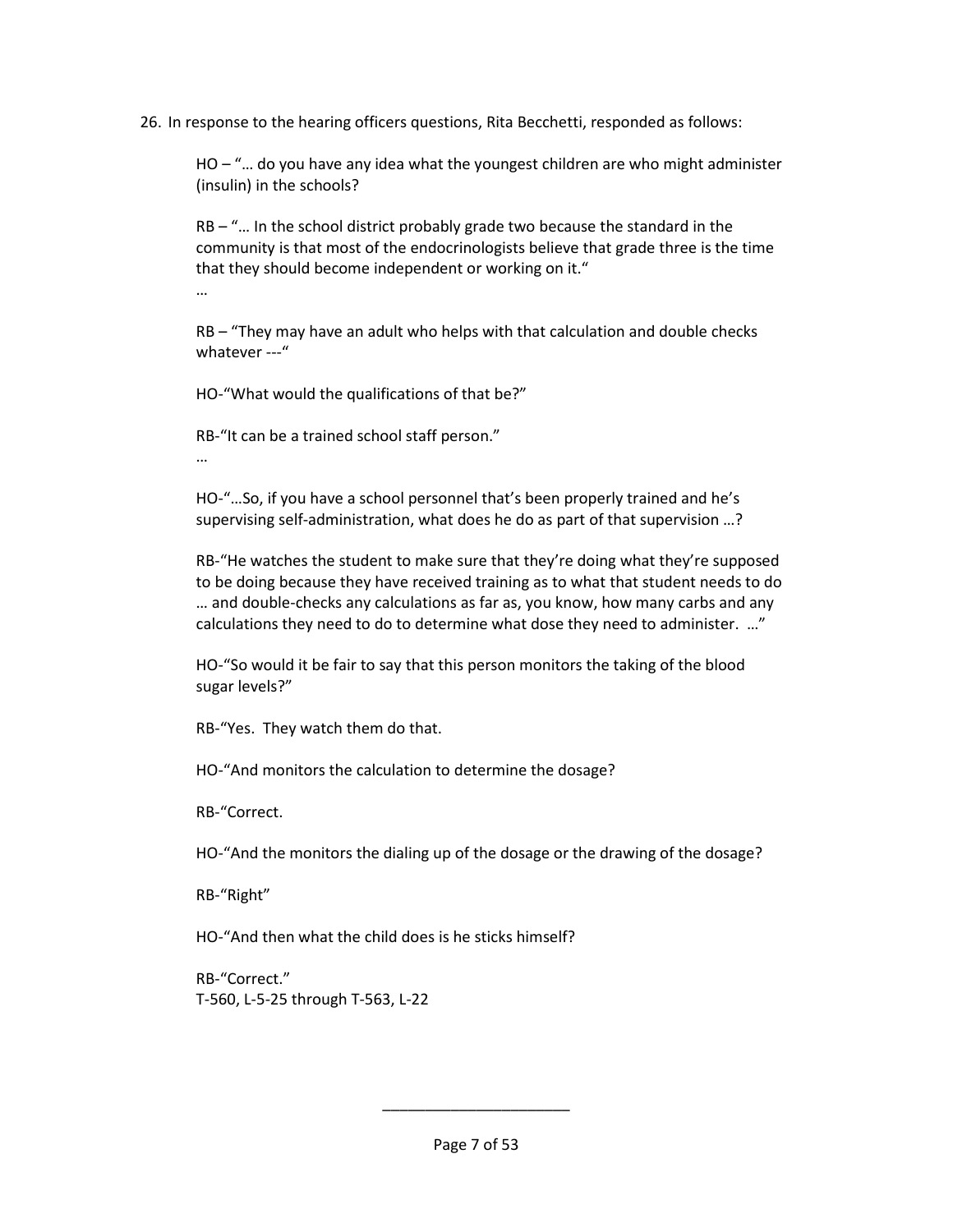- 27. Karen Wiggins, testified that it would not be unreasonable for a nurse to decide either to delegate the administration of insulin to non-licensed personnel (T-352, L-19-24), or to not delegate these tasks (T-351, L-13).
- 28. Nurse Sharon Warnecke ARNP, retired Coordinator of Health Services for the Lee County

Schools, (T-151, L-10-11) testified that the Lee County follows district guidelines, which are

based upon the guidelines for delegation of insulin administration provide by the state of

Florida. T-156, L-13-20 They allow delegation of the administration of insulin by non-licensed

personnel. When questioned about the safety of the practice, Ms. Warnecke testified that:

I think it is a necessary practice. I think it is safe as long as the people who are being trained are being trained properly and are willing to do it.

29. Ms. Warnecke testified as to how they train UAPs in Lee County:

We developed skilled checklists, and those skilled checklists were followed with every UAP. They had to demonstrate proficiency in all of those procedures that were written in that or that were delegated. T-170, L-10-14

30. Ms. Warnecke testified that she believed that it was safer for a licensed nurse to administer

insulin than a UAP. T-181, L-23-25

31. There was testimony by Donna Finegold that a serious error in the administration of insulin for

high blood sugar can be fatal. T-397, L-23-24

32. The National Association of School Nurses stated an official position that:

 [T]he school nurse is the only staff member who has the skills, knowledge base and statutory authority to fully meet the health needs of students with diabetes in the school setting. Joint Exhibit #1

33. The American Academy of Pediatrics holds the position that insulin administration should

not be delegated to a UAP. Respondents Exhibit #3.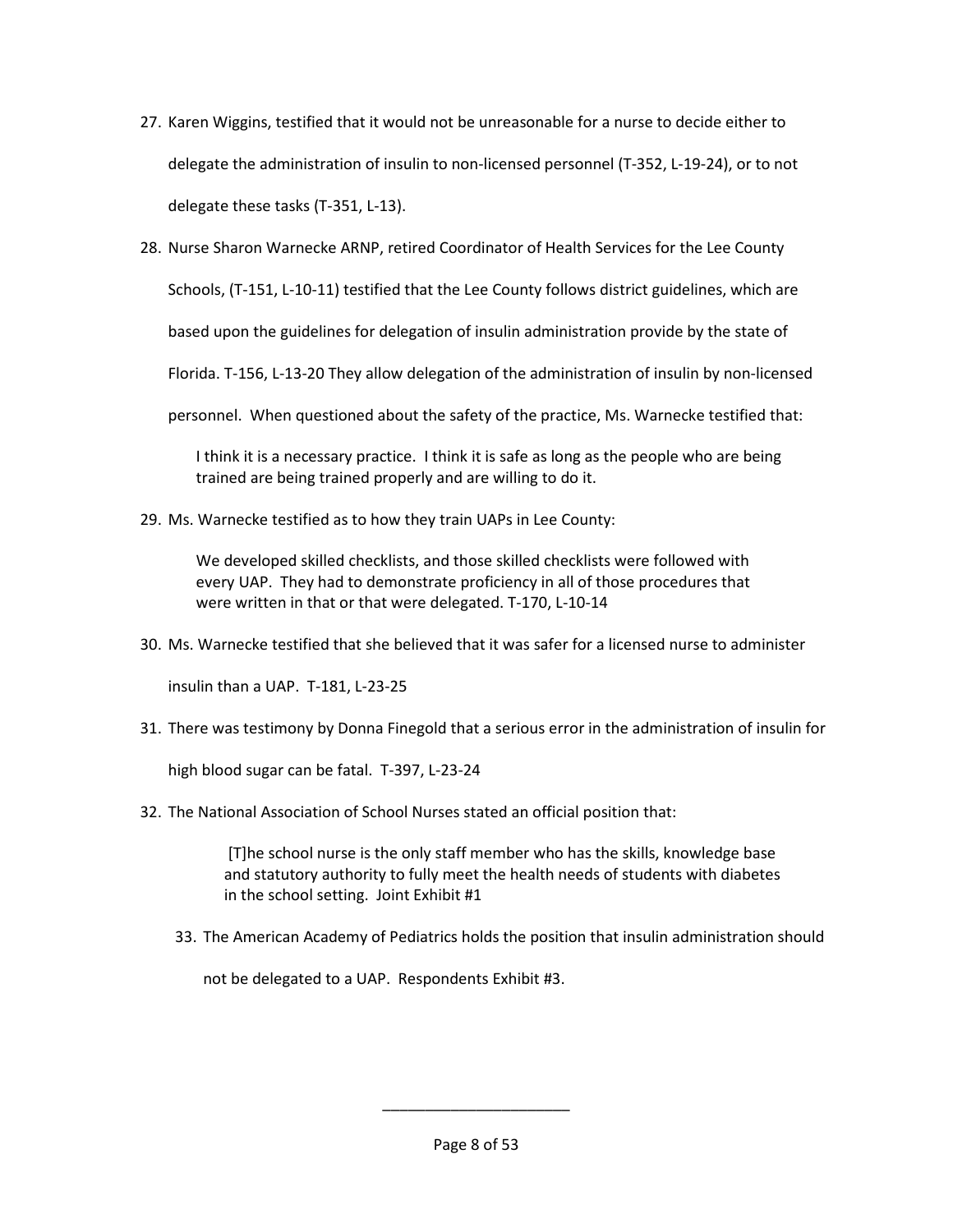- 34. The Florida Department of Health has a policy which permits the delegation of insulin administration to appropriately trained UAP and has memorialized this policy in published guidelines concerning the delegation of diabetes care in the school setting. T-332, L-8-15; Petitioner's Exhibit #11; Joint Exhibit #2; Joint Exhibit #3; Petitioner's Exhibit #17.
- 35. The Florida Department of Education has a policy which permits the delegation of insulin administration to UAPs and has published guidelines concerning the delegation of diabetes care in the school setting. Petitioner's Exhibit #11; Petitioner's Exhibit #17; Joint Exhibit #2; Joint Exhibit 3; T-332, L-8-15.
- 36. The United States Department of Education policy permits the delegation of insulin administration to appropriately trained UAPS and has published guidelines relative to the delegation of this responsibility in the school setting. Petitioner's Exhibit #18.
- 37. Paula Jameson, ARNP, an endocrine nurse practitioner, testified as an expert. She spoke relative to an article she had written entitled "Developing Diabetes Training Programs for

School Personnel." Petitioner's Exhibit #2 She testified as follows:

That school caregivers can be trained to give insulin and assist students with blood glucose monitoring and other diabetes self-care tasks at school given the appropriate circumstances and the right resources and to put that training in place. It (the article) was based on my experience in Orange County Public Schools, as well as a survey I did of other diabetes educators across the country prior to writing the article. T-62, L-3-11.

38. Ms. Jameson, a member of the American Diabetes Association, also worked on the

National Advocacy Committee and the Safe School Work Group, within that association.

She testified that it is the position of the American Diabetes Associate that:

[D]iabetes care can be delegated safely to properly trained unlicensed assistive personnel (UAP) under the supervision and monitoring of a Registered School Nurse who is felt as the coordinator and the expert on diabetes care at school, actually in the school setting. T-67, L-1-6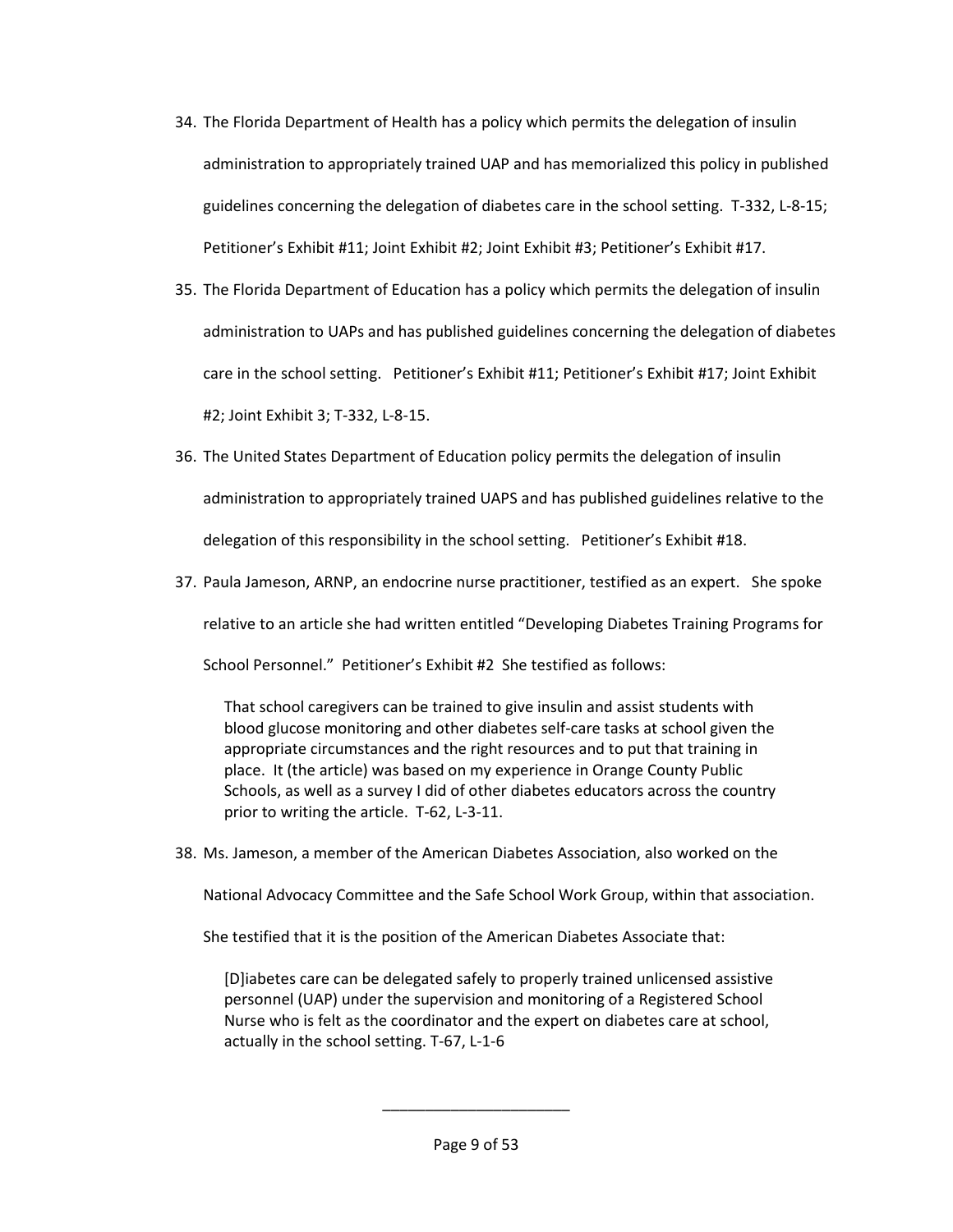- 39. Ms. Jameson, testified relative to the position of the National Association of School Nurses that "when in the opinion of the school nurse it is safe that delegation is a way of meeting the needs of a child with a chronic disease in school, including diabetes and others. T-69, L-7-10; Joint Exhibit #1.
- 40. Ms. Jameson is a member of the American Association of Diabetes Educators (AADE) and served on the position statement writing team relative to the "Management of children with Diabetes in the School Setting." She testified that there was no evidence that the delegation of diabetes care to UAPs is not a safe practice. T-72, L-7-12; Petitioner's Exhibit #6 (AADE Position Statement); Petitioner's Exhibit #7 (ADA Request for Reconsideration).
- 41. The American Diabetes Association published its position statement on this issue in the "Diabetes Journal." The article was entitled "Diabetes Care in the School and Day Care Setting." Petitioner's Exhibit #5; T-67, L-7-16.
- 42. Beyond the issue of student safety, the respondent school district also presented evidence of the potential expense of providing full-time nurses to all students in the district who would potentially return to their home-zoned schools. Rita Becchetti testified that each nurse would cost Respondent between \$40,000.00 to \$45,000.00. T-497, L-24-25 & T-498, L-1-8. She also testified that due to budget constraints the district had no funds to employ nursing staff. T-499, L-22-25 & T-500, L-1-10. Furthermore part-time nurses are very hard to find in the local employment market. T-500, L-12-15 & T-501, L-1-4.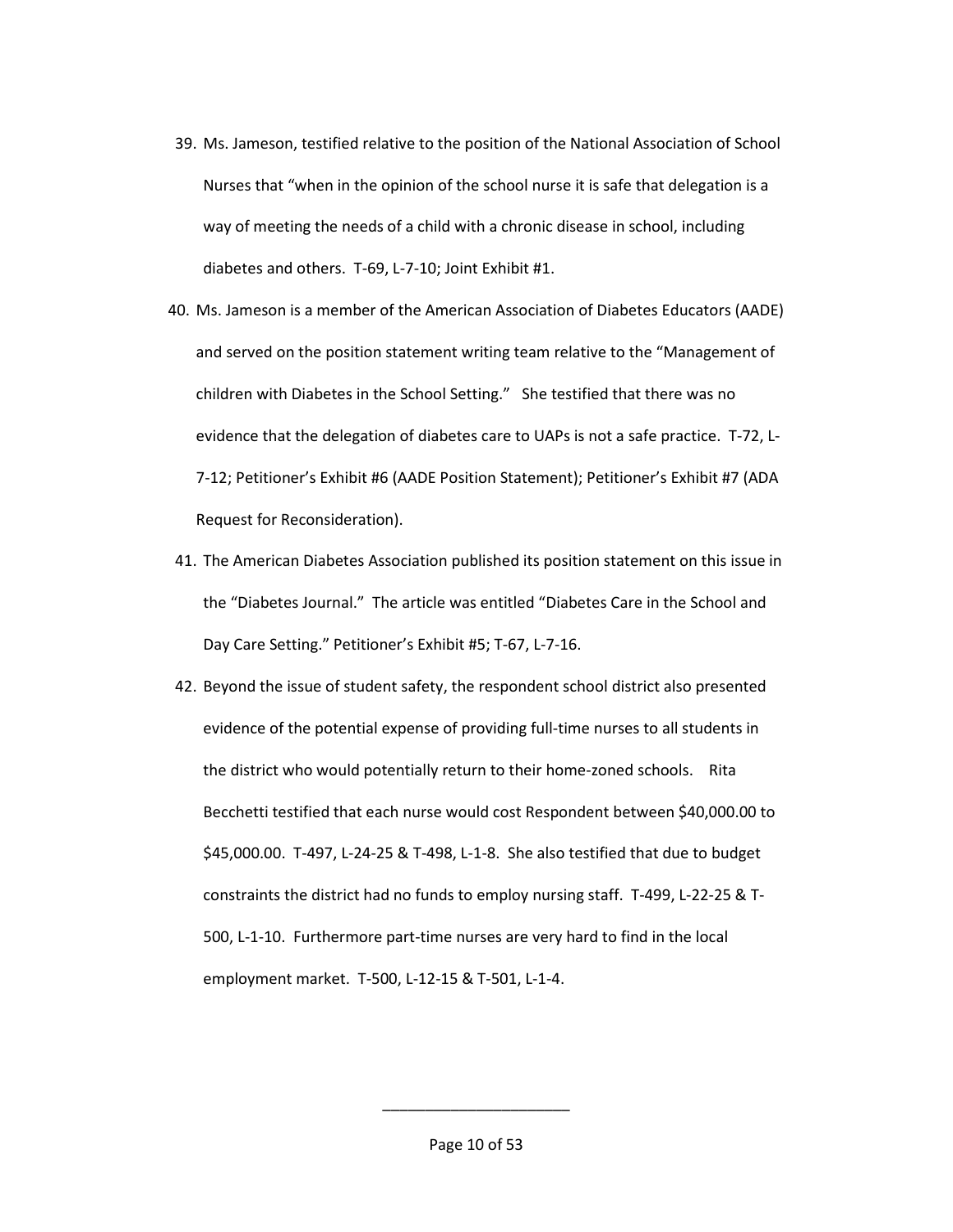- 43. The numbers of children with diabetes has increase by three percent (3%) among all children and by five percent (5%) among children under the age of five. T-473, L-19-25 & T-474, L-1-4.
- 44. After parental request for the administration of insulin by a UAP (See above paragraph 18) Respondent declined to train non-licensed personnel to administer insulin and to provide diabetes services. T-206, L-4-25; Petitioner's Exhibit #21. Respondent has, however, trained non-licensed personnel to monitor B.A.T.M.'s health and insulin levels and to provide emergency injections of Glucagon. T-486, L-16-25 & T-87, L-1-9.
- 45. Accordingly, B.A.T.M.'s mother has been obligated (if she desired B.A.T.M. to continue attending SJES) to go to SJES four (4) times a week (between 11:45-12:15) to monitor B.A.T.M.'s insulin levels and administer her insulin. T-200, L-24-25; T-201, L-2-13; Joint Statement #12
- 46. B.A.T.M. has a younger brother, who at the time of the hearing was entering into the second grade. This brother is in the Exceptional Student Education program, with eligibility categories of Autism Spectrum Disorder, OHI, Language Impairment, O.T., and P.T. He also has diabetes.
- 47. B.A.T.M.'s brother was also denied diabetes services at SJES and the Respondent told his parents that he would have to go to a school with a full-time RN and an Autism program. According to Mrs. M., the district wanted him to go to a different school than the school which had been recommended for B.A.T.M. She testified that she did not want her children to go to different schools. Joint Statement #14
- 48. After this due process complaint was filed, the district offered for both B.A.T.M. and her younger brother to attend either Ozona Elementary School or Plumb Elementary School,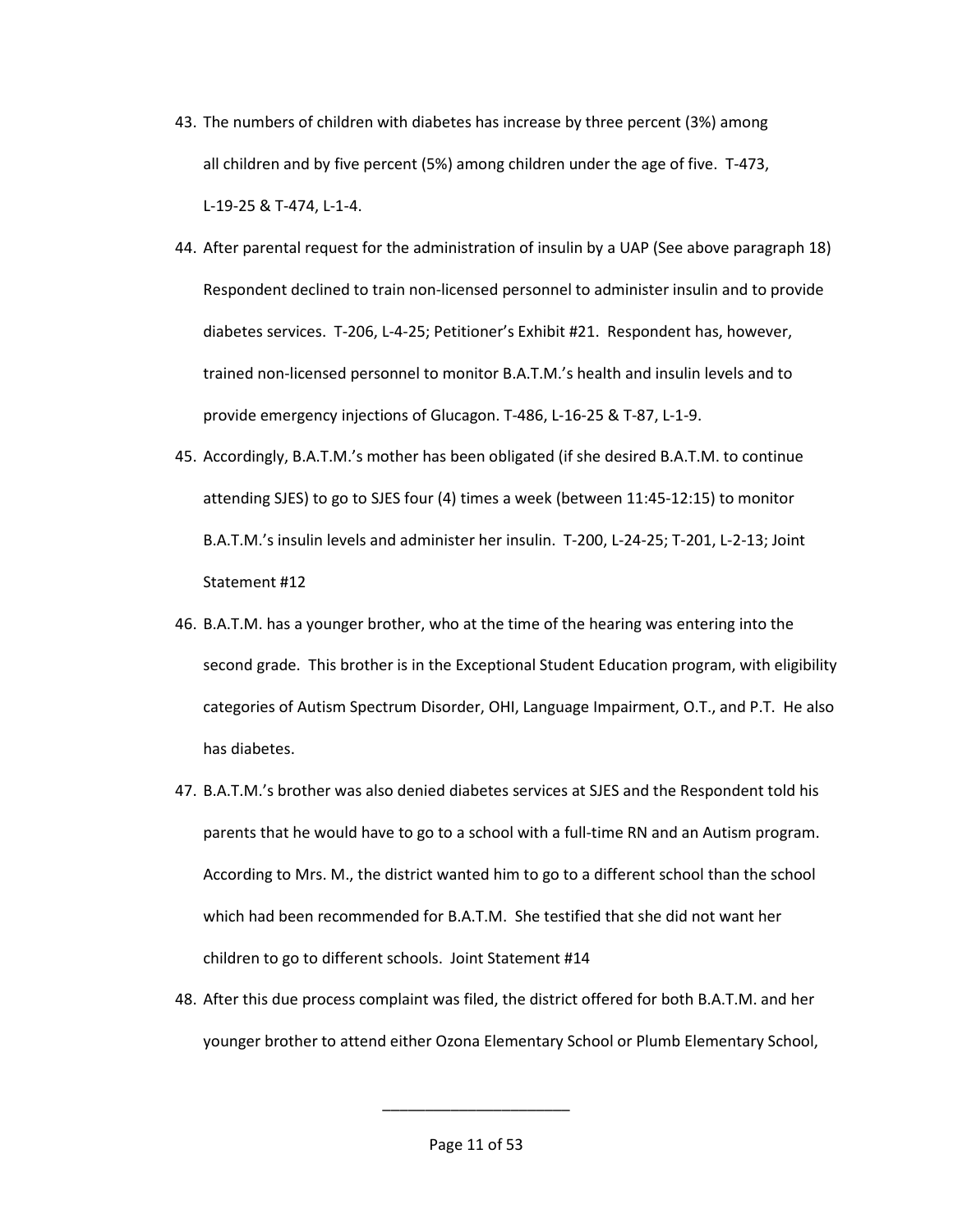with district transportation provided. Both Ozona Elementary School and Plumb Elementary School has a full-time RN and an Autism program for B.A.T.M.'s brother. Ozona is approximately three (3) miles from B.A.T.M.'s residence, while Plumb Elementary School is eight (8) miles from her home. Respondent's Request of Admissions # 12 and # 13. SJES is approximate one (1) mile from home. T-205, L-11

- 49. It was apparent from the testimony of the mother and the school principal that they have maintained what appears to be an excellent and collaborative relationship throughout the period where the parents were in dispute with the Respondent school district. T-607, L-5- 12; T-608, L-2-15; T-609, L-1-6
- 50. Respondent has made no effort to seek out and designate appropriate UAPs who would be willing to serve as UAP, with appropriate training and supervision.
- 51. Respondent's policy that the administration of diabetes care, including the injection of insulin, be provided only by licensed nurses is clearly a long standing district policy, which is applied without reference to or consideration of the individual needs and circumstances of the student. Respondent's Answers to Interrogatories #19 & #23.
- 52. In applying its diabetes care policy, Respondent does not consider the possible availability of school staff, who might also be diabetic and who would naturally be a perfect candidate for serving as a UAP. No poll was taken of other school staff, who would have the maturity, intelligence, sensitivity and disposition to serve as a UAP for Petitioner. There was no individual discretion exercised in the decision not to delegate diabetes care to a UAP. Respondents Answers to Interrogatories #29.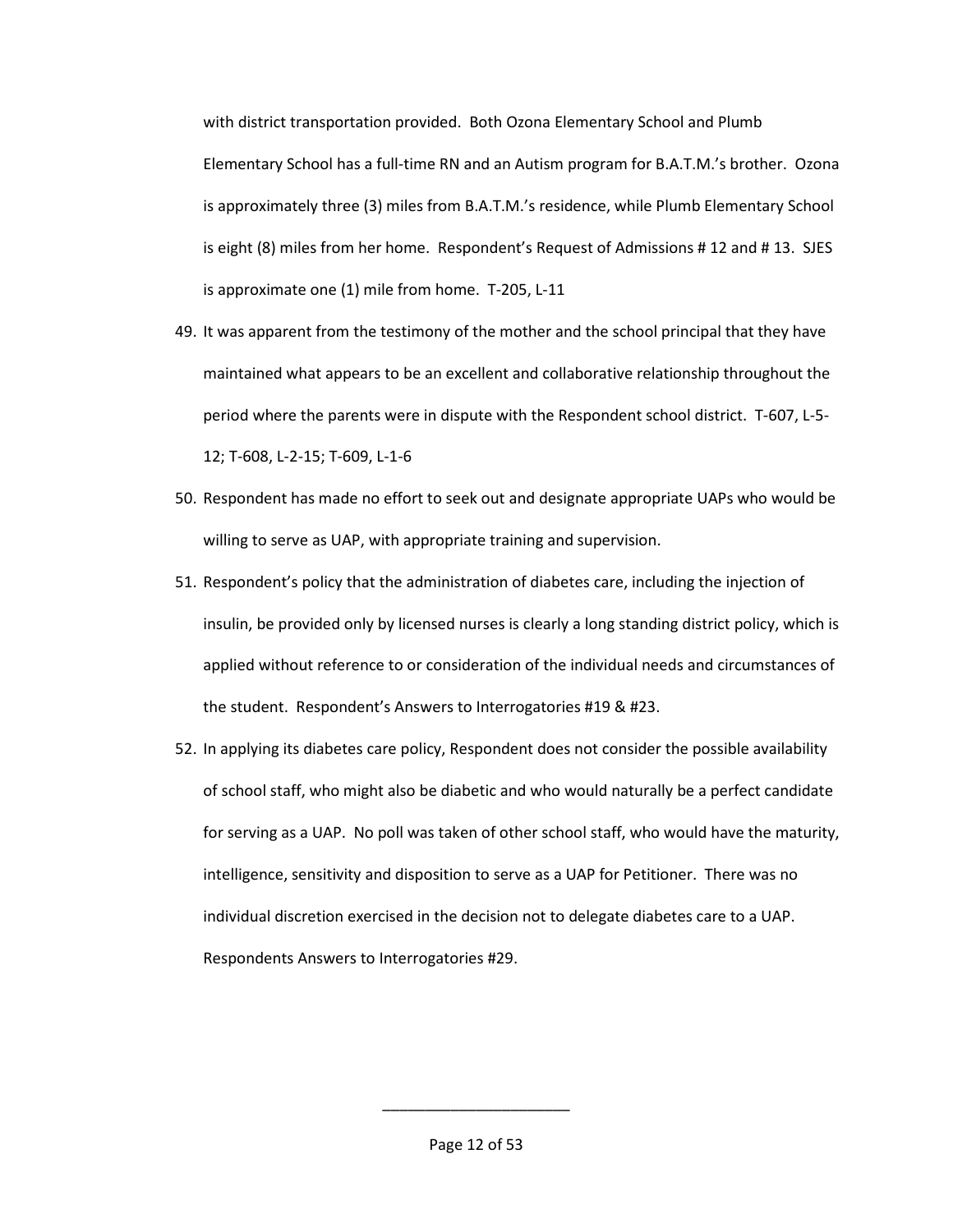#### **SUMMARY OF FACT FINDINGS**

- 53. Parents have a host of reasons for wanting their children to attend school near to their home. Clearly the proximity of the school allows parents to more easily participate in the school activities. With their children attending school along with their neighborhood friends, they are able to carryover their developing neighborhood relationships to the school environment. In school they can build upon and reinforce the social skills and experiences being learned among their neighborhood circle of friends.
- 54. Specific to this present situation, SJES is proximately one (1) mile from Petitioner's home. Ozona Elementary School and Plumb Elementary School, the two schools offered by Respondent due to their full-time RN and an Autism program, are three (3) and eight (8) miles respectively from Petitioner's home. T-205, L-11 Probably more important that the relative distances is the fact that Petitioner would be leaving her neighborhood friends behind if she is obligated to attend either Ozona or Plumb Elementary School.
- 55. In addition to these proximity issues, B.A.T.M. has a younger brother with Autism and who requires Exceptional Student Education and may depend upon the support of his sister. Because he also has diabetes, Respondent, at one point, wanted to send the children to different schools, where there are full-time nurses; something Petitioner's parents felt would be detrimental and interfere with the natural supports B.A.T.M. could offer her brother. Although after this complaint was filed, the district offered to send both children to the same school, this would have still meant uprooting the children from their present school. Joint Statement #14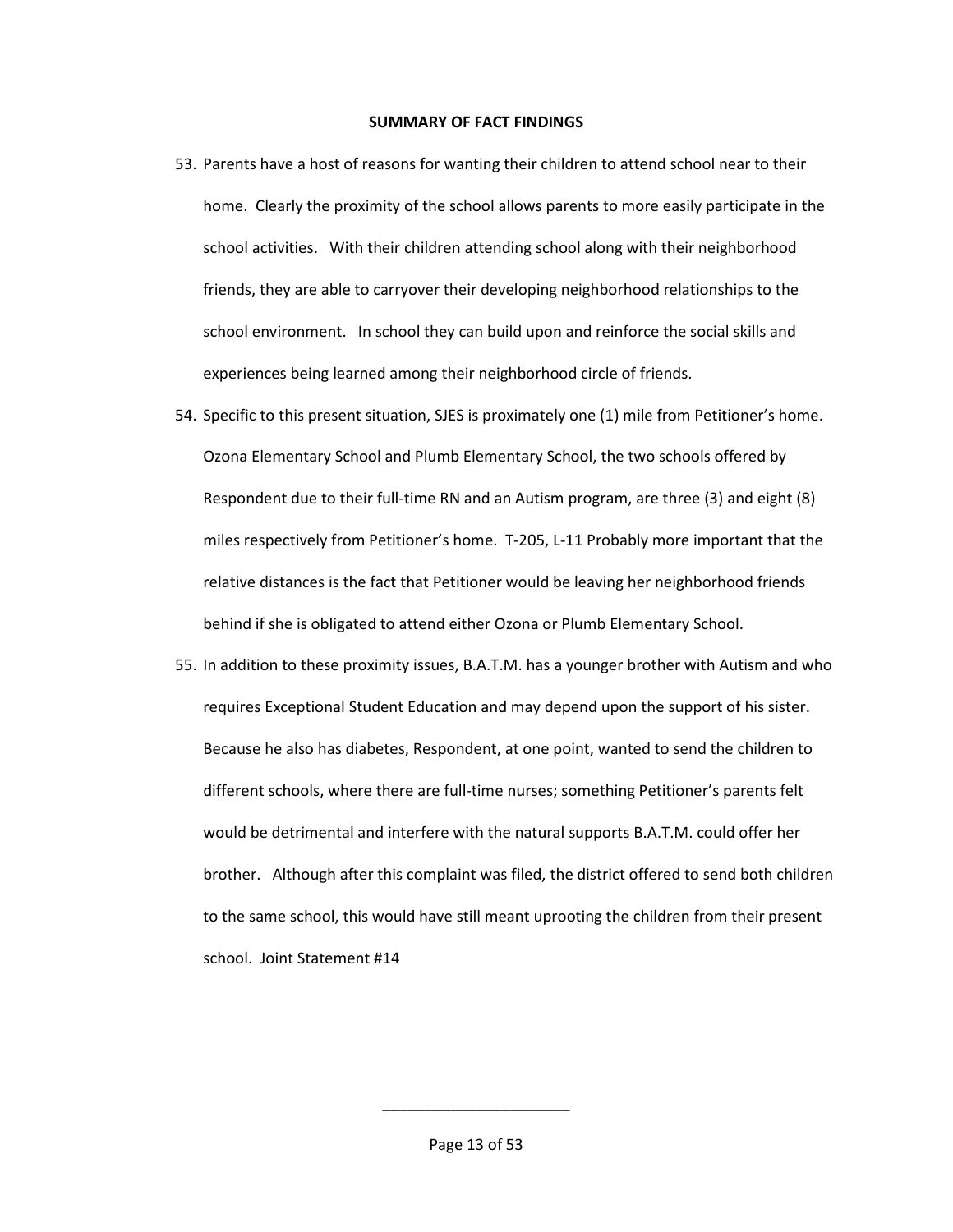- 56. By all accounts, B.A.T.M. is very involved at SJES and is experiencing great educational success. The parents have maintained positive collaboration with the administration and the educational staff at SJES. T-607, L-5-12; T-608, L-2-15; T-609, L-1-6
- 57. There is no question that students can become very rooted in a good elementary school. They become comfortable and familiar with the school, the teachers, and the administration. They develop opportunities, assume responsibilities, and to have unique experiences which are essential to their successful educational and social growth. These are not inconsequential considerations when doing educational planning for young children.
- 58. Initially, after consultation with B.A.T.M.'s physician, they parents adjusted the B.A.T.M.'s medication schedule, so that it would not be necessary to administer insulin at school, thus avoiding the need of a transfer. T-200, L-1-16; T-201, L-17-25; T-202, L-1-4, (See Joint Statement #7) When it was medically determined that the child's diabetes could no longer be sufficiently managed without administering insulin during the school day T-205, L-16-23; (See Joint Statement - #9), Petitioner's mother went to SJES four (4) times a week to monitor B.A.T.M.'s insulin levels and administer her insulin. T-200, L-24-25; T-201, L-2-13; Joint Statement #12
- 59. When considering any request for accommodation due to disability, the reasonableness of the requested accommodation is always at issue.
- 60. A large part of the testimony relative to the reasonableness of the requested accommodation of UAP administration of insulin, centered upon the safety issue. Obviously, it would not be reasonable to require Respondent to permit an accommodation which would be unsafe for the student or others.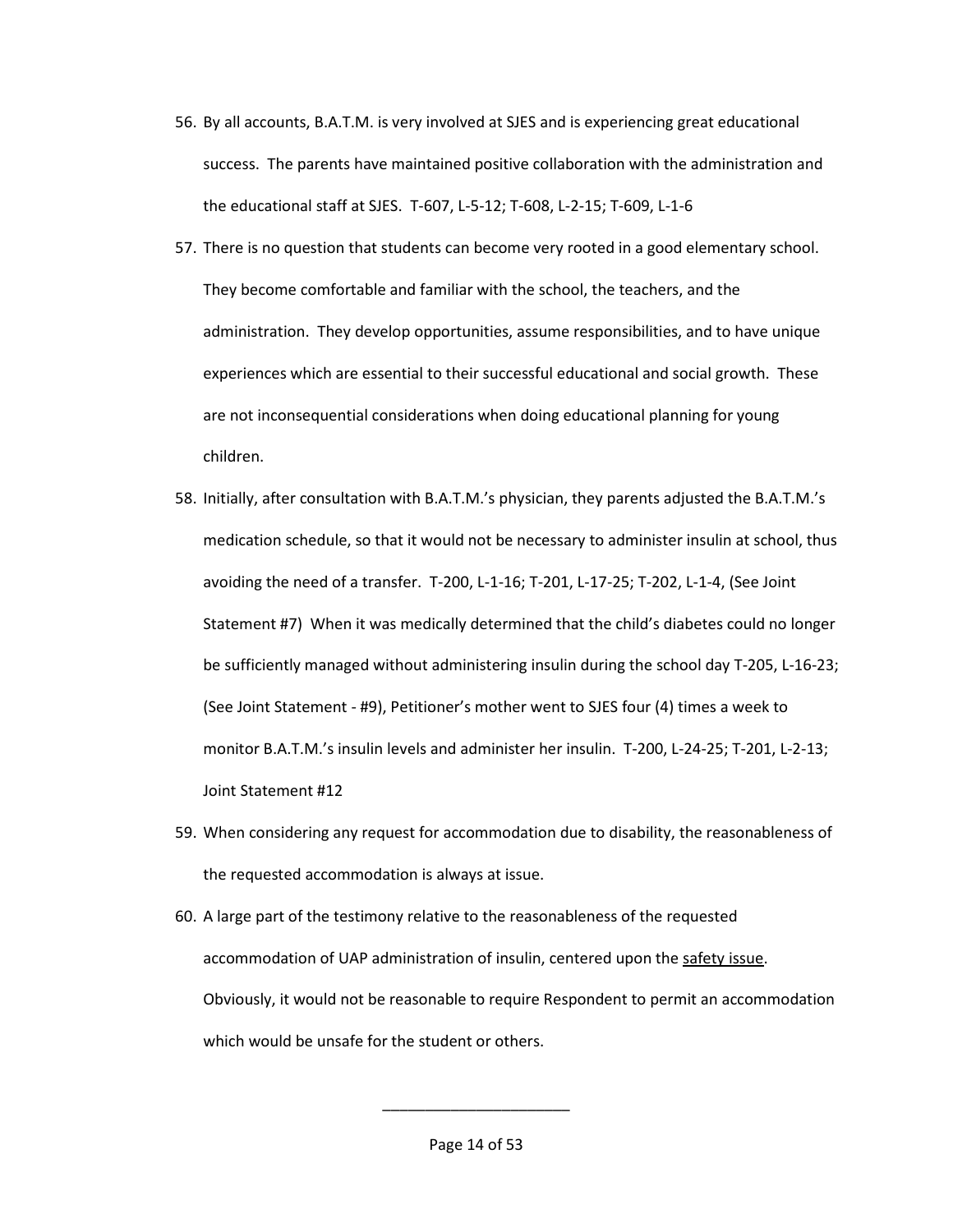- 61. Probably the issue of safety is the one area of testimony where there was the most direct conflict between the parties. At least three Respondent witnesses testified that it would be unsafe to delegate the administration of insulin to non-licensed personnel. (Donna Finegold, nurse educator, T-393, L-3-12), Rita Becchetti (T-468, L-18-20; T-469, L-21-25; T-470, L 1-8), and Dr. Dharamraj (T-580, L-7-25; T-581, L-15-18). Donna Finegold testified that a serious error in the administration of insulin for high blood sugar can be fatal. T-397, L-23-24 The American Nurses Association and the National Association of School Nurses have an expressed preference for insulin administration by licensed nurses. Petitioner's response to Respondent's Request for Admissions, #18; Joint Exhibit #1. According to Dr. Dharamrai (T-570, L-17-25; T-571, L-25) American Academy of Pediatrics presents an opinion that administration of insulin should not be delegated to UAPs.
- 62. The safety argument aside, Respondent makes a strong argument that the administration of insulin is simply a nursing task and as such should not be done by another. Respondent's witness, Dr. Dharamraj, testified that the administration of insulin, including determination of the dosage size is solely a nursing task. T-133, L-9-11; T-583, L-11-25; T-584, L-1-4. This testimony seems to imply that only nurses should monitor and administer insulin. The totality of evidence, however, does not really support that argument. It was apparent from the testimony that many individuals, other than registered nurses, in fact, administer insulin.
- 63. On the other hand Ms. Warnecke, ARNP, retired Coordinator of Health Services for the Lee County Schools, testified that administration of insulin by a UAP "is safe as long as the people who are being trained are being trained properly and are willing to do it." T-181, L-23-25. She further testified as how Lee County allows delegation of the administration of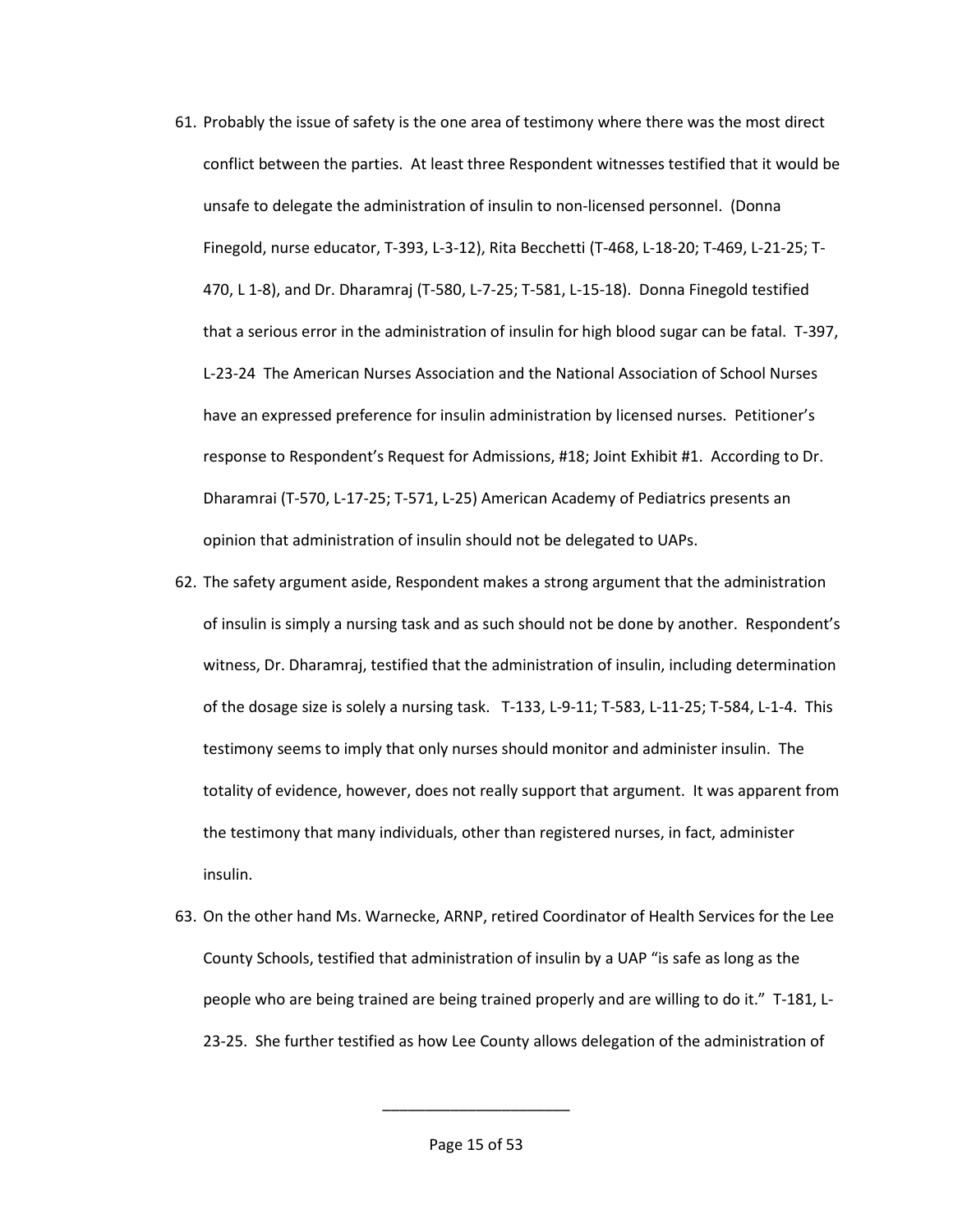insulin by non-licensed personnel, detailing their processes developed so that the delegation could be done safely. T-170, L-10-14

- 64. Paula Jameson, ARNP, an endocrine nurse practitioner, testified that "school caregivers can be trained to give insulin and assist students with blood glucose monitoring and other diabetes self-care tasks at school given the appropriate circumstances and the right resources and to put that training in place." T-62, L-3- 11. She testified further that there was no evidence that the delegation of diabetes care to UAPs is not a safe practice. T-72, L-7-12; Petitioner's Exhibit #6 (AADE Position Statement); Petitioner's Exhibit #7 (ADA Request for Reconsideration).
- 65. Ms. Jameson worked on the National Advocacy Committee and the Safe School Work

Group, within the American Diabetes Association and testified that

[D]iabetes care can be delegated safely to properly trained unlicensed assistive personnel (UAP) under the supervision and monitoring of a Registered School Nurse who is felt as the coordinator and the expert on diabetes care at school, actually in the school setting. T-67, L-1-6

66. The Florida Department of Health, the Florida Department of Education and the U.S.

Department of Education have policies which permit the delegation of insulin

administration to appropriately trained UAP and have each published guidelines for such

delegation of diabetes care in the school setting. T-332, L-8-15; Petitioner's Exhibit #11;

Joint Exhibit #2; Joint Exhibit #3; Petitioner's Exhibit #17; Petitioner's Exhibit #18.

67. With such opposing testimony offered by the parties, it is necessary to test or evaluate the force and consistency of each party's respective positions.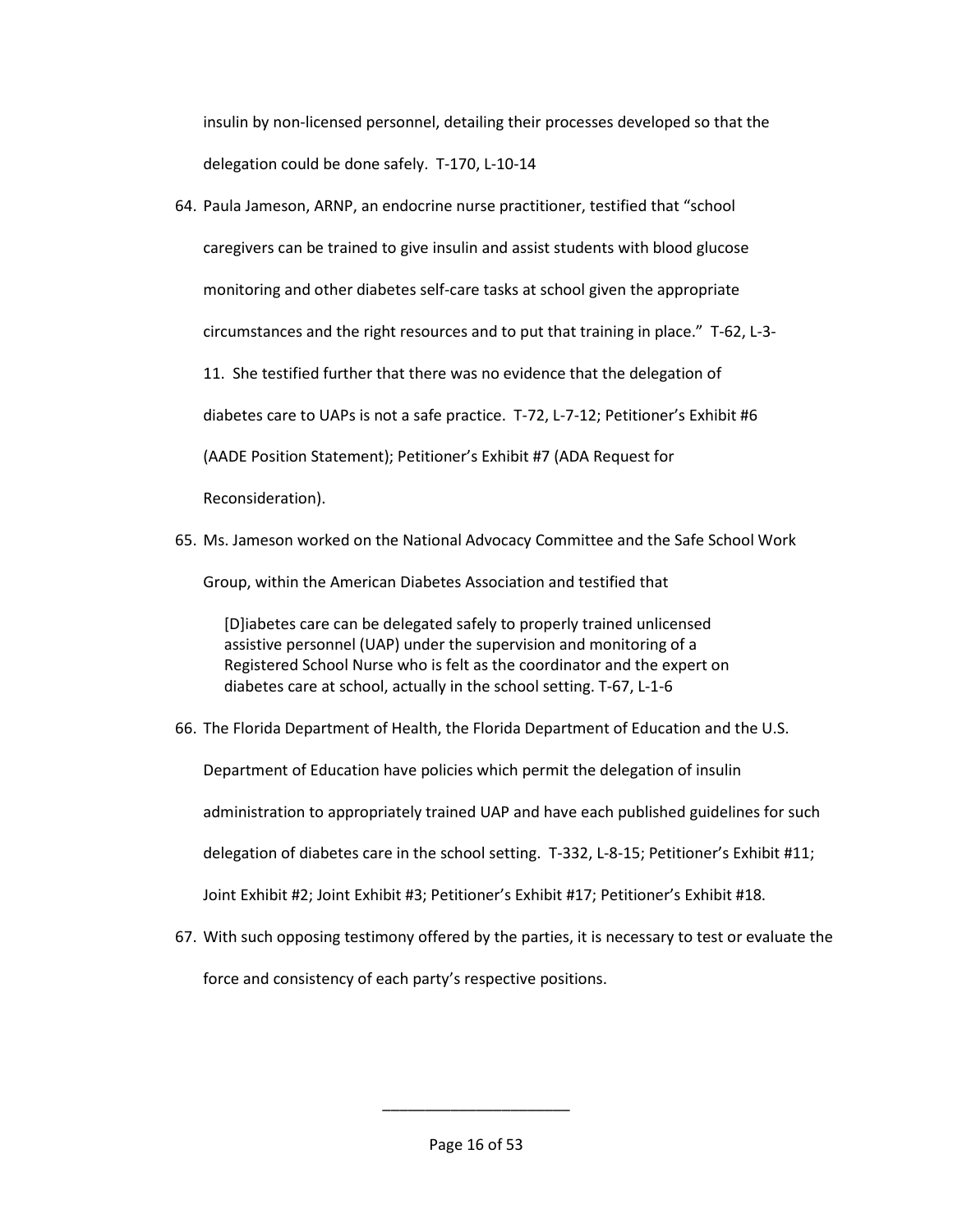- 68. Looking first at Respondent's position that the delegation of the administration of insulin to a UAP is dangerous and thus an unreasonable accommodation the following findings of fact must be considered:
	- a. Respondent has trained non-licensed personnel (UAP) to monitor B.A.T.M.'s health and insulin levels and to provide emergency injections of Glucagon. T-486, L-16-25 & T-87, L-1-9.
	- b. Respondent allows children as young as in the second grade (approximately eight years of age) to self-administer insulin. T-561, L-1-6
	- c. Rita Becchetti testified that these younger students are supervised in their selfadministration of insulin. In fact, these UAPs in Pinellas County monitor or supervise every aspect of the administration of insulin, including blood glucose level assessment, dosage determination, syringe draw, and injection preparation. This is true even though Respondent's testimony was to the effect that the danger in insulin administration was in the determination of the right dosage determination and the drawing of the correct dosage into the syringe. Respondent already trusts UAPs to supervise and monitor these determinations by young students. T-562, L-2-25 through T-563, L-22.
- 69. Looking at Petitioner's position that insulin administration by UAPs is safe and thus is a reasonable accommodation, the following finding of facts is pertinent:
	- a. The parents, who are not medically-licensed regularly administer insulin safely to their daughter. Furthermore, B.A.T.M.'s mother has been permitted to administer insulin to her daughter at school, in order to allow her to remain at SJES.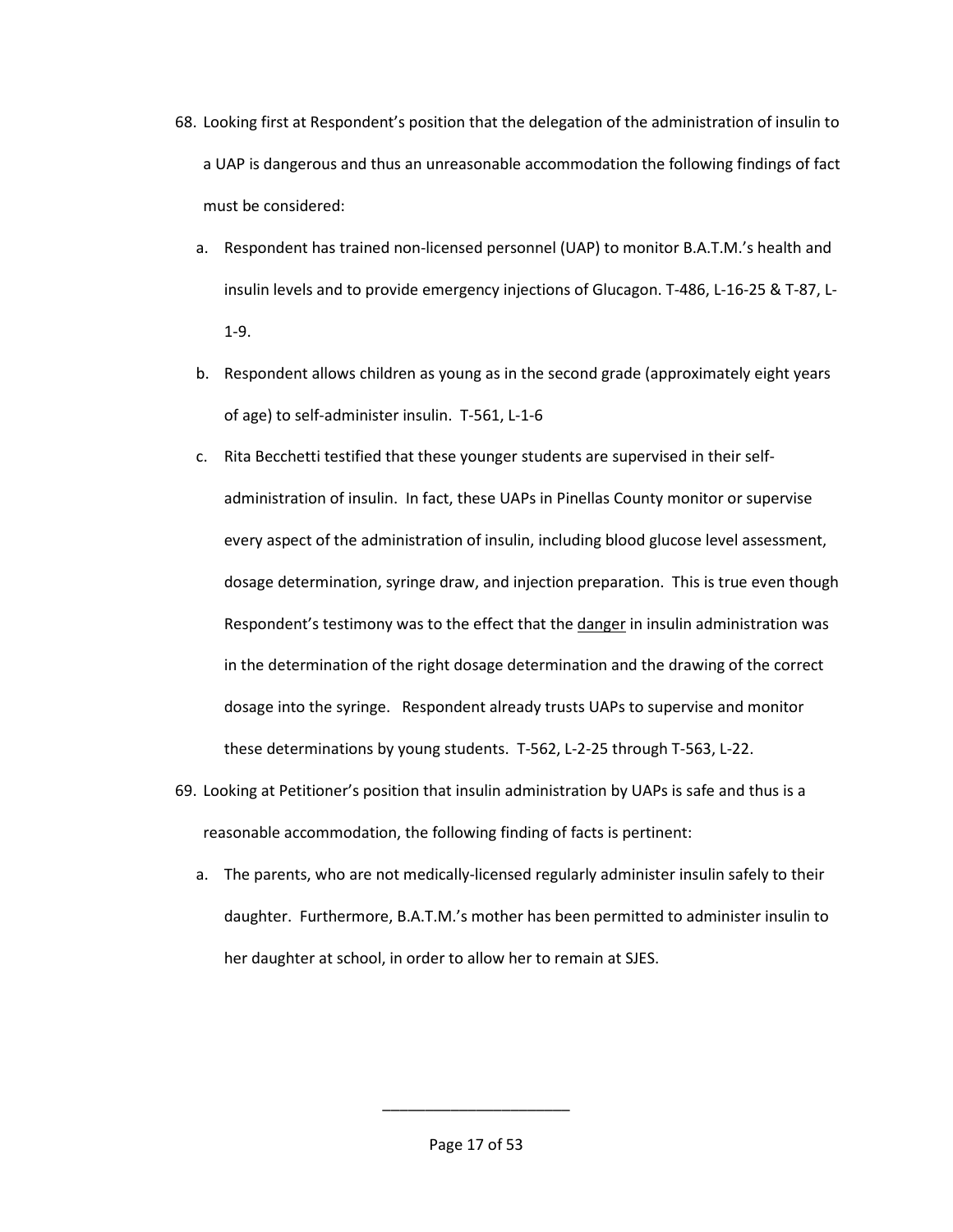- b. There is no question that the parents are very careful with their daughter's health and safety and they are willing to have insulin administration services provided through trained non-medical district personnel. T-244, L-2-5; Joint Statement #11
- c. B.A.T.M.'s treating physician, Dr. Frank B. Diamond, has stated that he "approved the delegation of B.A.T.M.'s diabetes care to trained, adult, non-licensed personnel. Joint Statement #11
- 70. The totality of the evidence leads to the conclusion that the administration of insulin requires a certain maturity and carefulness, as well as specific training in how to measure blood glucose levels, caloric intake, and the precise dosage to be administered. The science of this process has, however, been refined to the point where parents and other family members routinely administer insulin to children who are unable to self-administer. Children as young as eight and nine are allowed by schools to self-administer insulin, albeit probably with supervision by a UAP.

Without doubt the administration of insulin requires serious attention, appropriate training, good medically established procedures, and close nursing supervision. I do not think that one could deny that it would be relatively safer for insulin to be administered by a trained medical professional. That said, I do not think that Respondent has overcome Petitioner's evidence that insulin is routinely and safely administered to children with diabetes by individuals who are not licensed medical professionals.

71. The fact is that most parents and others in the natural supports of young children with diabetes learn how to safely administer insulin to young children. Then, those children, with diabetes, at a relatively young age learn to safely self-administer insulin. In addition, a growing number of trained non-medical individuals are being used to administer insulin to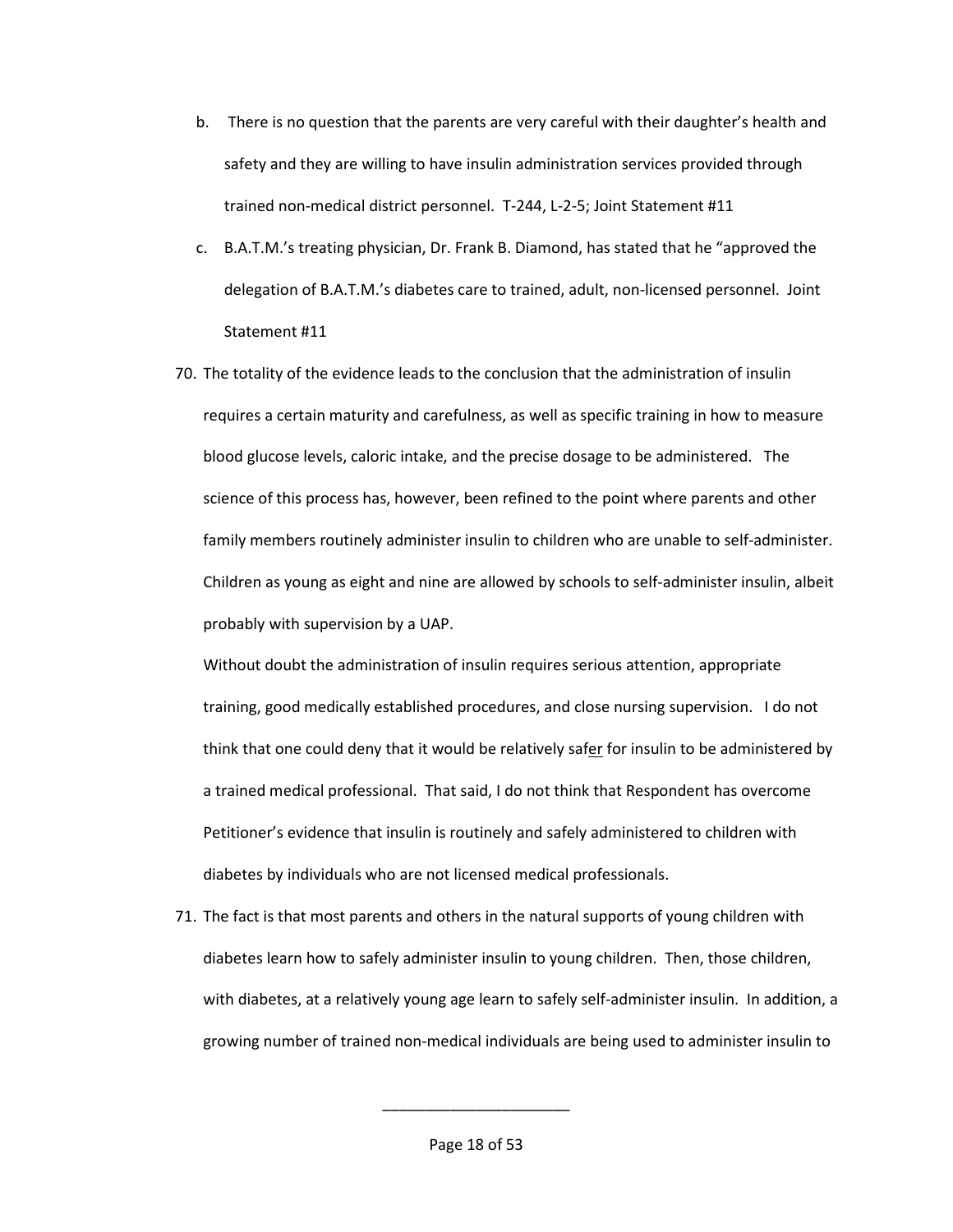children who cannot self-administer the insulin. P. Jameson testified and presented several articles where she discusses how UAPs can safely administer insulin, drawing from her experience in Orange County and from a survey she did with diabetes educators "across the county" "[t]hat school caregivers can be trained (and are) to give insulin and assist students with blood glucose monitoring …" T-62, L-3-11.

- 72. As common as the administration of insulin by non-medical personnel may be, there was no dispute in the evidence that the delegation of the responsibility for the administration of insulin remains the responsibility of the licensed nurse or doctor. T-469, L-10-17 (Becchetti) and T-350, L-20-21 (Wiggins).
- 73. What would seem to be more pertinent to the issues of this case would be the factors which a nurse should use in making the delegation determination. The determination, to delegate or not, is to be an exercise of an informed professional judgment applied to the precise, specific facts and circumstances of an individual case. Karen Wiggins, Director of the Child and Adolescent Health Unit of the Florida Department of Health, testified that according to the "Nursing Guidelines for Delegation of Care for Students with Diabetes in Florida," the decision as to the delegation of insulin administration should be made on a case-by-case basis. T-332, L-20-21.
- 74. That the determinations relative to the delegation of the administration of insulin are intended to be professional judgments specific to each unique and individual situation is reinforced by reference to 64B9-14.002 F.A.C., which provides the actual factors which the nurse is expected to consider in making such determinations. These factors require the "case-by-case" determination described both by Ms. Wiggins and the "Nursing Guidelines for Delegation of Care for Students with Diabetes in Florida."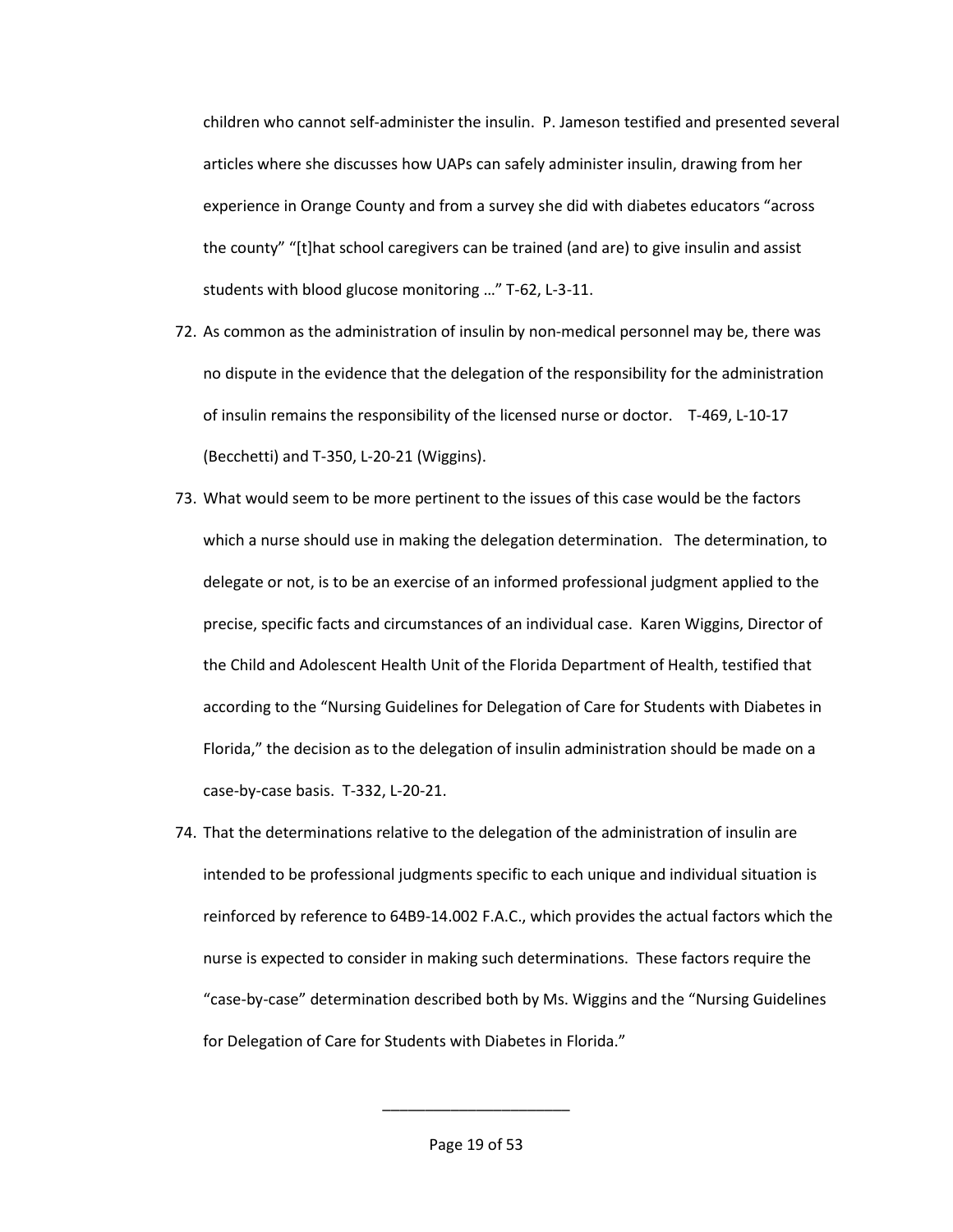- 75. The total weight of the testimony demonstrates that Respondent did not permit its nurses to make individual assessment and judgment as to the appropriateness of delegating the administration of insulin. There was a long standing district policy that only nurses could administer insulin. While there was testimony by Ms. Becchetti, Supervisor of School Health Services, and Dr. Dharamraj, defending this policy, there was no evidence that this policy was developed due to any recent in depth medical review. The evidence was that this policy was simply a long held and firmly entrenched administrative policy.
- 76. In the instant case, there was no individual consideration of the possibility of allowing administration of insulin by a UAP either by a § 504 team or by the district administration itself. The matter was decided by the district administrative policy, as discussed above.
- 77. Cost may be a relevant factor in determining the reasonableness of Petitioner's requested accommodations. Respondent provide convincing evidence of the high cost of providing nurses in every school and stated that there was no money for hiring. T-497, L-24-25 & T-498, L-1-8. The relevance of that evidence is questionable however. In effect, Petitioner has specifically requested that the insulin administration be effected by a UAP, which might not cost Respondent anything more than the cost of training and supervision. Petitioner also elicited testimony from Rita Becchetti that LPNs would cost \$10,000 less than an RN and a CAN far less than that. T-525, L-10 through T-526, L-6.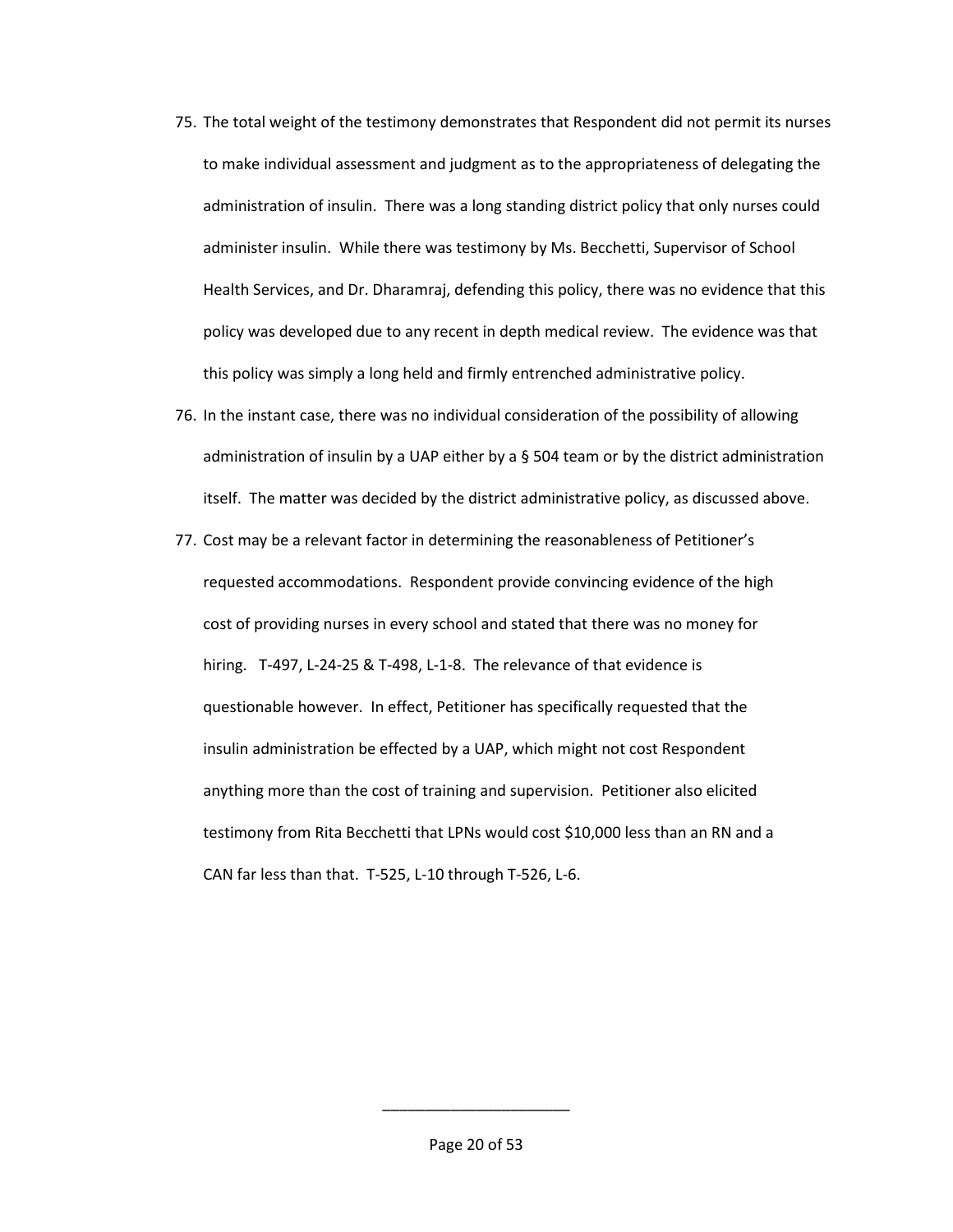## **CONCLUSIONS OF LAW**

78. Under § 504 of the Rehabilitation Act of 1973, as amended, 29 U.S.C. § 794, and its implementing regulation found at 34 C.F.R. Part 104. (hereinafter - § 504), the Respondent school district is required to have in place an impartial hearing process for the purpose of providing an evidentiary hearing for disputes arising under § 504.<sup>2</sup> Accordingly, the Respondent school district has developed its policy entitled PCSB 2260.03, which provides for a fair hearing, with a hearing officer agreed to by the parties. This policy further states:

The hearing officer shall have the power to issue a binding order relating to requested relief other than money damages and attorneys fees, which must be sought in Federal Court. Appeals of the hearing officer's decision shall be in Federal Court.

- 79. The undersigned hearing officer has been agreed to by both parties to act as a hearing officer in the trial and determination of the issues present herein. Under this delegated authority this hearing office has jurisdiction and authority, after hearing of the evidence and consideration of the proposed final orders of counsel for the parties, to make the Findings of Fact provided above, to make Conclusions of Law, to decide the issues, and to present a Final Order accordingly.
- 80. Petitioner brought this claim under § 504. In addition, Petitioner has cited violations of the Americans with Disabilities Act of 1990 (Title II); 43 U.S.C. §12131 et. seq. and its implementing regulations found at 28 C.F.R. Part 35 (hereinafter – ADA)
- 81. The ADA provides that a public entity such as Respondent may not afford a qualified individual with a disability an opportunity to participate in or benefit from any aid,

 $\overline{a}$ 

 $2$  34 C.F.R. § 104.36 "... a system of procedural safeguards that includes notice, an opportunity for the parents or guardian of the person to examine relevant records, an impartial hearing with opportunity for participation by the person's parents or guardian and representation by counsel, and a review procedure."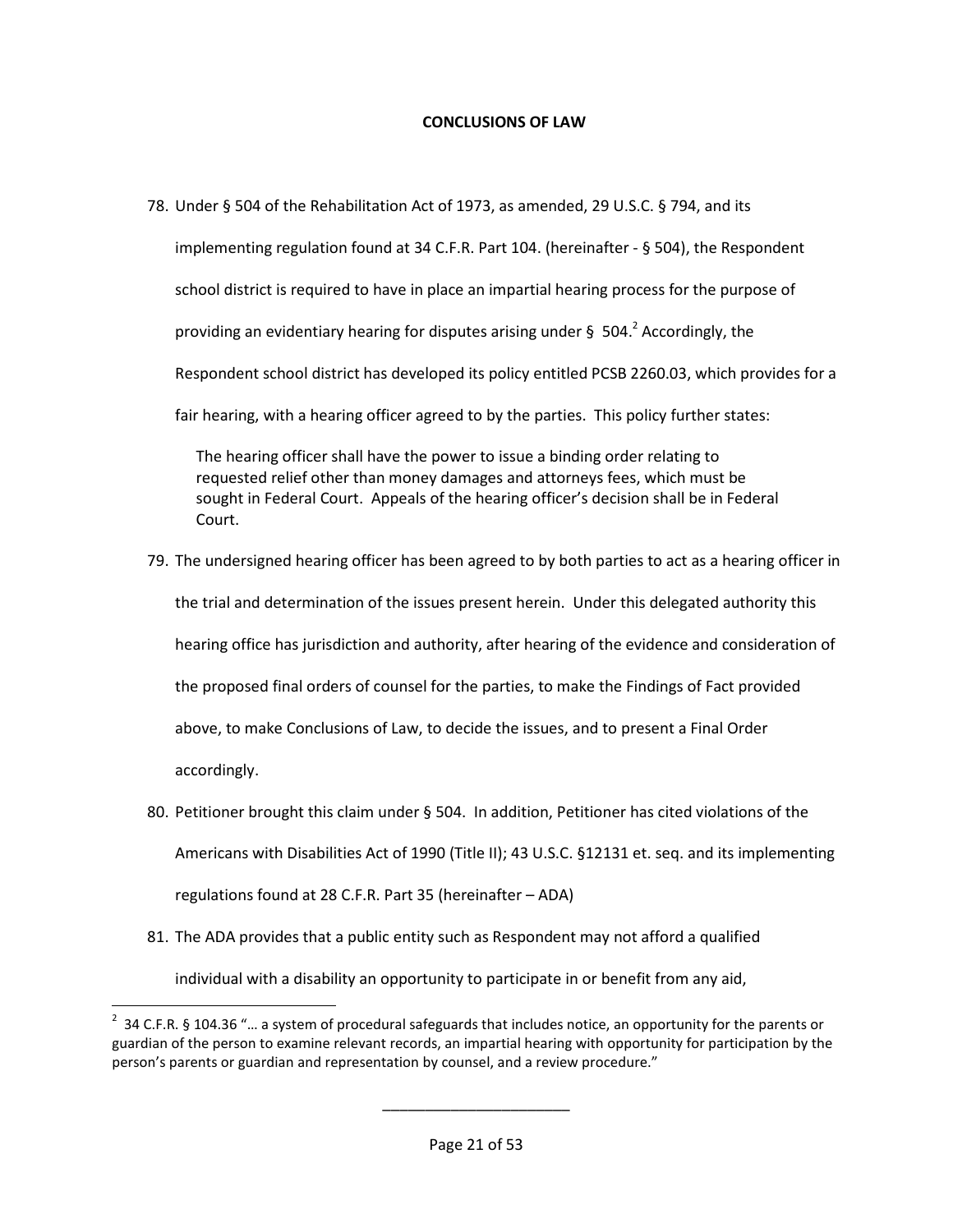benefit or service that is not equal to that afforded others, and may not provide such an individual with an aid, benefit or service that is not as effective in affording equal opportunity.

82. Respondent has noted correctly, however, that the § 504 petition or complaint did not specifically allege a violation of the ADA and thus Respondent argues that Petitioner may not advance the ADA claim. Beyond the issue of appropriate notice, there is also the question of jurisdiction. This hearing officer is necessarily limited by the authority granted under the School Board Policy PCSB 2260.03 to hearing issues and facts related to the § 504 claim.

That said, Respondent in its Proposed Final Order recognizes that the  $\S$  504 claims and issues are "closely linked" or entwined and therefore offers an answer to those claims as well. This hearing officer will thus hear and make factual and legal determinations relative to those issues, but will limit the Order portion of this Final Order to the § 504 issues. To the extent exhaustion is required for the ADA issues, this hearing and its determination should provide such exhaustion, at least as concerns a hearing of the relevant facts.

- 83. Congress has found that "individuals with disabilities constitute one of the most disadvantaged groups in society." 29 U.S.C. § 701(a)(2) and that "individuals with disabilities continually encounter various forms of discrimination in such critical areas as … education." 29 U.S.C. § 701(a)(5).
- 84. § 504 was implemented in order to assure:

 that no qualified handicapped person shall, on the basis of handicap, be excluded from participation in, be denied the benefits of, or otherwise be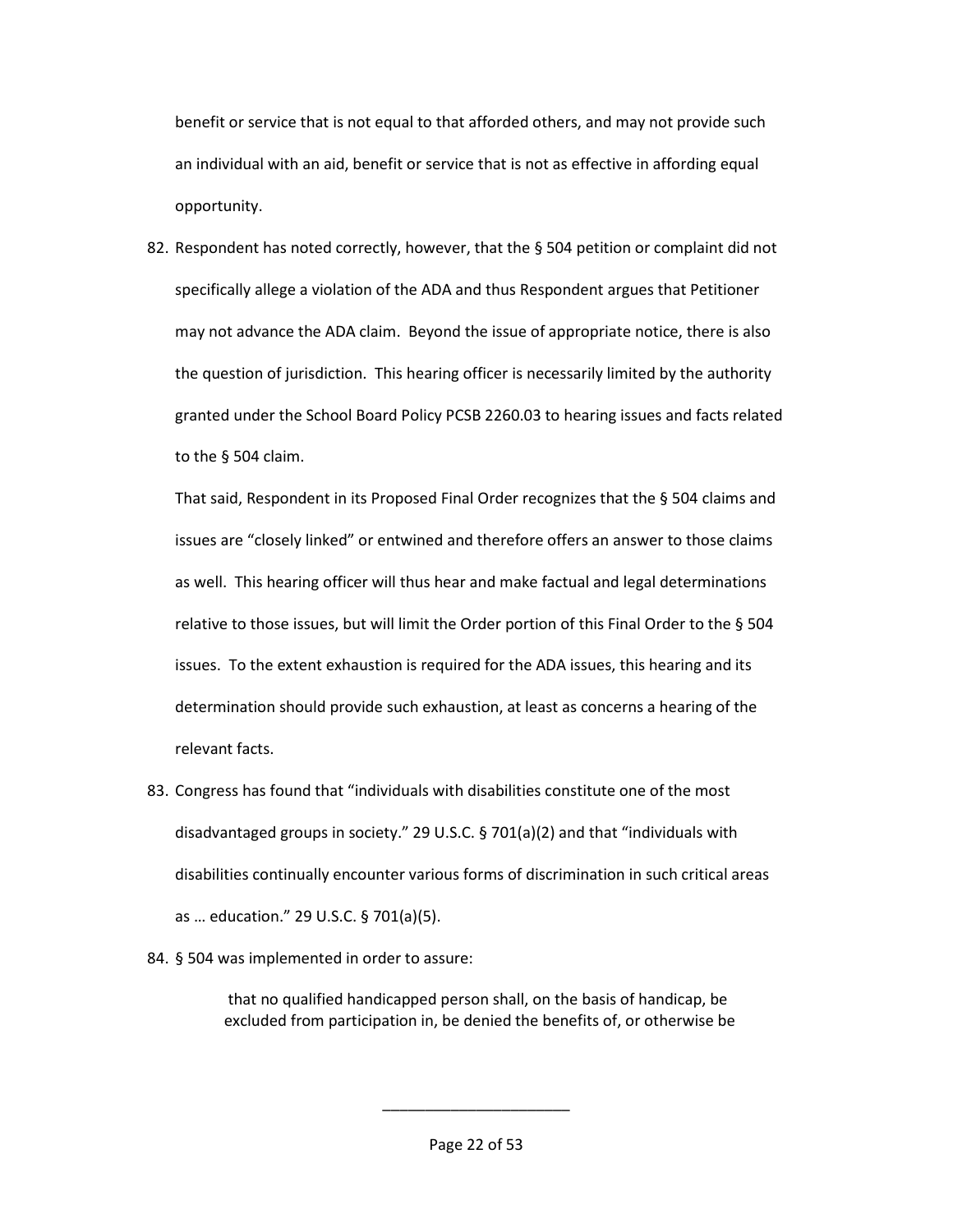subjected to discrimination under any program or activity which receives Federal financial assistance. 34 C.F.R. §104.4

85. § 504 is essentially a *civil rights law* and its focus is more upon providing equal and appropriate

access to educational services, than upon the provision of appropriate educational services.

The act and its regulations provide that a "free appropriate public education" is "the provision

of regular or special education and related aids and services that … are designed to meet

individual educational needs of persons with disabilities *as adequately as the needs of persons* 

*without disabilities are met* …" (emphasis added) 34 C.F.R. § 104.33(b)(1)

86. More precisely the § 504 regulations, in pertinent part, prohibit discriminatory actions which:

(ii) Afford a qualified handicapped person an opportunity to participate in or benefit from the aid, benefit, or service that is *not equal to that afforded others;* 

… (iv) Provide *different or separate aid, benefits, or services* to handicapped persons or to any class of handicapped persons *unless such action is necessary* to provide qualified handicapped persons with aid, benefits, or services that are as effective as those provided to others; (Emphasis added) 34 C.F.R. § 104.4(b)(1)(ii) & (iv)

- 87. In order to sustain a claim under § 504 the petitioner is required to establish four elements:
	- a. That Respondent school district is receiving federal funds.
	- b. That Petitioner is a student with a qualifying disability under § 504.
	- c. That Petitioner is qualified for participation in the relevant program. In the instant

cause, the program is a regular elementary education, with gifted components and was clear at trial that Petitioner is fully qualified to participate in her present educational program.

d. That Petitioner was denied the benefits of the subject educational program due to her disability. This is the issue at dispute in the present complaint.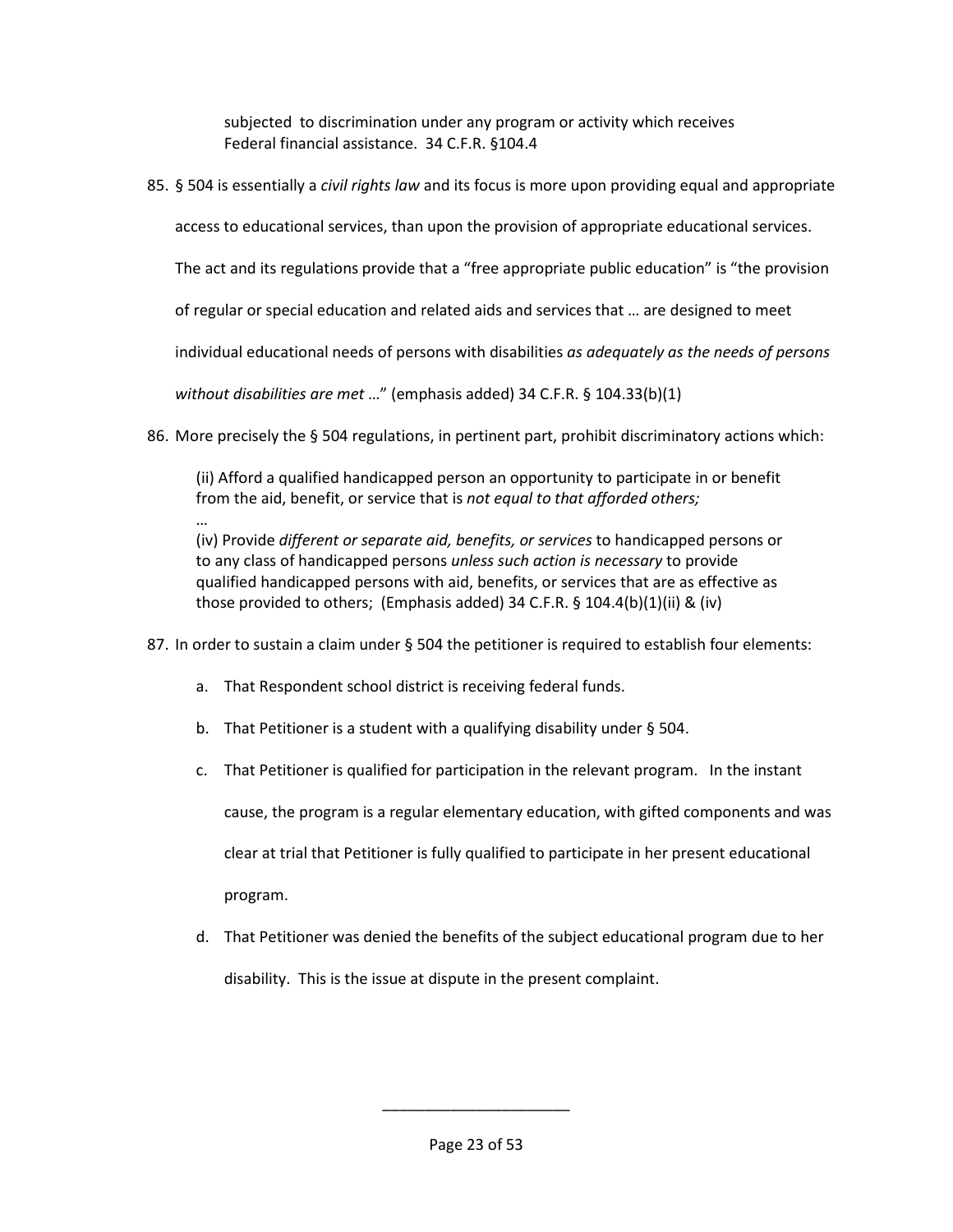88. The Respondent school district, a public school system, receives financial assistance from the Florida Department of Education and through said financial assistance is a recipient of federal education funds and therefore is subject to the requirements of § 504, its implementing regulations. Joint Statement # 20. This is undisputed between the parties.

89. § 504 regulations at 34 C.F.R. 104.3(j) define a disabled person to include a person with a physical or mental impairment, which substantially limits a major life activity, including learning. A qualified individual with a disability in reference to elementary educational services, includes an individual with a disability of an age, during which nondisabled persons are provided such service. 34 C.F.R, § 104.3(k)(2)

- 90. Petitioner, B.A.T.M., with Type 1 diabetes mellitus, is a qualified individual with a disability for the purposes of Section 504 and Title II of the Americans with Disabilities Act and this legal determination was acknowledged by both parties. Joint Statement #21. Again it is undisputed that B.A.T.M. is eligible for the educational programs in which she is enrolled, including her gifted eligibility.
- 91. It is the forth requirement or element of the § 504 requirements which is the center of the dispute between the parties. Petitioner claims that she was "denied the benefits of the subject educational program due to her disability." More precisely, Petitioner claims that the following policies of the Respondent deny her the benefits of her educational program due to her disability:
	- a. Respondent only provides nursing services at certain schools and Petitioner's homezoned school is not one of those schools; and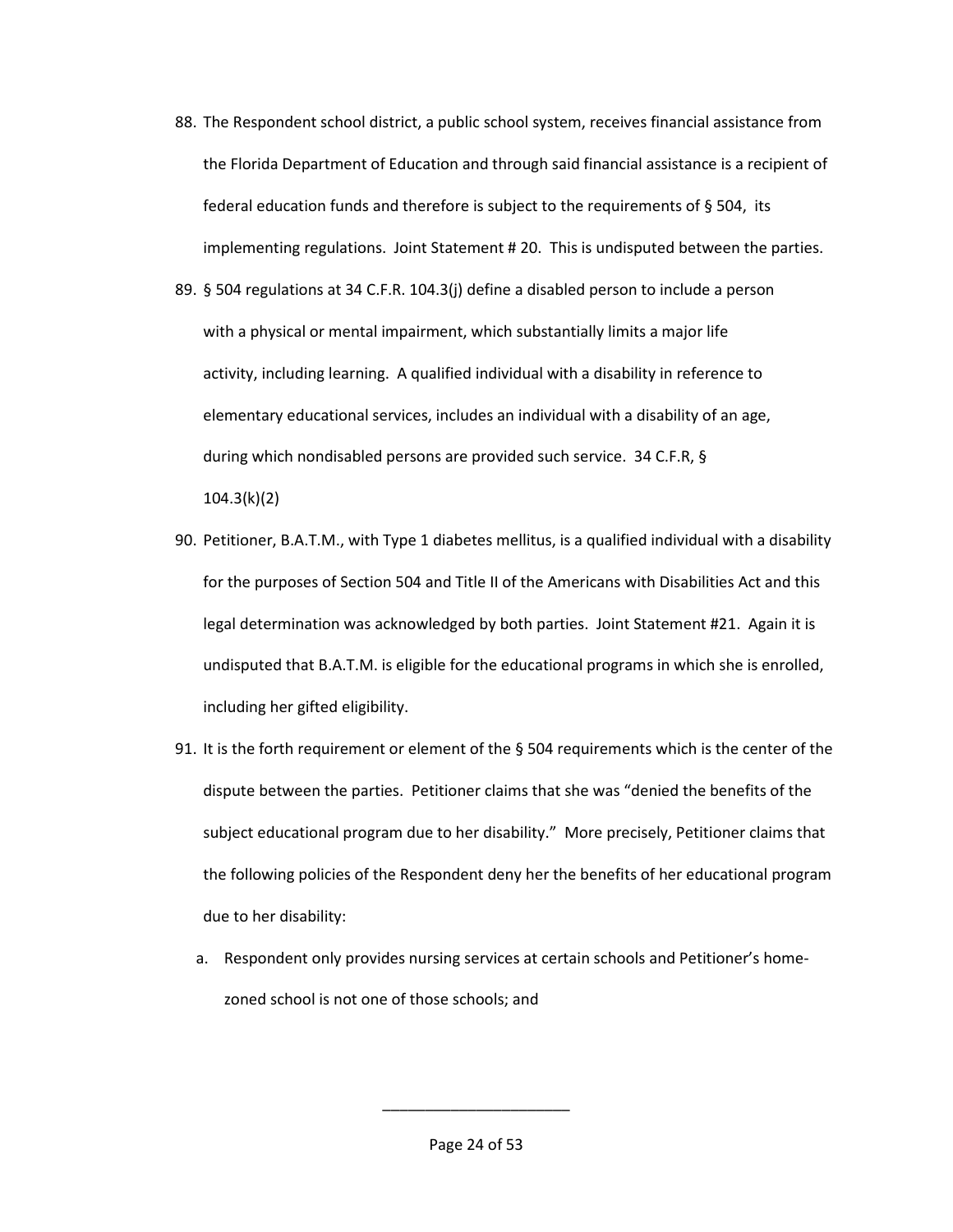- b. Respondent does not allow the delegation of the administration of insulin to LPNs, CNAs, or UAPs.
- 92. The consequential effect of Respondent's above defined policies is that Petitioner is left with two choices:
	- a. Respondent will bus Petitioner to one of two selected schools with a registered nurse, who would be responsible for administering Petitioner's insulin; or
	- b. Petitioner may remain in her present home-zoned school, but her mother or familydesignated adult (not a school board employee) would have to come to school in order to administer Petitioner's insulin injections, regardless of personal expense or inconvenience.
- 93. Under § 504 regulations found at 34 C.F.R. §104.33(a) & (b) the Respondent must

provide students with disabilities with a free and appropriate public education

(FAPE), including regular or special education and related aids and services

designed to meet the individual needs of the student with disabilities as adequately

as non-disabled students.

94. Furthermore the § 504 regulations provide that:

[D]espite the existence of separate or different aid, benefits, or services provided in accordance with this part, a recipient may not deny a qualified handicapped person the opportunity to participate in such aid, benefits, or services *that are not separate or different*. (Emphasis added) 34 C.F.R. §104.4(b)(2)

95. Essentially, Petitioner is arguing that the two choices presented to her by Respondent due

to her disability, have the effect of denying her the same access to her education that a

child without a disability would enjoy.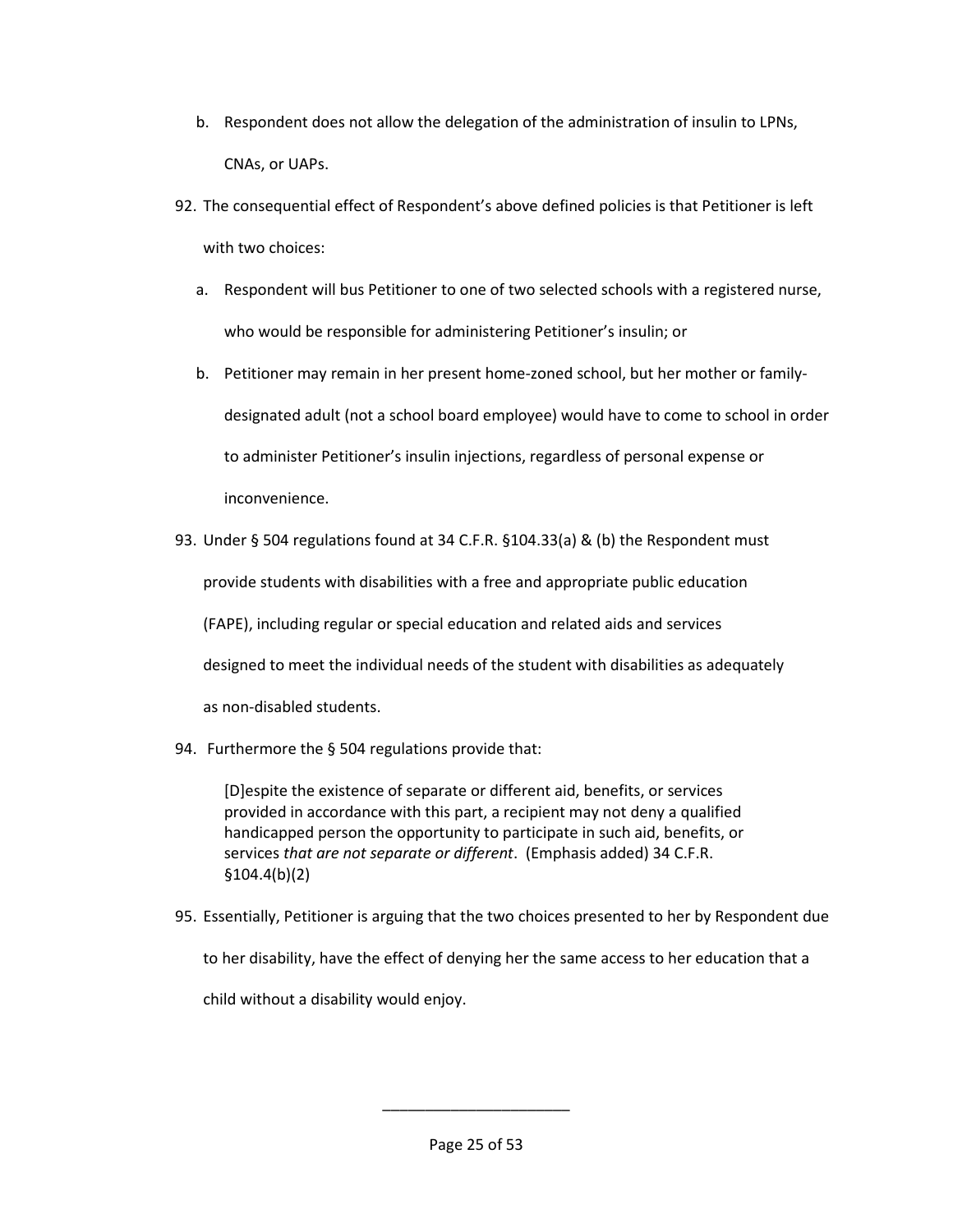- 96. Generally, children, without diabetes, have the freedom and the choice to attend their home-zoned school, with their siblings, friends, and neighbors. § 504 provides that when it is necessary to place a student with a disability in a school other than the regular educational environment, the district shall consider the proximity of the alternative setting to the student's home. 34 C.F.R. § 104.34(a). This regulation presumes, of course, that there is a defensible reason for providing the services in another school other than the student's home-zoned school.
- 97. In making a determination relative to the issue of discrimination in this instant matter it is necessary to decide two issues:
	- a. Did Respondent's policies cause a disparate treatment of Petitioner, as compared to her non-disabled peers? If so, then
	- b. Could Respondent have avoided such disparate treatment, by taking **reasonable** measures to change or amend its policy?
- 98. Considering the findings of facts already made (above), it seems clear that Respondent's policies have caused a disparate treatment of Petitioner, as compared to her non-disabled peers. While her circle of non-disabled neighborhood friends can go to school together, traveling only a mile from their home, she must mount a bus which will take her to a school from 3 to 8 miles from her home. While the distances are not great, she must leave her established friends. She must leave the school and teachers where she has been successful.
- 99. These considerations are not inconsequential. In considering the location for the provision of related aids and services, it has been generally recognize that there should be a consideration of where that child would attend if not for the disability. This is a clear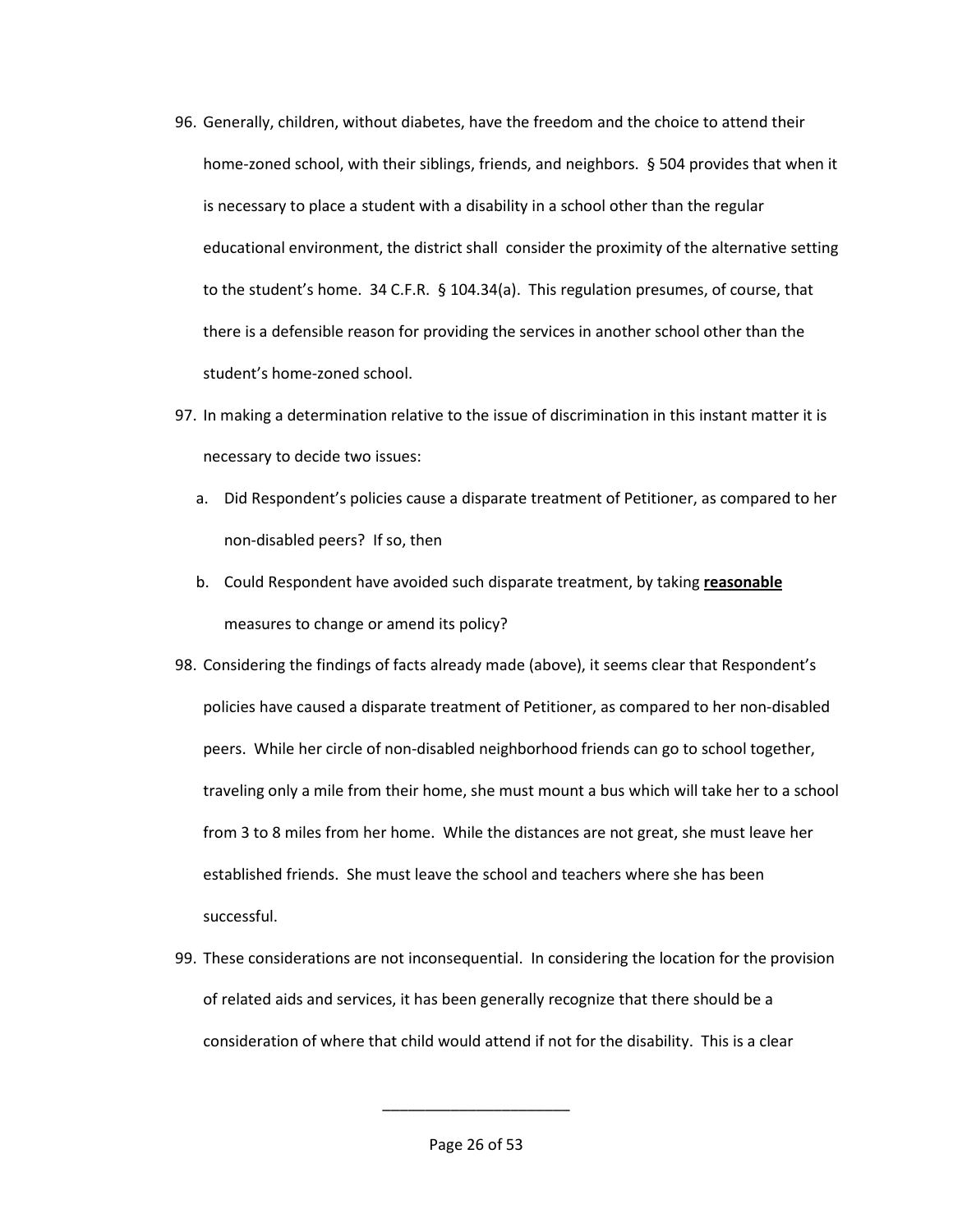recognition that it does matter where the child would have been placed if not for the

disability. This should be an individualized  $\S$  504 process, considering the child's unique

needs and circumstances. 34 C.F.R. § 104.4 (vi); 34 C.F.R. § 104.34(a); see also 34 C.F.R.

 $$300.116(c).$ <sup>3</sup>

l

100. While placement in a neighborhood school is not an "absolute right" under IDEA,

McLaughlin v. Holt Public School Board of Education, 320 F.3d 663, 670 n.2 ( $6<sup>th</sup>$  Cir. 2003),

such placement is the presumed placement if the student's disability needs can reasonably

be met at that location.

"The regulations provide only that "[t]he educational placement of each child with a disability [shall be] as close as possible to the child's home," 34 C.F.R. § 300.552(a)(3), and that "[u]nless the IEP of a child with a disability requires some other arrangement, the child is educated in the school that he or she would attend if nondisabled." 34 C.F.R. § 300.552(c). As we concluded in *Hudson,* we reiterate that these two regulations should be read, as their plain language indicates, to provide that a child should be educated in the neighborhood school (the school he or she would attend if not disabled) except when the goals of the child's IEP plan require a special education placement not available at that school, and in a situation when placement elsewhere is required, the geographic proximity of schools that offer that placement to the child's home should be considered. *See Hudson,* 910 F. Supp. at 1304; *accord Flour Bluff Indep. Sch. Dist. v. Katherine M. by Lesa T.,* [91 F.3d 689,](http://www.specialedconnection.com/LrpSecStoryTool/servlet/GetCase?cite=91+F.3d+689) 693-94 (5th Cir. 1996) (emphasizing that the consideration of proximity is not a presumption that a disabled student attend his or her neighborhood school); *Murray,* 51 F.3d at 929; *Barnett v. Fairfax County Sch. Bd.,* [927 F.2d 146,](http://www.specialedconnection.com/LrpSecStoryTool/servlet/GetCase?cite=927+F.2d+146) 153 (4th Cir.1991)." McLaughlin v. Holt Public Sch.Bd. of Ed., 320 F.3d 663 ( $6<sup>th</sup>$  Cir. 2003)

101. Neither party has presented, nor has this hearing officer found, any legal precedence

from this circuit relative to the primary issue of this case.

102. Respondent presents the case of R.K. v. Bd. of Ed., Scott County, Kentucky, 755

F.Supp.2d at 800 (December 15, 2010). While this is a federal district case in the Sixth

 $3$  While this regulation is an IDEA regulation, the expression of the intent of the Least Restrictive Environment principle, as to the "location" of services, is a relevant consideration in the instant case. "Unless the IEP of a child with a disability requires some other arrangement, the child is educated in the school that he or she would attend if nondisabled;"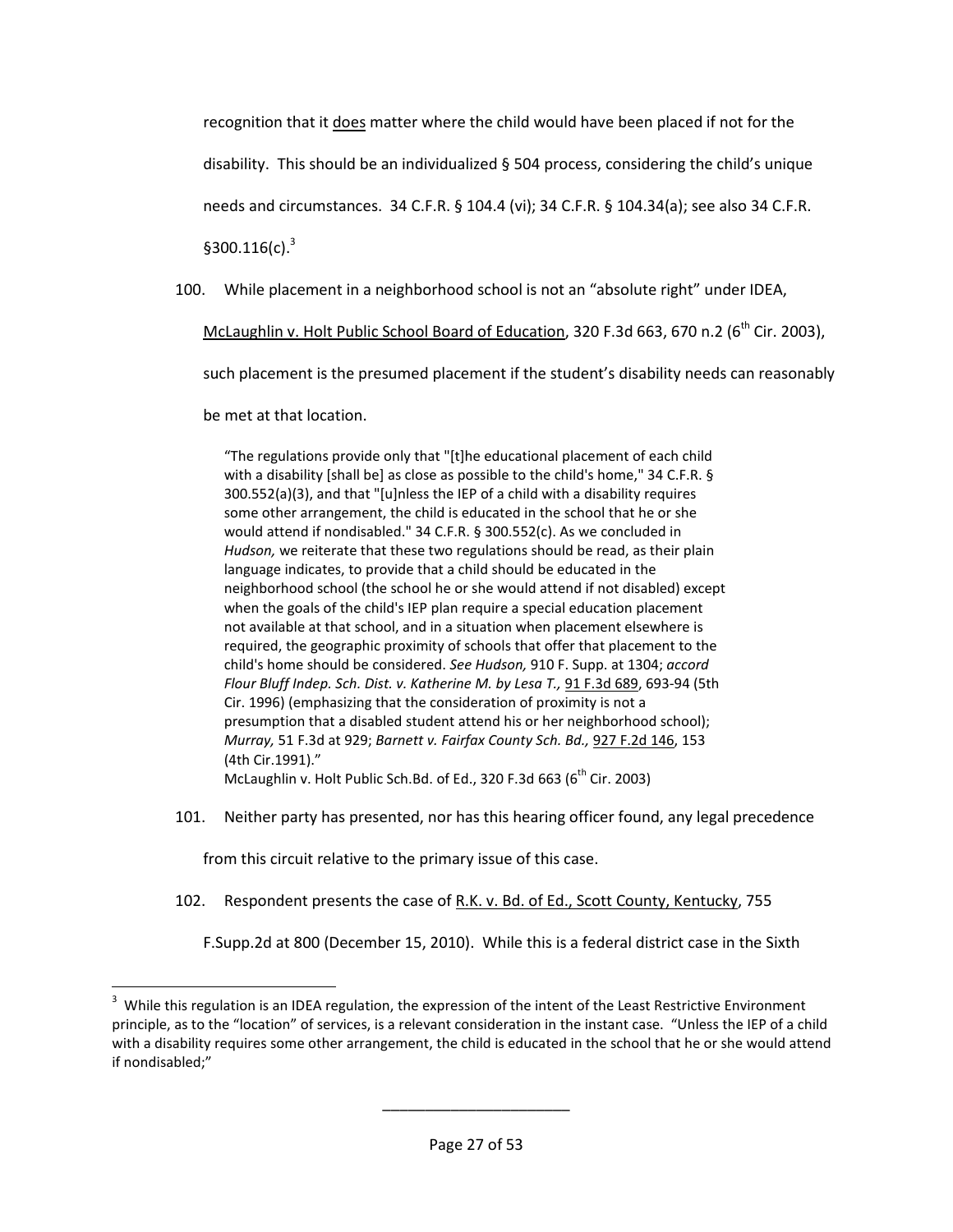Circuit, this might be considered instructive relative to these issues, even if it is not precedential. This case, at least at first glance, is very similar to the instant matter. In R.K. the Kentucky school district required the Plaintiff, a child with diabetes, to attend a school where Defendant school district had a nurse to administer the insulin injections. The federal district court held that the district acted reasonably and did not discriminate in providing the nursing services at a different school. The court held further that the district was not required to either place a nurse at Plaintiff's home-zoned school or to train a nonmedical person to administer the insulin.

103. In R.K. the court considered whether placing a nurse at Plaintiff's school would require

modifications which would "fundamentally alter the nature of the service, program, or

activity."

 $\overline{a}$ 

A public entity must "make reasonable modifications in policies, practices, or procedures when the modifications are necessary to avoid discrimination on the basis of disability, unless the public entity can demonstrate that making modifications would fundamentally alter the nature of the service, program or activity." 28 C.F.R. § 35.130(b)(7) (regulation promulgated with respect to ADA). The accommodation must not "impose an undue hardship on the operation of [an entity's] program." 28 C.F.R. § 41.53 (regulation promulgated with respect to Rehabilitation Act). The failure to provide reasonable accommodations can constitute disability discrimination. *See Alexander v. Choate,* 469 U.S. 287, 295 (1985); *Olmstead v. L.C. ex rel. Zimring,* 527 U.S. 581, 601 (1999); *see also Kleiber v. Honda of Am. Mfg., Inc., 485 F.3d 862, 868 (6<sup>th</sup> Cir. 2007).<sup>4</sup>* 

104. Given the above, the R.K. court held:

The Court is not persuaded that either the ADA, § 504, or the Kentucky Civil Rights Act require school districts to modify school programs in order to ensure neighborhood placements when necessary services and a free and appropriate education are available at another site within the district. *See Urban by Urban v. Jefferson County Sch. Dist. R-1,*  89 F.3d 720, 727-28 (10th Cir. 1996) (construing IDEA, ADA, and Rehabilitation Act) *(citing Southeastern Cmty. Coll. v. Davis,* 442 U.S. 397, 410-11 (1979); *Barnett,* 927 F.2d 146, 154-55; *Schuldt,* 937 F.2d at 1362-63).

<sup>&</sup>lt;sup>4</sup> The R.K. court noted "While the Rehabilitation Act and the ADA are not identical, the Sixth Circuit has held that "because the purpose, scope, and governing standards of the acts are largely the same, cases construing one statute are instructive in construing the other." *Doe v. Woodford County Bd. of Educ.,* 213 F.3d 921, 925 (6th Cir. 2000) *(quoting McPherson v. Mich. High School Athletic Ass'n, Inc.,* 119 F.3d 453, 460 (6<sup>th</sup> Cir. 1997))"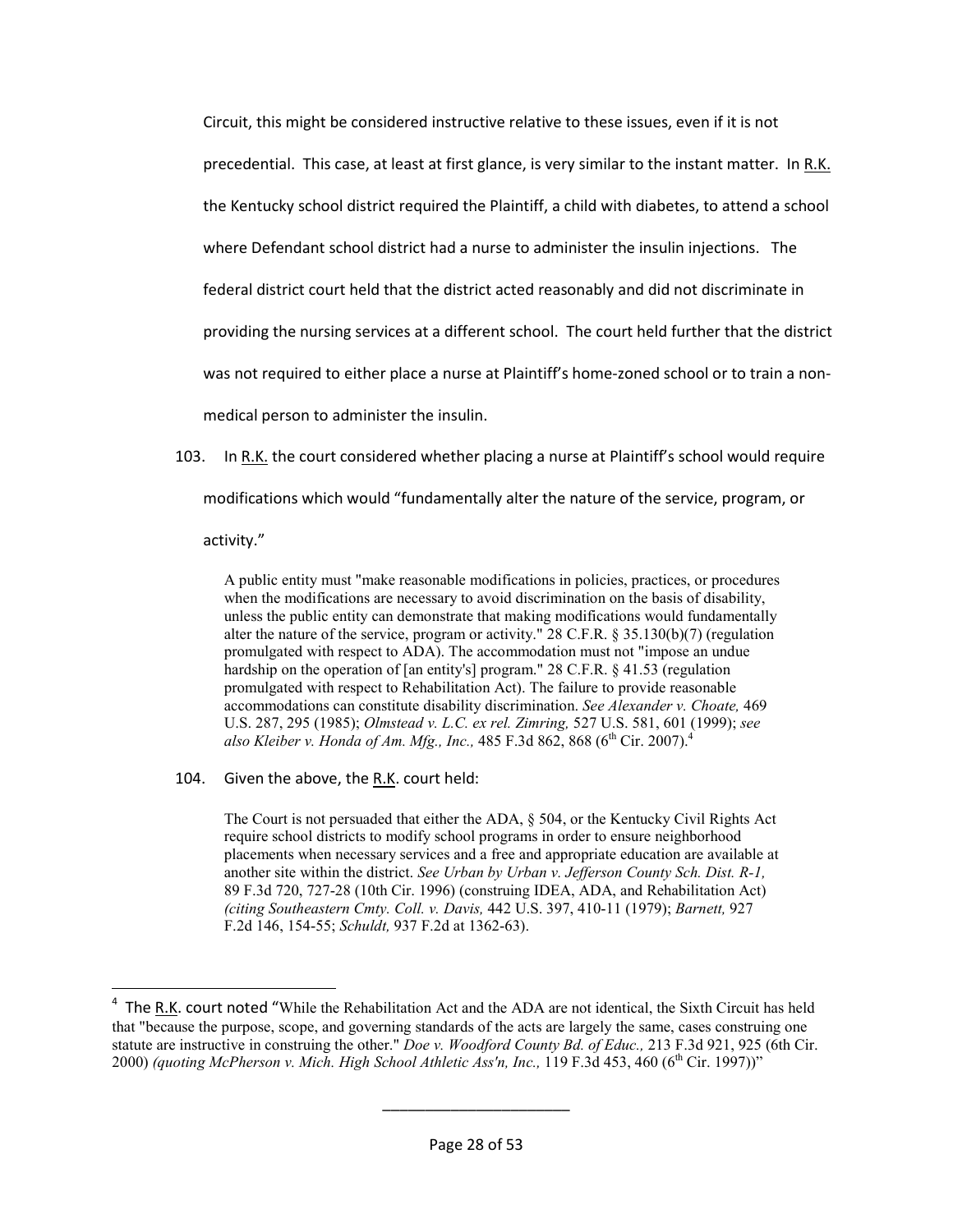- 105. There are, however, some important differences between the above the above case and the instant cause. In this Kentucky case, it seems that Kentucky law forbids the administration of insulin by non-medical personnel. We cannot know what the Court's decision might have been if Kentucky law had not forbidden the use of UAPs in the administration of insulin. As can be seen above, the Court notes that "[t]he failue to provide reasonable accommodations can constitute disability discrimination." *See Alexander v. Choate,* 469 U.S. 287, 295 (1985); *Olmstead v. L.C. ex rel. Zimring,*  527 U.S. 581, 601 (1999); *see also Kleiber v. Honda of Am. Mfg., Inc.,* 485 F.3d 862, 868 (6<sup>th</sup> Cir. 2007)
- 106. This reference to "reasonable accommodations" occurred immediately after the Court had discussed how requiring a school district to place nurses at every school where there was a child with diabetes, would be too great a burden upon the district and would thus, fundamentally modify the district's programs. Might the Court have found that the provision of UAPs to be a much milder burden and thus not a fundamental change in the district's programs?
- **107.** As opposed to Kentucky, Florida does not specifically forbid the UAP administration of insulin to students. Florida specifically permits and holds harmless districts for the use of school district UAPs in the administration of emergency injected medication. With the authorization of a medical doctor the injection of insulin is authorized. The statute is provided in pertinent part:

#### **Administration of medication and provision of medical services by district school board personnel.—**

(1) Notwithstanding the provisions of the Nurse Practice Act, part I of chapter 464, district school board personnel may assist students in the administration of prescription medication when the following conditions have been met: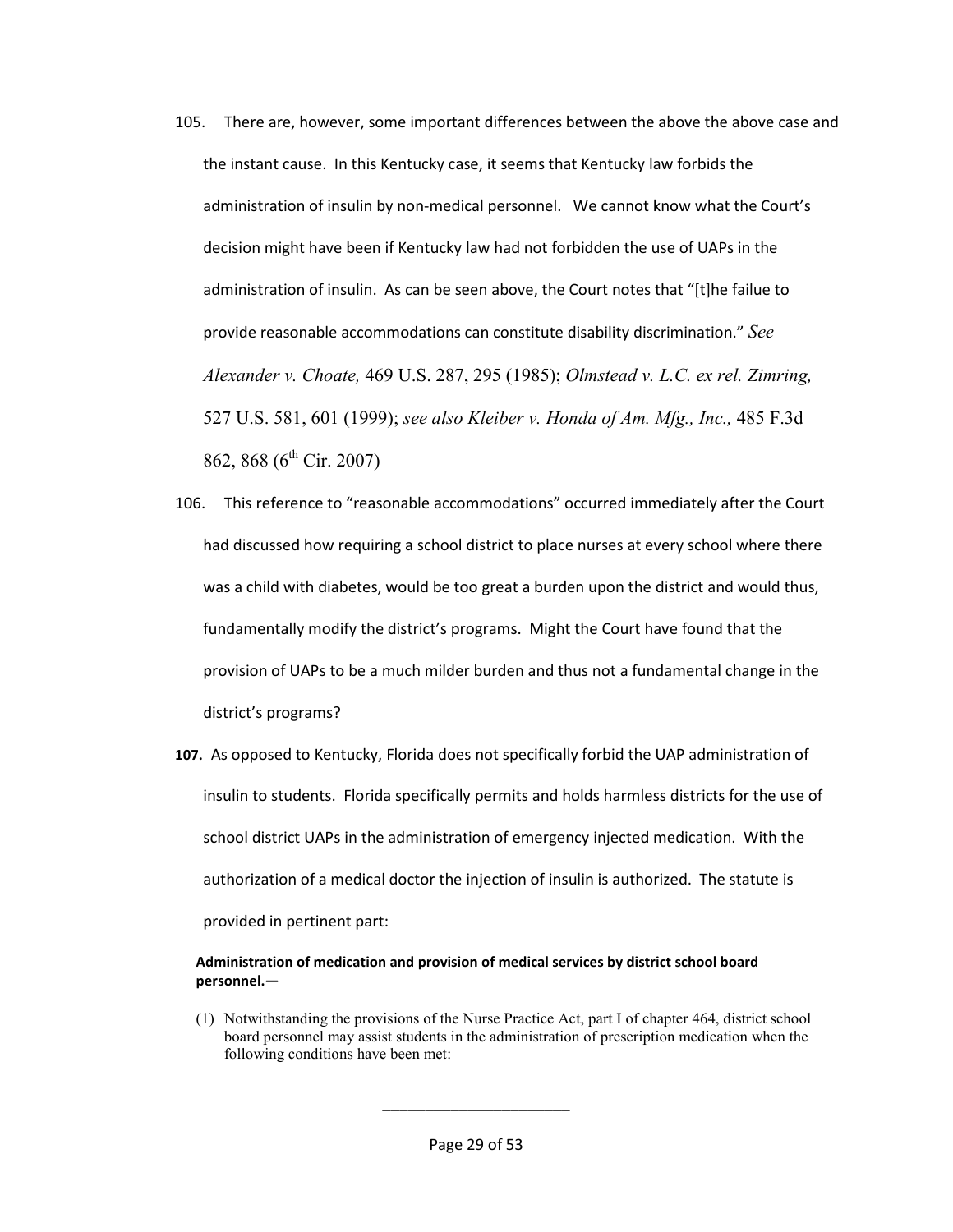(a) Each district school board shall include in its approved school health services plan a procedure to provide training, by a registered nurse, …

- (2) There shall be no liability for civil damages as a result of the administration of the medication when the person administering the medication acts as an ordinarily reasonably prudent person would have acted under the same or similar circumstances.
- (4) Nonmedical assistive personnel shall be allowed to perform health-related services upon successful completion of child-specific training by a registered nurse … All procedures shall be monitored periodically by a nurse, advanced registered nurse practitioner, physician assistant, or physician, including, but not limited to:
	- … (c) Monitoring blood glucose.

…

(d) Administering emergency injectable medication.

(5) For all other invasive medical services not listed in this subsection, a registered nurse … shall determine if nonmedical district school board personnel shall be allowed to perform such service. Florida Statute 1006.062

108. Even more directly to the point, in listing student rights in Florida schools, Florida

Statues provide specifically that, "[a] school district may not restrict the assignment of a

student who has diabetes to a particular school on the basis that the student has

diabetes, that the school does not have a full-time school nurse, or that the school

does not have trained diabetes personnel."

K-12 student and parent rights.—Parents of public school students must receive accurate and timely information regarding their child's academic progress and must be informed of ways they can help their child to succeed in school. K-12 students and their parents are afforded numerous statutory rights including, but not limited to, the following:

#### … (3) HEALTH ISSUES.—

…

(j) Diabetes management.— *A school district may not restrict the assignment of a student who has diabetes to a particular school on the basis that the student has diabetes, that the school does not have a full-time school nurse, or that the school does not have trained diabetes personnel.* Diabetic students whose parent and physician provide their written authorization to the school principal may carry diabetic supplies and equipment on their person and attend to the management and care of their diabetes while in school, participating in school-sponsored activities, or in transit to or from school or schoolsponsored activities to the extent authorized by the parent and physician and within the parameters set forth by State Board of Education rule. The written authorization shall identify the diabetic supplies and equipment that the student is authorized to carry and shall describe the activities the child is capable of performing without assistance, such as performing blood-glucose level checks and urine ketone testing, administering insulin through the insulin-delivery system used by the student, and treating hypoglycemia and hyperglycemia. *The State Board of Education, in cooperation with the Department of*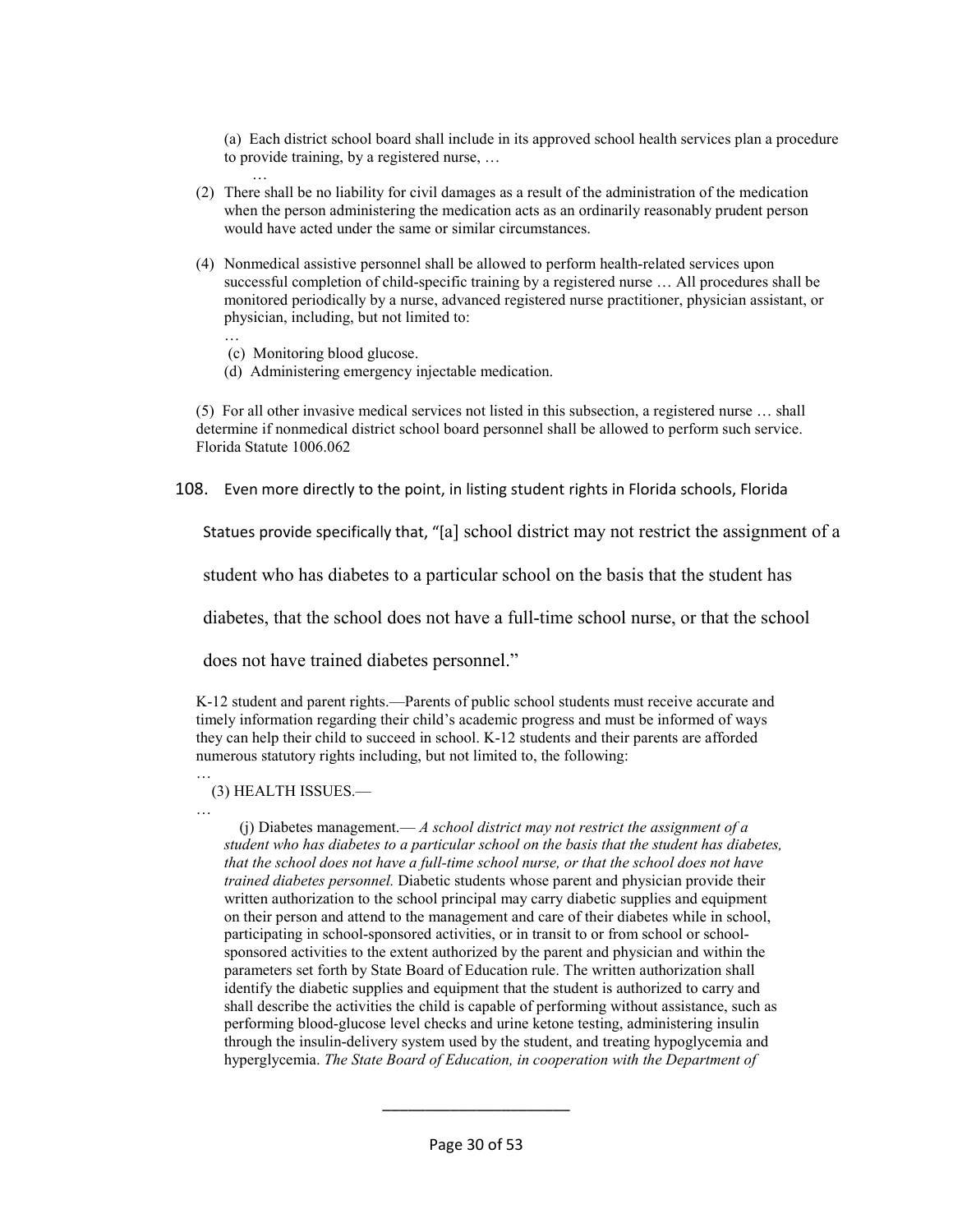*Health, shall adopt rules to encourage every school in which a student with diabetes is enrolled to have personnel trained in routine and emergency diabetes care.* The State Board of Education, in cooperation with the Department of Health, shall also adopt rules for the management and care of diabetes by students in schools that include provisions to protect the safety of all students from the misuse or abuse of diabetic supplies or equipment. A school district, county health department, and public-private partner, and the employees and volunteers of those entities, shall be indemnified by the parent of a student authorized to carry diabetic supplies or equipment for any and all liability with respect to the student's use of such supplies and equipment pursuant to this paragraph. Florida Statues §1002.20(3)(j)

- 109. The above statute goes on to provide that "[t]he Florida Department of Education, in cooperation with the Florida Department of Health, shall adopt rules to encourage every school in which a student with diabetes is enrolled to have personnel trained in routine and emergency care." § 1002.20(3)(j), FL Statutes
- 110. While the above portion of this statute may arguably be interpreted as stating a legislative preference, i.e. that schools "have personnel trained in routine and emergency (diabetes) care," the first part of the statute is clearly and affirmatively stated as a student right, i.e. for a student not to be restricted in school assignment due to the lack of a nurse or "trained diabetes personnel." Any consideration of the R.K. decision, would have to be done in the light of the very clear pronouncements and preferences of the Florida legislators. It is well established law that while states may expand upon the rights of their citizens, they may not limit or reduce those rights. Any consideration of Petitioner's § 504 rights must be undertaken from the perspective of Petitioner's rights under Florida law.
- 111. While Respondent argues that because the bill (House Bill 747), which eventually became Florida Statute 1002.20(3)(j) used the word "encourage" rather than the Senate Bill 88's word "ensure" is evidence of the intent to make the statute provision permissive, rather than mandatory. It is not clear how this advances Respondent's argument. No one is really arguing that Respondent must assure "that every school in which a student with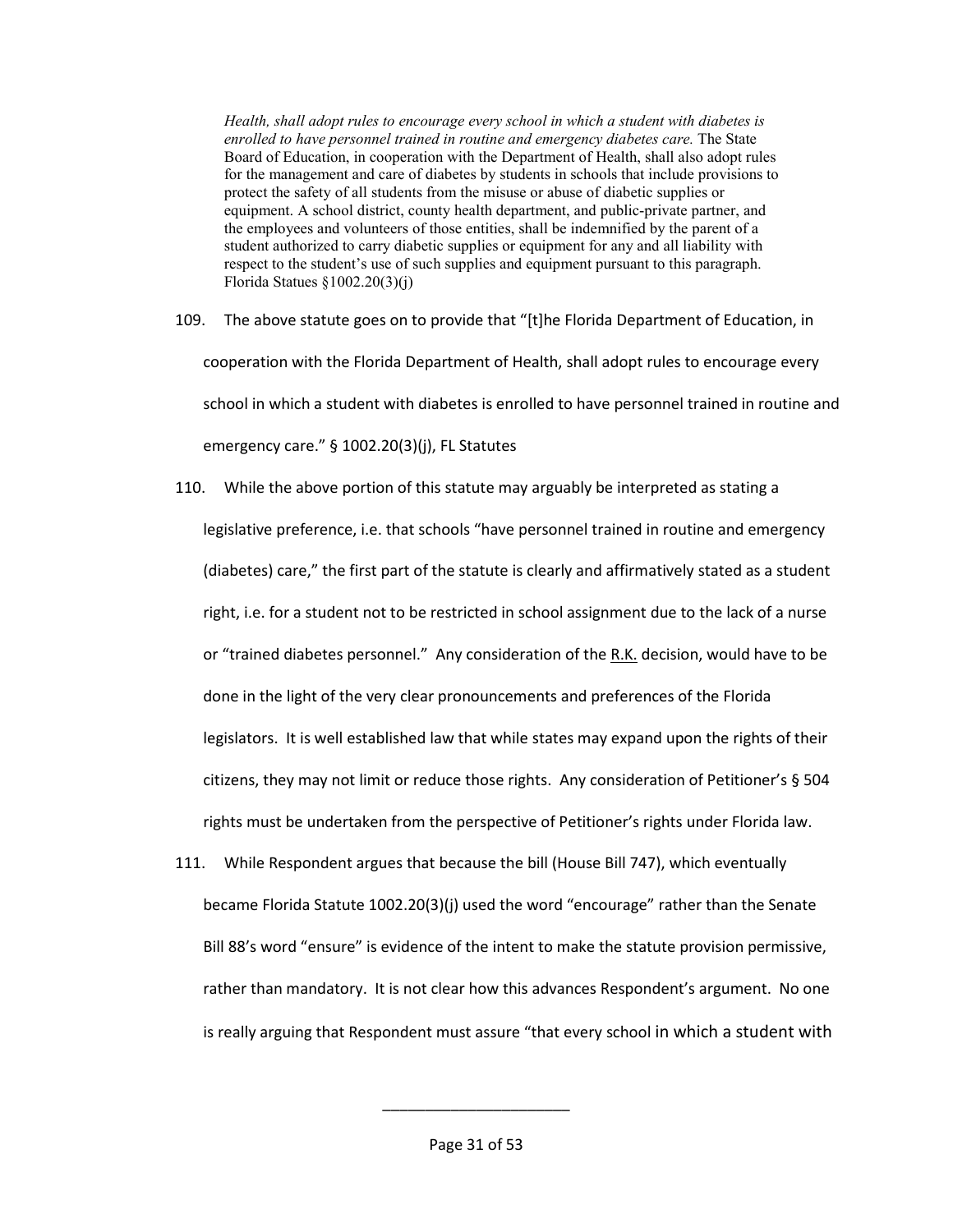diabetes is enrolled to have personnel trained in routine and emergency diabetes care," as long as the student is not restricted in school assignment due to the lack of a nurse or trained diabetes personnel.

- 112. Respondent also cites an OCR Letter Ruling to the Duval County School District (2009). Respondent's Exhibit 14. Again, this determination may be instructive to the issues under consideration in the instant matter. In somewhat similar fact circumstances that "the evidence is insufficient to support a finding of noncompliance with Section 504 and Title II with regard to the issue alleged in the complaint." In other words the Office of Civil Rights of the U.S. Department of Education stated its opinion that the School Board of Duval County, Florida, did not violate Section 504 by sending children with diabetes to "magnet" schools with full-time nurses where they could receive the administration of insulin or by refusing to train and permit UAPs to provide the administration. Respondent's Exhibit 14.
- 113. Petitioner argues that this OCR opinion (Duval) is under "reconsideration," and thus is not "final." While that is true, it remains an OCR opinion if and until such reconsideration is concluded and amended.
- 114. Respondent has proffered this OCR Letter Ruling for the proposition that it is not required by § 504 to place Petitioner at her home-zoned school, as long as the school district "determines through a proper Section 504 process that placement at another school is necessary to meet the student's needs." See Respondent's Proposed Final Order, page 10. This appears to be a fair representation of the Duval OCR Letter (April 24, 2009) Ruling. Respondent's Exhibit 14.
- 115. Even if one were to grant Respondent's argument, this leaves for this hearing officer to determine (1) whether the school district determined "through a proper Section 504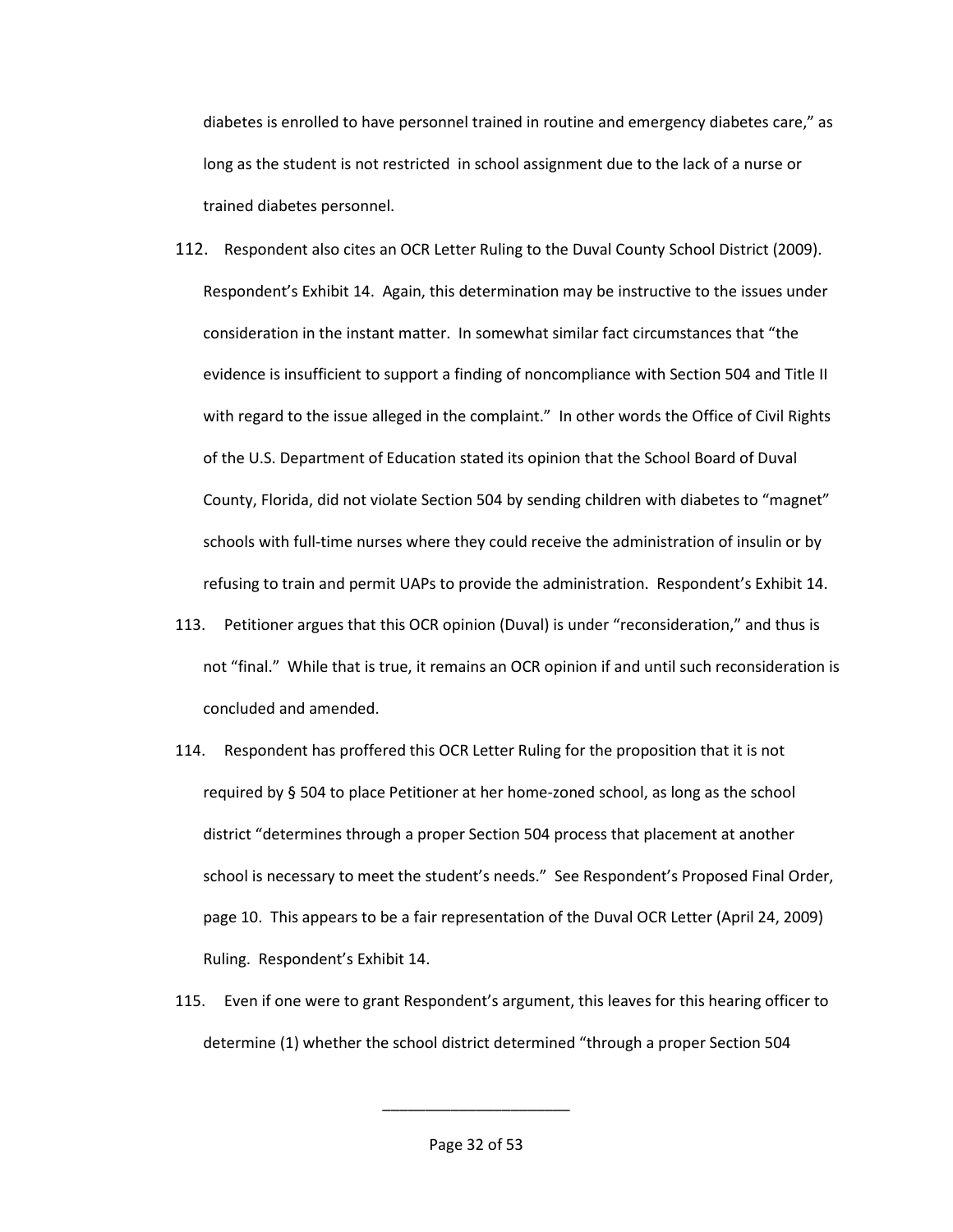process" that placement at another school was necessary, and (2) whether the placement

at a school with a full-time licensed nurse "was necessary." OCR Letter, page 5.

116. What is "a proper Section 504 process?" The totality of the § 504 regulations clearly establishes that an appropriate § 504 process is one that is individualized and specific to the particular student. For example § 104.35(c) provides:

In interpreting evaluation data and in making placement decisions, a recipient shall (1) draw upon information from a variety of sources, including aptitude and achievement tests, teacher recommendations, physical condition, social or cultural background, and adaptive behavior; (2) establish procedures to ensure that information obtained from all such sources is documented and carefully considered, (3) ensure that the placement decision is made by a group of persons, including persons knowledgeable about the child, the meaning of the evaluation data, and the placement options, and (4) ensure that the placement decision is made in conformity with 104.34.

117. Given the above, in the instant matter the Respondent did not give Petitioner

the individual consideration required by 34 C.F.R. §104.33. Petitioner has the right to have her unique individual needs assessed seriously and individually, including her social and emotional needs to continue her education in her home-zoned school, with her non-disabled peers. She had the right for Respondent to allow their nurses to seek individuals capable of safely administering the diabetes monitoring and insulin injection to accommodate her by use their professional discretion, as to the ability of the individual to administer the medications safely.

118. The findings of facts above demonstrate clearly that the decision to meet Petitioner's § 504 needs by offering her transfer to a school with a full-time registered nurse was made by district policy application and not the kind of thoughtful, individualized, personal consideration anticipated by § 504. There was no effort to assess the availability of potential UAPs at Petitioner's school. The question as to whether there were teachers or other personnel who may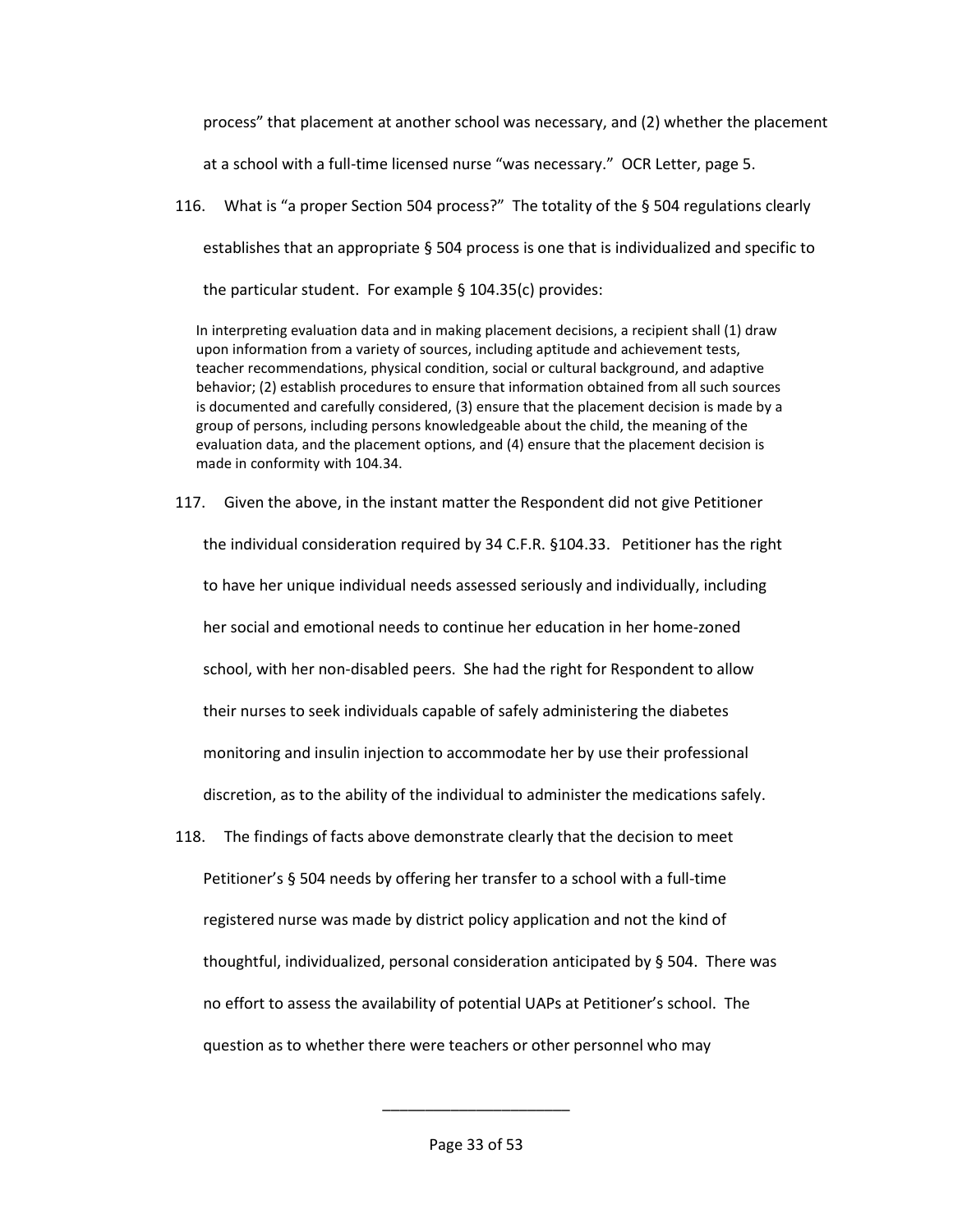themselves be diabetic and who would thus be very skilled at the processes of insulin administration was never asked.

- 119. Respondent again cites the Duval OCR Letter (April 24, 2009 for the proposition that "the district could have held a Section 504 Team meeting, and then assigned the student to a nearby school with a full-time nurse." While it may be that, at least part of that statement, is true, the record does not indicate any evidence that in this instant case Petitioner "held a Section 504 Team meeting…" for these purposes. In fact, there was evidence that that district simply responded to the parents' request for the administration of diabetes services by letter citing to Respondent's pertinent Diabetes care policy.
- 120. Whether there was a "504 meeting" or not, there does not seem to have been any individualized consideration of the specific factual issues related to a determination of Petitioner's need for diabetes care and the possibility of an accommodation of Petitioner's need which would allow for her continued education in the least restrictive environment.
- 121. Petitioner's mother testified that, in fact, her efforts to have the § 504 team consider and record Petitioner's full extent of diabetes service needs, was met with frustration despite her advocacy.
- 122. The law, regulations, and court interpretations of  $\S$  504 treat  $\S$  504 procedures and processes very seriously. The failure of Respondent to give Petitioner her procedural safeguards and process distinguishes this case in a very important way from the OCR Letter in Duval (2009).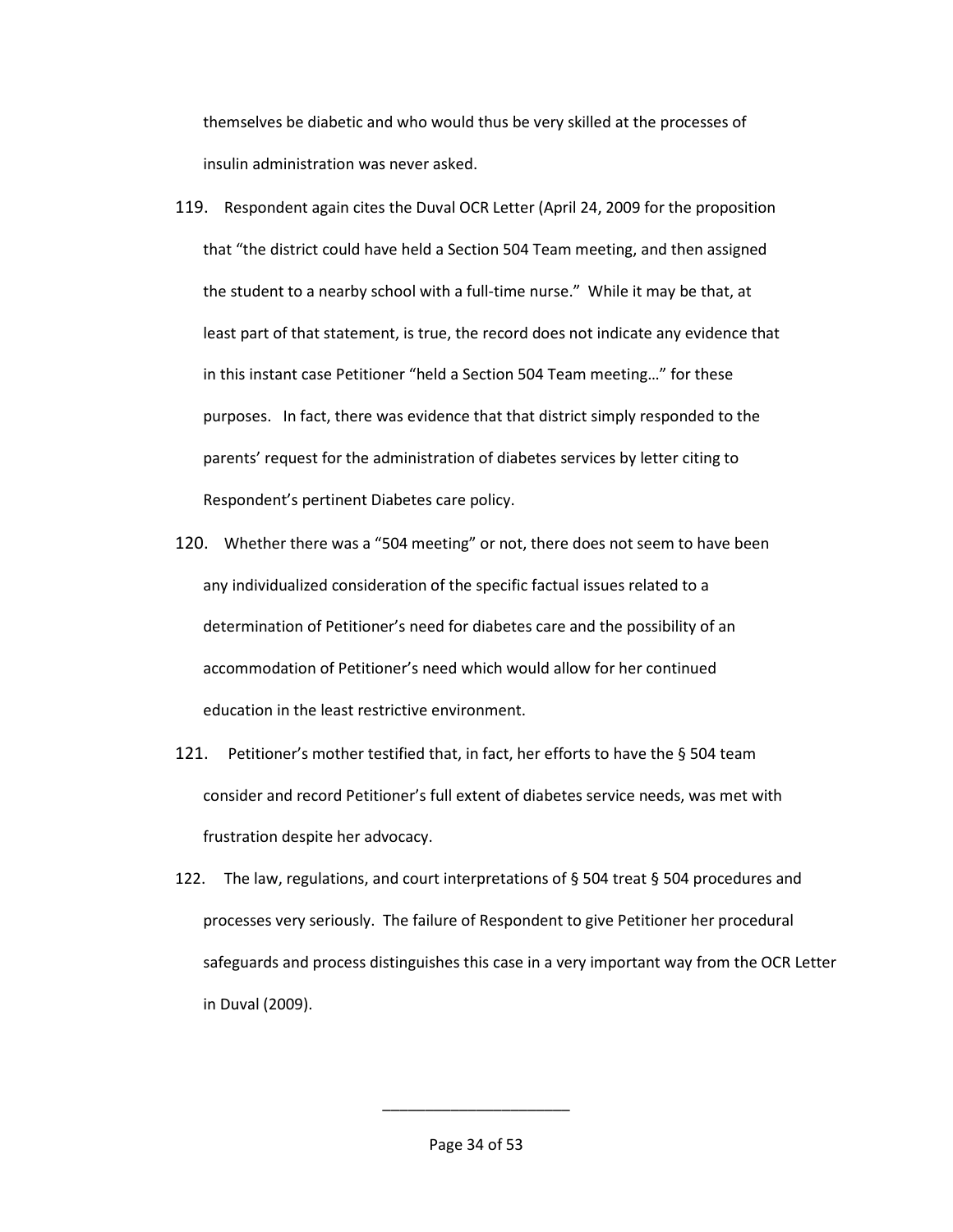123. There is, however, another very important distinguishing consideration. Since the Duval Letter was promulgated and this instant cause was filed, the Florida legislature enacted Florida Statute 1002.20(3)(j), which, as has been noted above, states in pertinent part:

[A] school district may not restrict the assignment of a student who has diabetes to a particular school on the basis that the student has diabetes, that the school does not have a full-time nurse, or that the school does not have trained diabetes personnel See §1002.20(3)(j) Florida Statutes

- 124. While this statute does not require a school district to allow the administration of insulin by UAPs, it does speak very directly to the fundamental issue of this case and that is whether Respondent may "restrict" Petitioner's school assignment "on the basis that the student has diabetes." Stated as a student right, this statue says that they may not.
- 125. Respondent argues, however, that because it allows the child to remain in its homezoned school, with parental administration of insulin, it is not restricting the assignment of the student. Furthermore, the district has offered Petitioners a choice of at least other two schools, which have full-time nurses.
- 126. Respondent's argument loses its force when one examines the nature of the student's rights. First, Respondent is obligated under § 504 to provide Petitioner with a free and appropriate public education. The provision for a "free" education has long been interpreted, as requiring public schools to provide all required related and other services and to not require the parents to assume those responsibilities. The act of requiring Petitioner's mother to come to school four days a week to administer insulin to her daughter, in order to preserve her daughter's right to attend the school she would have attended, if she were not disabled, is not providing a "free" education under the law. If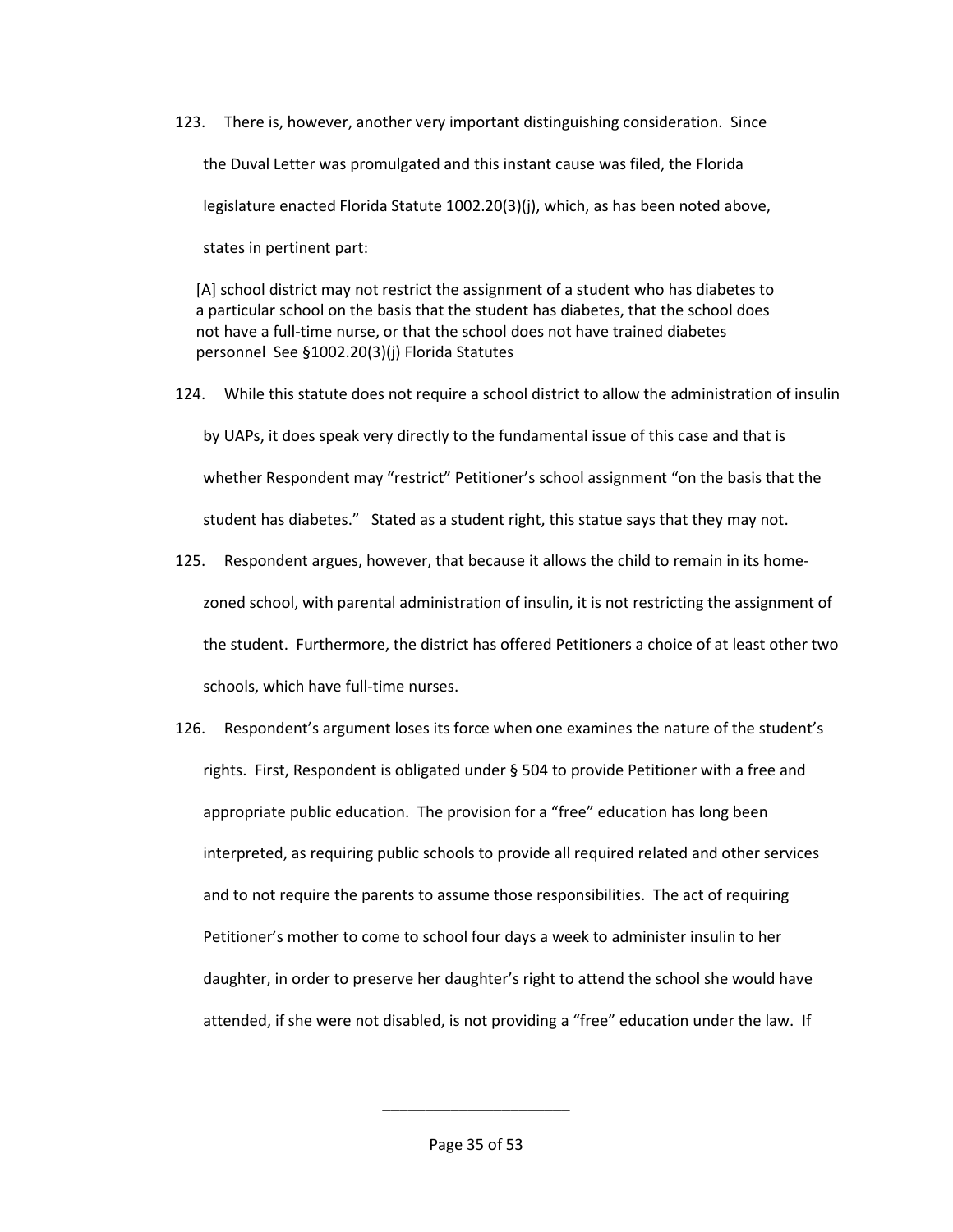Petitioner has a legal right to attend SJES, then Respondent may not require her parent to come to school and administer the insulin. This principle is established in 34 C.F.R. § 104.33(c)(1).

For the purpose of this section, the provision of a free education is the provision of education and related services without cost to the handicapped person or to his or her parents or guardian, except for those fees that are imposed on non-handicapped persons or their parents or guardian.

127. Under § 504 public entities must make the necessary adjustment or amendment of their rules or procedures in order to assure non-discriminatory access to their programs for individuals with disabilities. In the same way the ADA requires reasonable modifications to policies or procedures for qualified persons with disabilities. 28 C.F.R. § 35.130(b)(7)

128. The district "has a 'real obligation … to seek suitable means of reasonably

accommodating a handicapped person and to submit a factual record indicating it

conscientiously carried out this obligation.' " See Wong v. Regents of Univ. of Cal., 192 F.3d

807, 817 (9<sup>th</sup> Cir.1999).

129. Citing R.K. and Alexander v. Choate, 469 U.S. 287, 295 (1985), Respondent argues that the district is not required to make "fundamental" or "substantial" changes to its programs or standards.

A public entity must "make reasonable modifications in policies, practices, or procedures when the modifications are necessary to avoid discrimination on the basis of disability, unless the public entity can demonstrate that making modifications would fundamentally alter the nature of the service, program or activity." 28 C.F.R. § 35.130(b)(7) (regulation promulgated with respect to ADA). The accommodation must not "impose an undue hardship on the operation of [an entity's] program." 28 C.F.R. § 41.53 (regulation promulgated with respect to Rehabilitation Act). The failure to provide reasonable accommodations can constitute disability discrimination. *See Alexander v. Choate,* 469 U.S. 287, 295 (1985); *Olmstead v. L.C. ex rel. Zimring,* 527 U.S. 581, 601 (1999); *see*  also Kleiber v. Honda of Am. Mfg., Inc., 485 F.3d 862, 868 (6<sup>th</sup> Cir. 2007). R.K. v. Bd. of Ed., Scott County, Kentucky, 755 F.Supp.2d at 800 (December 15, 2010).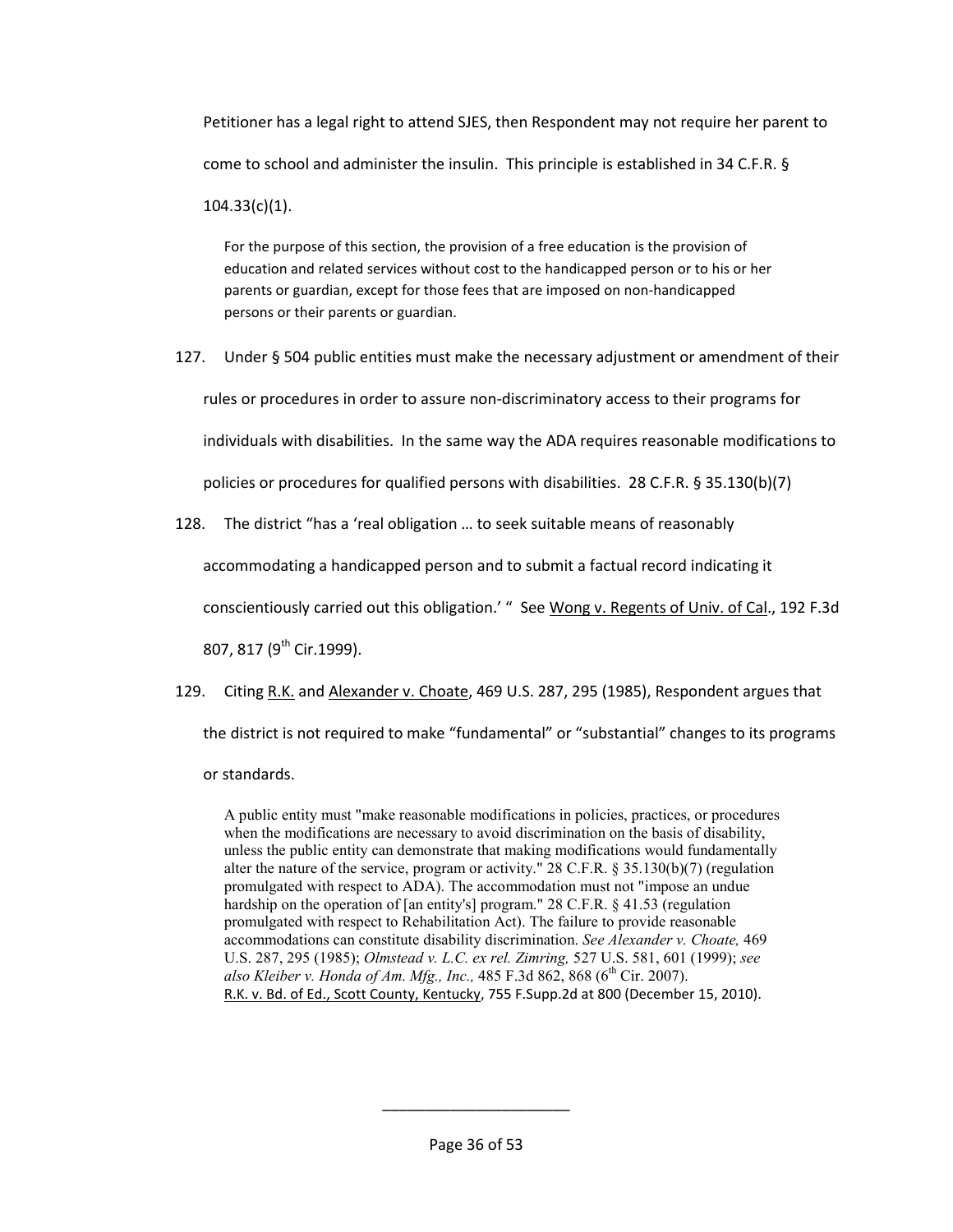130. In a similar way, Barnett e rel. Barnett v. Fairfax County Sch. Bd., 927 F.2d 146 (4<sup>th</sup> Cir. 1991), held that a "substantial modification" of the recipient's program is not required by § 504. This case involves the issue of providing "cued speech" to a student in public school, where the district chose to provide this service by grouping students requiring this service in the same school. Citing the Supreme Court case of Southeastern Community College v. Davis, 442 U.S. at 405, the Court said:

Section 504 by its terms does not compel educational institutions . . . to make substantial modifications in their programs to allow disabled persons to participate. Instead, it requires only that an "otherwise qualified handicapped individual" not be excluded from participation in a federally funded program "solely by reasons of his handicap," indicating only that mere possession of a handicap is not a permissible ground for assuming an inability to function in a particular context. *Southeastern Community College v. Davis,* 442 U.S. at 405

131. Respondent argues that if it were ordered to accommodate Petitioner's desire to

remain at SJES and therefore had to provide for insulin administration at that school, it

would be obligated to either provide full-time nursing at SJES or hire nurses who would

agree to delegate insulin service administration. This they claim would be a substantial and

fundamental change to its program and "impose an undue hardship on the operation of

[its'] program." 28 C.F.R. § 35.130(b)(7)

132. In regulations developed relative to the ADA.

A public entity shall make reasonable modifications in policies, practices, or procedures when the modifications are necessary to avoid discrimination on the basis of disability, *unless the public entity can demonstrate that making the modifications would fundamentally alter the nature of the service, program, or activity.* 28 C.F.R. § 35.130(b)(7)

133. In regulations developed relative to § 504 employment accommodation.

41.53 - Reasonable accommodation. A recipient shall make reasonable accommodation to the known physical or mental limitations of an otherwise qualified handicapped applicant or employee unless the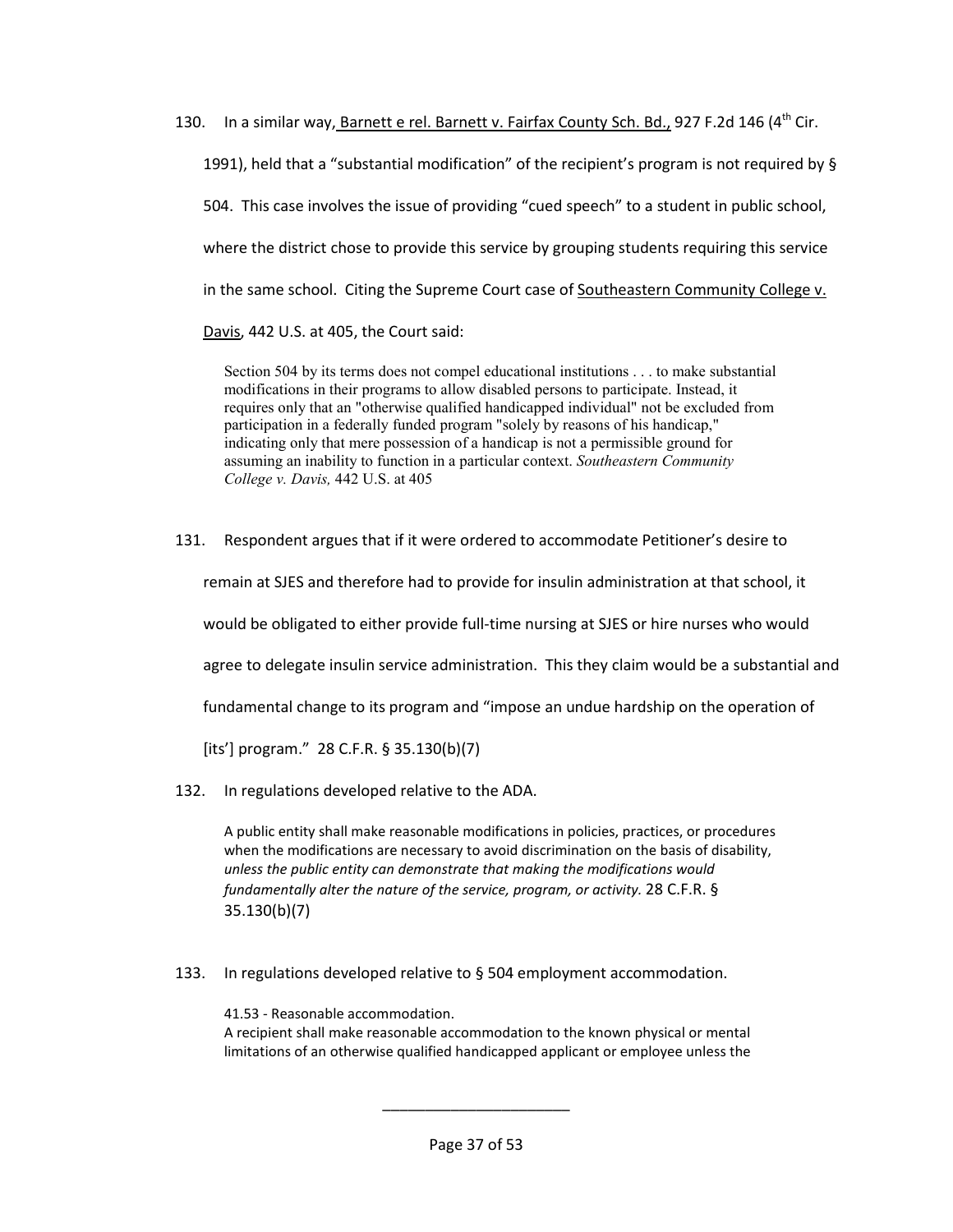recipient can demonstrate that the accommodation would impose an undue hardship on the operation of its program.  $28$  C.F.R.  $\S$  41.53

- 134. These regulations make it clear that Congress wished to place a rule of "reasonableness" on a federal recipient's obligation to make significant accommodations or modifications of its programs. This requires an analysis of the burden that providing insulin administration at SJES would place upon Respondent school district.
- 135. The requirement of "reasonableness" and the prohibition against undue hardship or burden requires a balancing of interests of each party. Clearly § 504 places a high value on equality of access for students with disabilities, while at the same time the law does not wish to unreasonably burden public schools in the search for this equality.
- 136. This is particularly true, when, as in the instant case, there is not a question of a disparity of educational services. The disparity lies in the fact that children without diabetes are educated in their neighborhood schools, which children with diabetes receive the same education, but in schools with full-time nurses. As has been recognized, there is a real and meaningful value to being educated close to home, along with one's neighborhood friends.
- 137. Both the R.K. ( $6<sup>th</sup>$  cir.) case and the OCR Letter to Duval (2009), previously cited, have found that the burden of providing a full-time nurse for each school where a child might require the administration of insulin would be too onerous of a burden. It is not clear to this hearing officer that either the court in R.K. ( $6<sup>th</sup>$  Cir.) or the investigator in the OCR Letter to Duval (2009) even considered the congressional preference for children to attend their neighborhood school.
- 138. That being as it may, Respondent in this case did present compelling evidence of the cost of hiring each nurse, the numbers of children (and thus schools) that might require a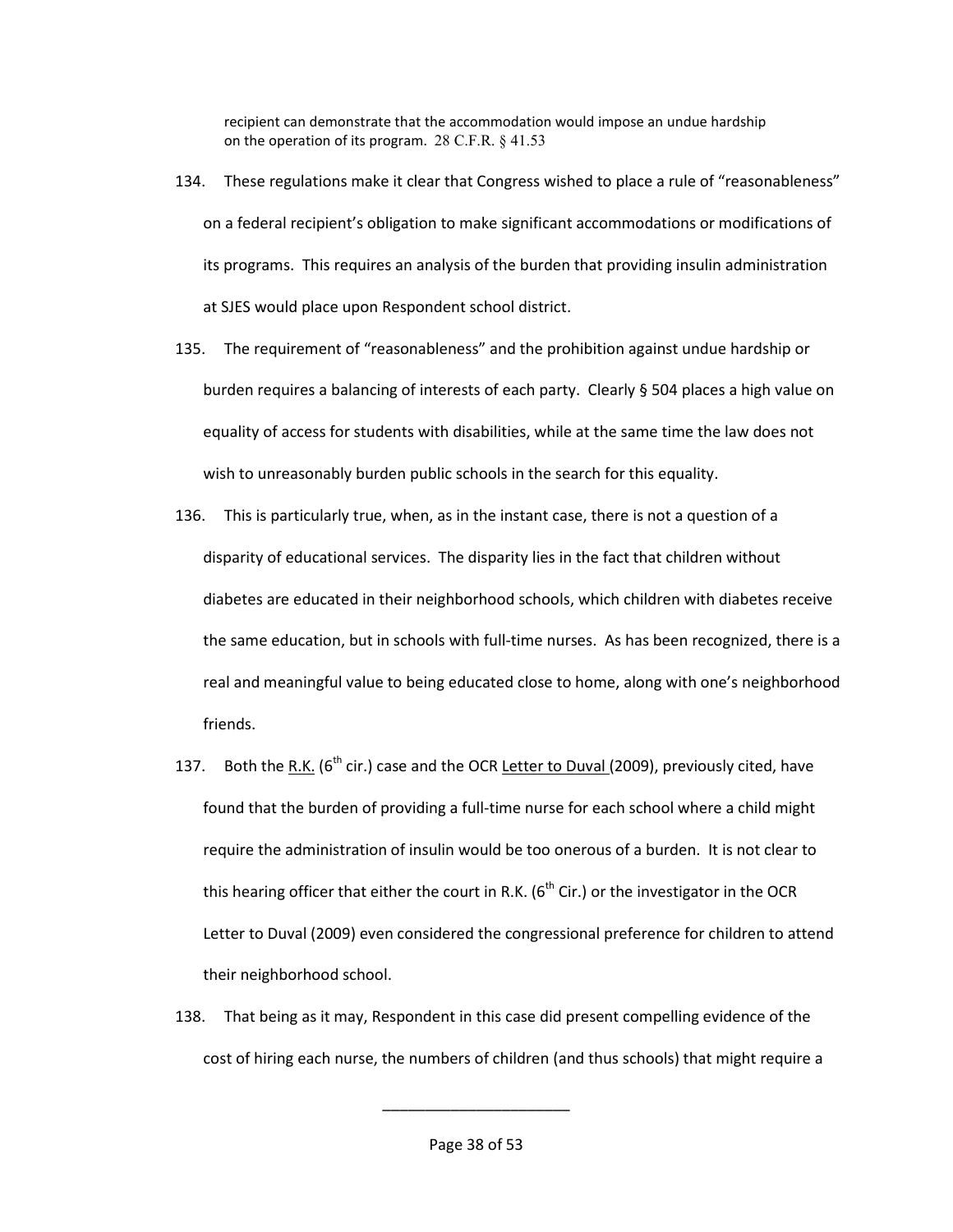nurse for diabetes administration, and the difficulty of even finding nurses willing to work for the school district. Petitioner presented evidence of some school districts which do, in fact, provide nurses for each of their schools. Still, if Respondent's only option is to use nurses to provide diabetes services, then such a mandate may well be too heavy and onerous to be placed upon the district.

- 139. That said, however, Petitioner has presented very strong evidence that Respondent has other viable options from which it may chose. Insulin may be administered safely by LPNs, CNAs, and even UAPs, each less expensive that the precedent. No one has even inquired as to whether there might be a teacher or other educational professional at SJES, who is also diabetic and who would be very knowledgeable and experienced in insulin administration. The use of such person most likely would cost Respondent nothing or at the most very little. These methods of administration are available to Respondent. As has been shown *supra.* there is support in Florida statute for using UAPs and a statutory mandate to not restrict a student's school placement due to diabetes and a lack of a nurse or UAP at that school. The Respondent may not assume the mantle of being overburdened because it has chosen to limit itself to the use of nurses for insulin administration.
- 140. When one considers the potential use of UAPs to administer insulin, then the pendulum swings back to the side of the Petitioner. If it is within Respondent's means to provide a non-burdensome accommodation, then the Respondent cannot avoid its obligation to provide that accommodation, because it has chosen to limited itself to the more burdensome use of registered nurses for insulin administration.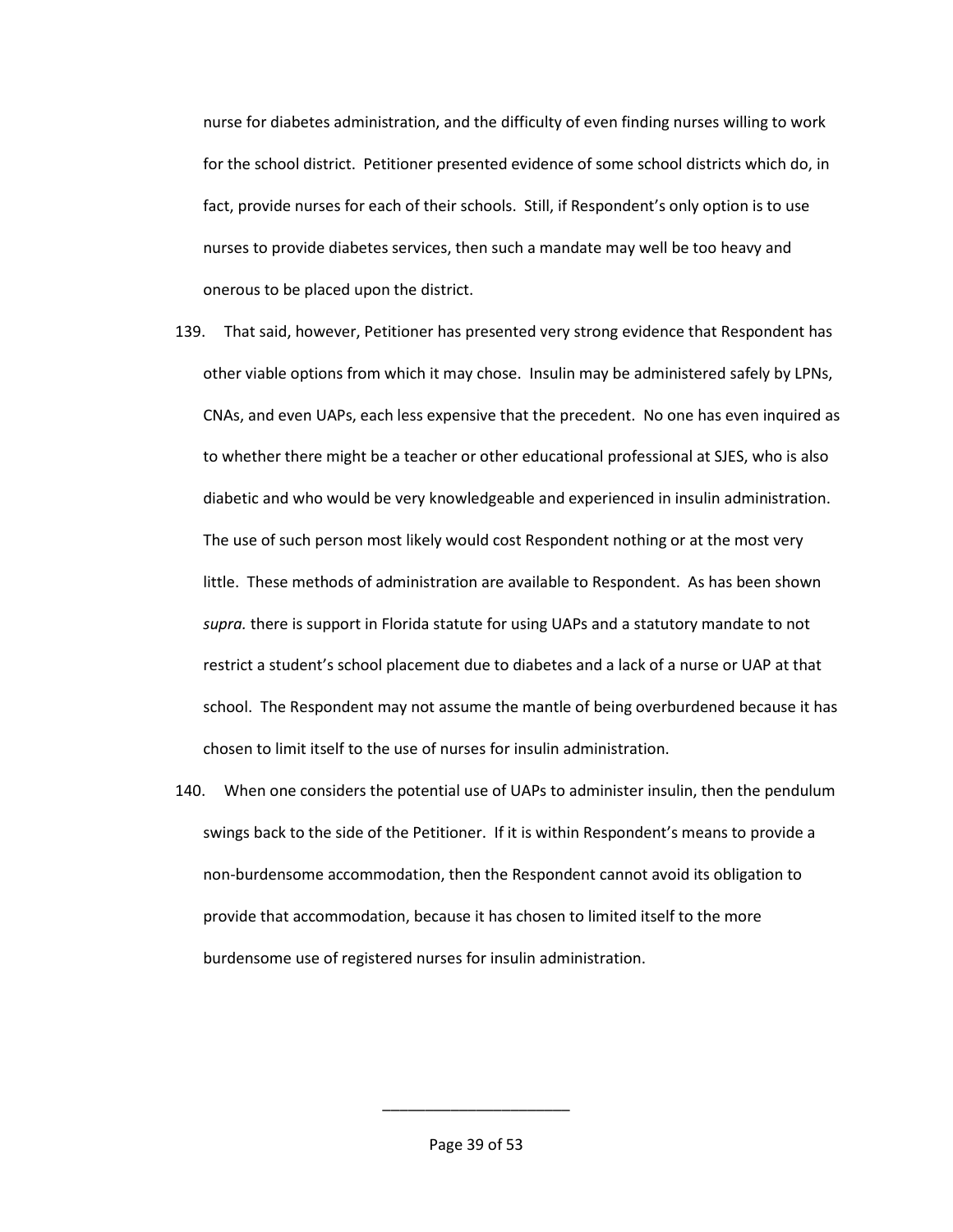- 141. Training UAPs at SJES to administer insulin would not fundamentally alter any aspect of the school's educational program and would not impose an "undue hardship" on Respondent.
- 142. Respondent argues, however, that the medical decision to delegate the responsibility for the administration of insulin to another person is a decision which resides solely in the person of the registered nurse or other higher medical professional.
- 143. Actually, there seems to be a consensus as to the above assertion by Respondent, not only among the various medical professionals who testified at hearing, but also among the parties. Petitioner does not deny the fact that the only the supervising registered nurse can make the final medical decision as to the delegation of responsibility for the administration of insulin.
- 144. Based upon this assertion, Respondent argues that "[t]his hearing officer cannot substitute his judgment for that of a licensed nurse working in the school setting relating to the delegation of a nursing task in the school setting." See Respondent's Proposed Final Order, page 11.
- 145. This hearing officer agrees that he may not overrule the individual, independent professional judgment of a licensed nurse, assigned responsibility for the care of Petitioner to refuse delegation, in accordance with the legally mandated factors as related in § 64B9- 14.002 F.A.C.. (See below). The evidence presented in this case, however, does not showing any "judgment" of the "licensed nurse working in the school setting" relative to the delegation of a nursing task for B.A.T.M.
- 146. The totality of the evidence makes it clear that the prohibition against the delegation of the administration of insulin was derived from Respondent's administrative policy on the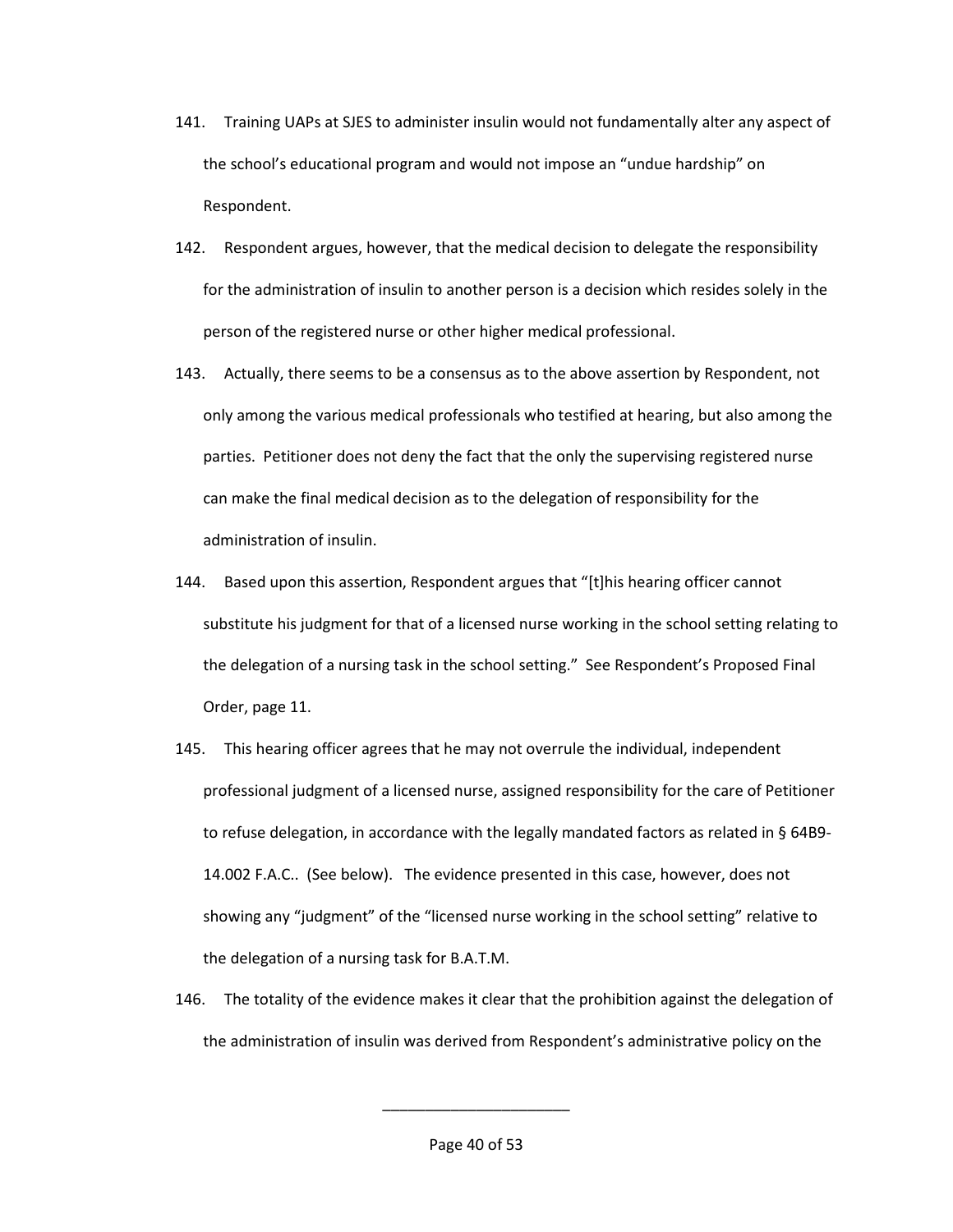issue. There was testimony by Respondent's nurses that this has been the policy in the district from since before these witnesses came to this district. There was no evidence presented that this policy was reviewed in light of medical advances in the monitoring of blood glucose, calculating caloric intake, determining appropriate dosage, etc.. While there was some evidence that the issue may have been discussed at various meetings of the district's nurses, this again does not rise to the standard of a reasoned, scientific consideration of the issues involved.

- 147. Such a policy does not rise to the level of the individualized, case-by-case deliberation anticipated in the laws empowering medical personnel to make a medical judgment whether or not to allow delegation of responsibility for insulin administration in a specific, unique situation.
- 148. Consider the Florida Administrative Code, which describes the factors that a nurse

should consider when exercising the nursing judgment as to whether to delegate a nursing

task.

#### **64B9-14.002 Delegation of Tasks or Activities.**

In the delegation process, the delegator must use nursing judgment to consider the suitability of the task or activity to be delegated.

- (1) Factors to weigh in selecting the task or activity include:
	- (a) Potential for patient harm.
	- (b) complexity of the task.

(c) Predictability or unpredictability of outcome including the reasonable potential for a rapid change in the medical status of the patient.

- (d) Level of interaction required or communication available with the patient.
- (e) Resources both in equipment and personnel available in the patient setting.
- (2) Factors to weigh in selecting and delegating to a specific delegate include:
	- (a) Normal assignments of the UAP.
	- (b) Validation or verification of the education and training of the delegate.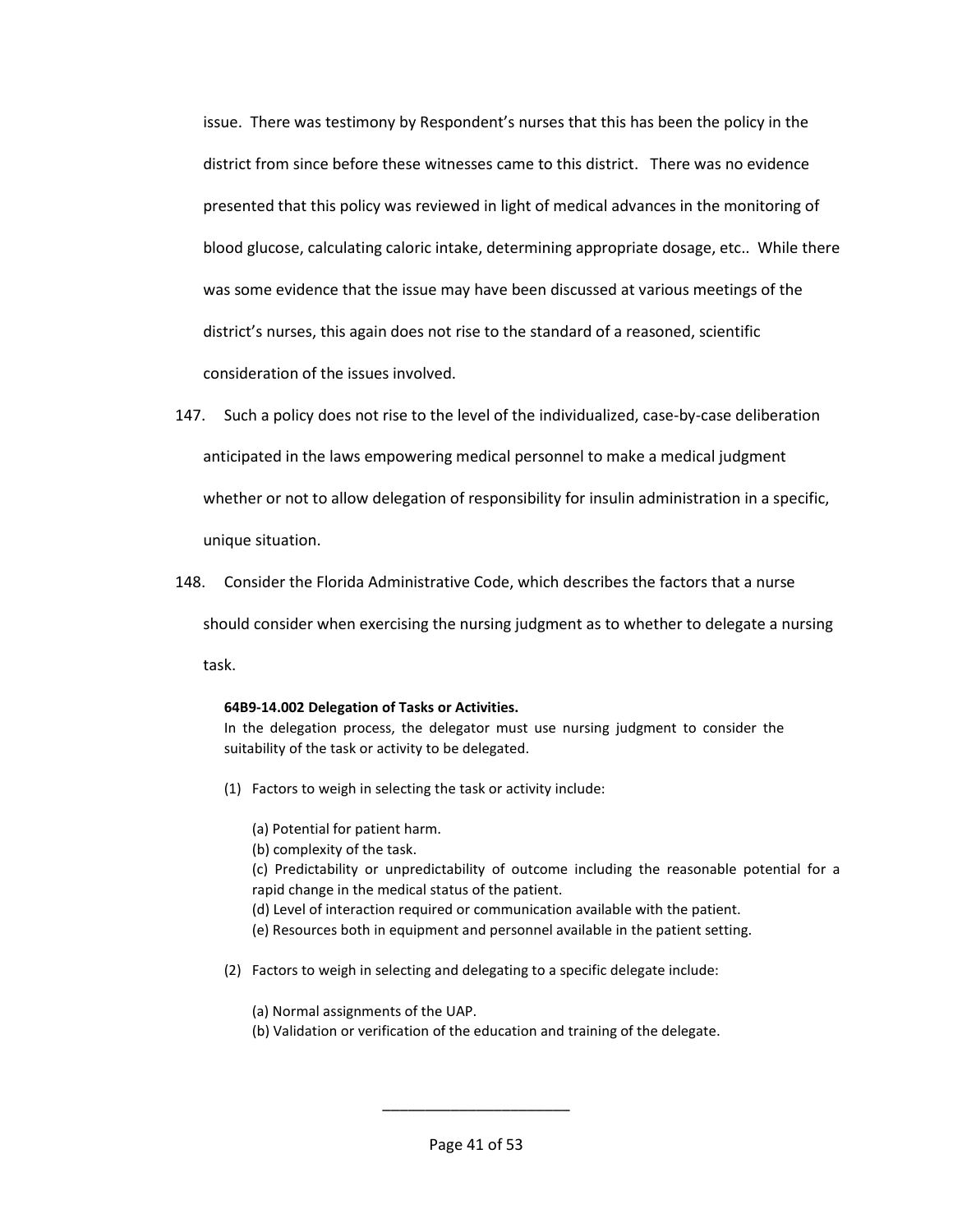- (3) The delegation process shall include communication to the UAP which identifies the task or activity, the expected or desired outcome, the limits of authority, the time frame for the delegation, the nature of the supervision required, verification of delegate's understanding of assignment, verification of monitoring and supervision.
- (4) Initial allocation of the task or activity to the delegate, periodic inspection of the accomplishment of such task or activity, and total nursing care responsibility remains with the qualified nurse delegating the tasks or assuming responsibility for supervision.

*Specific Authority 464.006 FS. Law Implemented 464.003(3)(a), (b), (d), (e), 464.018(1)(h) FS. History–New 1-1-96, Formerly 59S-14.002.* 

149. A major case in California involving the same issues (administration of insulin) was

resolved through settlement, with a Legal Advisory. The conclusions in this settle are very

instructive relative to the issues of this case.

#### **LEGAL ADVISORY ON RIGHTS OF STUDENTS WITH DIABETES IN CALIFORNIA'S K-12 PUBLIC SCHOOLS**

Pursuant to the recent Settlement Agreement in *K.C. et al. v. Jack O'Connell, et al*., Case No. C-05-4077 MMC, in the United States District Court for the Northern District of California, the California Department of Education (CDE)

An LEA may not have a blanket policy or general practice that insulin or glucagon administration, or other diabetes-related health care services, will only be provided by district personnel at one school in the district or will always require removal from the classroom in order to receive diabetes related health care services. For example, in *Christopher S. v. Stanislaus County Office of Educ*., 384 F.3d 1205, 1212 (9th Cir. 2004), the Ninth Circuit Court of Appeals noted that OCR has repeatedly held that blanket policies that preclude individual evaluation of a particular child's educational and health related services needs violate Section 504. (See also *Conejo Valley (CA) Unified Sch. Dist*., 20 IDELR (LRP) 1276, 1280 (OCR 1993) (district violated Section 504 by failing to perform an evaluation that was individualized by proposing changes in placement based upon a generalized district policy regarding who could perform injections without regard to student's individual education needs); *Irvine* (*CA) Unified Sch. Dist*., 23 IDELR 1144, 1146 (OCR 1995) (district's "unwritten policy" prohibiting blood glucose testing in classroom violated 34 CFR sec. 104.35(c )(3) requiring that a team of persons give careful consideration to all of the information available and makes determinations based upon the individual needs of the disabled student).) See further discussion below in the section of this advisory discussing IDEA entitled *Related Services May Include Management/Administration of Insulin and Other Diabetes Care Tasks for Children With the Disability of OHI.*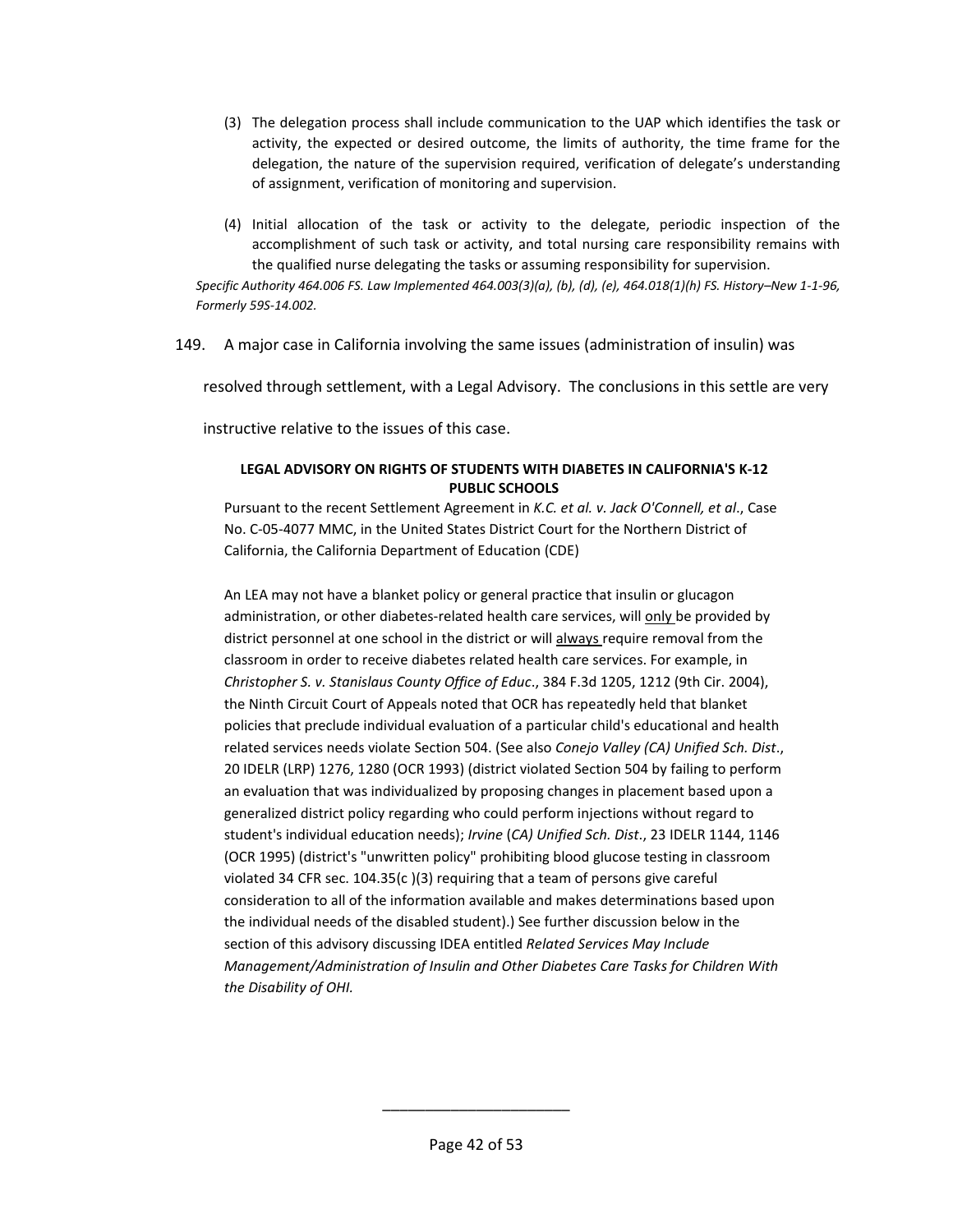- 150. It seems clear that both §504 and F.A.C. 64B9-14.002 required a case-by-case, individualized, deliberate consideration of the unique factors and circumstances required for the accommodation of Petitioner in her home school. There are many factors that might have been considered, such as:
	- a. Is Petitioner's diabetes stable? How complex are her blood glucose calculations?
	- b. How difficult is it to calculate her dosage and to draw the correct amount?
	- c. Are there responsible adults in her school who are, themselves, diabetic, with knowledge and experience in insulin administration?
	- d. Are there other individuals who could be trained as UAPs for the administration of the insulin?
- 151. Respondent school district's over-arching policy relative to the administration of diabetes care, which fails to consider the individual and unique needs of the student Petitioner on a case-by-case basis, necessarily violates Petitioner's § 504 procedural rights.
- 152. This hearing officer does acknowledge, however, that without question, deference should be shown to Respondent's administrative decisions. Respondent has the primary responsibility of providing educational services to children within the county's borders. It is generally understood that school districts have responsibility and discretion in determining appropriate educational methodologies. In medical matters, however, schools generally show an important deference to the student's medical doctors. They require doctor's orders before they provide medically-related services. They require very precise orders providing the exact doses and instructions as to how the services are to be provided. In this matter Petitioner's doctor approved of the administration of insulin by appropriately trained UAPs.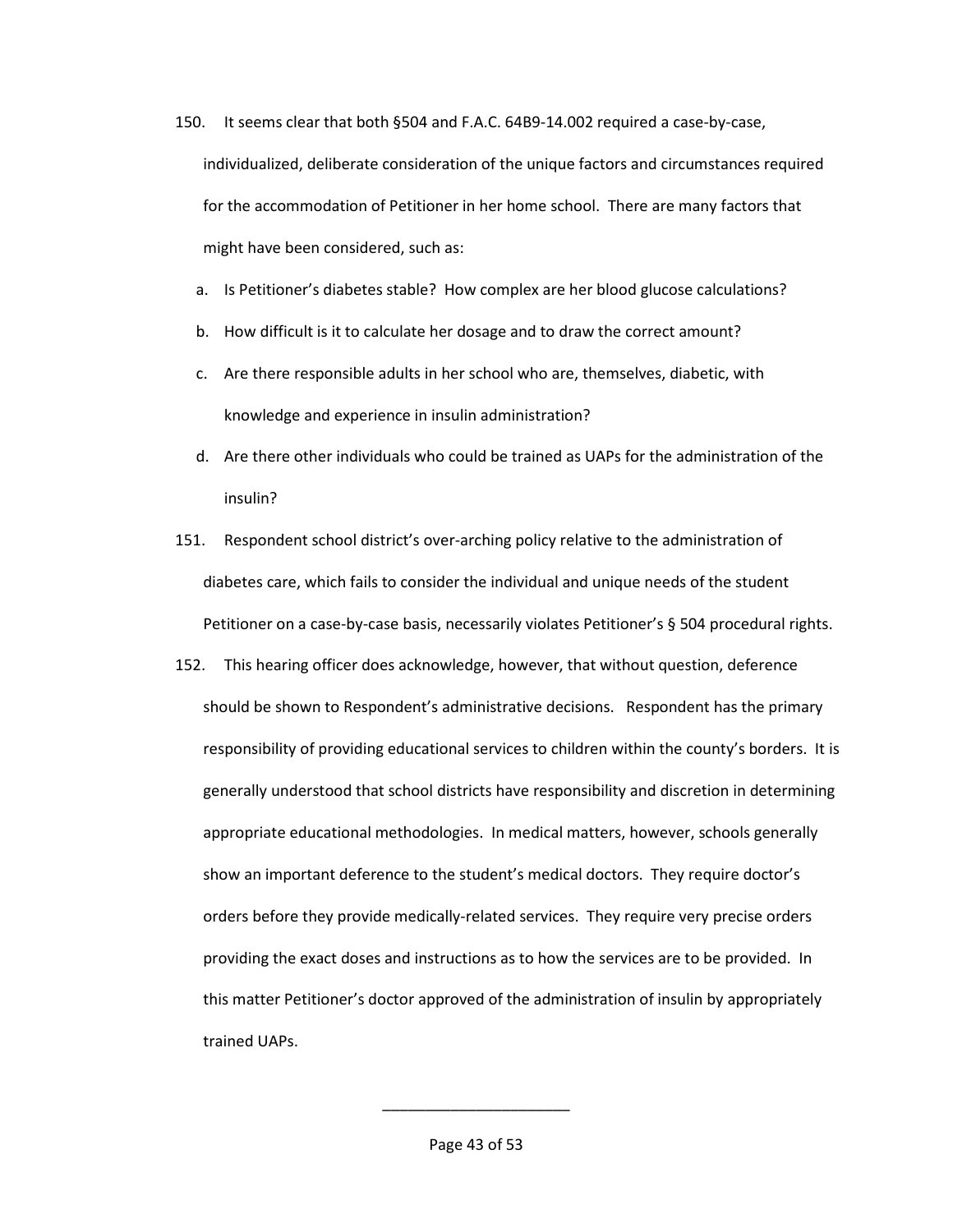- 153. This is not to say that a student's private physician has an absolute command over medically-related services, but that the private physician's medical opinion as to how the school should administer diabetes care is very persuasive in this instant case.
- 154. If all else were equal, there is no question that Respondent has the authority and responsibility to develop policies and procedures for the provision of medical services to the students under its care. This authority is not, however, without some modest limits, in that the policies and procedures developed must not unnecessarily treat students with disabilities differently that Respondent treats children without disabilities.
- 155. Respondent therefore retains the authority to maintain a policy that only registered nurses should provide insulin injections to students. What Respondent cannot do is use its policy decision to use only nurse administration of insulin, as grounds to defend its position that students, desiring district diabetes services, must transfer to a school where nurses are stationed. This is because Respondent does have alternative options for the provision of these services, which options would not be near as burdensome to Respondent.
- 156. The legal principle underlying the above statement is found in 34 C.F.R. § 104.10(a), which provides that § 504 and its mandates apply regardless of any state statutes, rules, regulations, or in this case, school board policy to the contrary.

The obligation to comply with this part is not obviated or alleviated by the existence of any state or local law or other requirement that, on the basis of handicap, imposes prohibitions or limit upon the eligibility of qualified handicapped persons to receive services or to practice any occupation or profession.

157. Again the California Legal Advisory very clearly expresses the principles discussed above:

# **LEGAL ADVISORY ON RIGHTS OF STUDENTS WITH DIABETES IN CALIFORNIA'S K-12 PUBLIC SCHOOLS**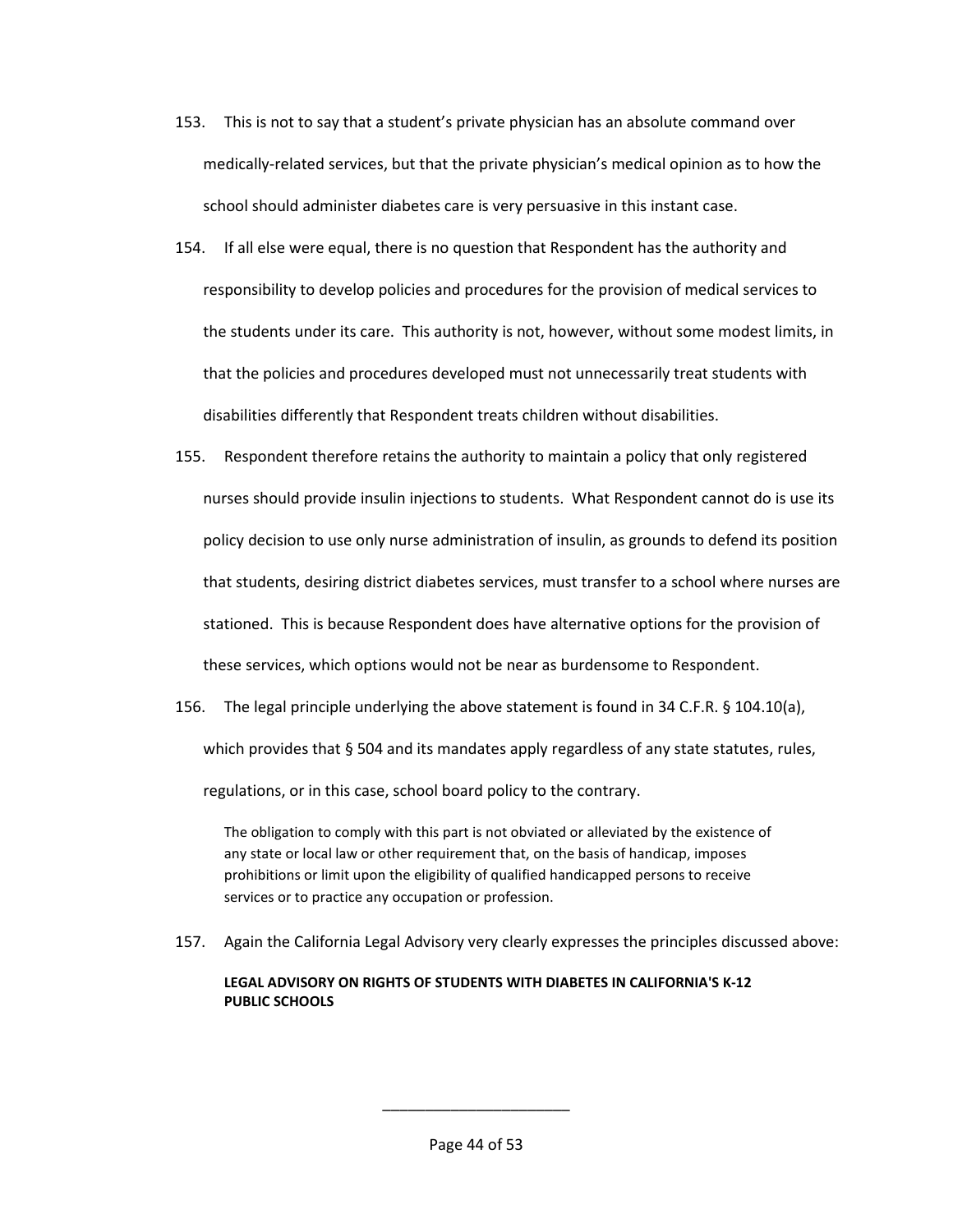Pursuant to the recent Settlement Agreement in *K.C. et al. v. Jack O'Connell, et al*., Case No. C-05-4077 MMC, in the United States District Court for the Northern District of California, the California Department of Education (CDE)

#### **F. School Placement Decisions**

School placement decisions may not be based upon the unwillingness of a district to provide needed related services to a child with OHI-diabetes disability at the school that the child would otherwise attend. A district may not require the parent to waive any rights, hold the district harmless, or agree to any particular placement or related services as a condition of administering medication or assisting a student in the administration of medication at school. (See Comment to IDEA regulations at p. 46587 (federal register) involving 34 CFR sec.  $300.116(c)$ : "Unless the IEP of a child with a disability requires some other arrangement, the child is educated in the school that he or she would attend if nondisabled…..Public agencies ….must not make placement decisions based on a public agency's needs or available resources, including budgetary considerations and the ability of the public agency to hire and recruit qualified staff;" see also *Berlin Brothersvalley (PA.) School Dist*., EHLR 353:124 (OCR 1988) (blanket waiver of liability as condition to provision of medical services prohibited). For example, a district may not have a blanket policy or general practice that insulin or glucagon administration or other diabetes-related health care service are only going to be provided by district personnel at one school in the district, or that a child will always need to be removed from the classroom in order to receive diabetes related health care services. An IEP developed in the legally-required manner, which takes into account all of the relevant medical and education factors under the IDEA for each disabled child, is the only way to ensure that such a student receives an individualized determination of what constitutes FAPE under the IDEA and relevant state statutes.

158. Finally, Respondent argues that the provision of insulin administration is a "related service" and not an "educational service." Without question It would be generally accepted that the provision of insulin administration provides the Petitioner "access" to her educational program and, thus is a "related service" and it is not an "educational service. As Respondent argues, the courts have held that under Title II or § 504, where claims do not involve challenges to educational services, the petitioner must show that Respondent acted with "deliberate indifference." R.K., 755 F.Supp.2d at 808; Duvali v. County of Kitsap, 260 F.3d 1124 (9<sup>th</sup> Cir. 2001); and A.P. ex rel. Peterson v. Anoka-Hennepin Indep. Sch. Dist. No. 11, 538 F.Supp.2d 1125 (D.Minn. 2008).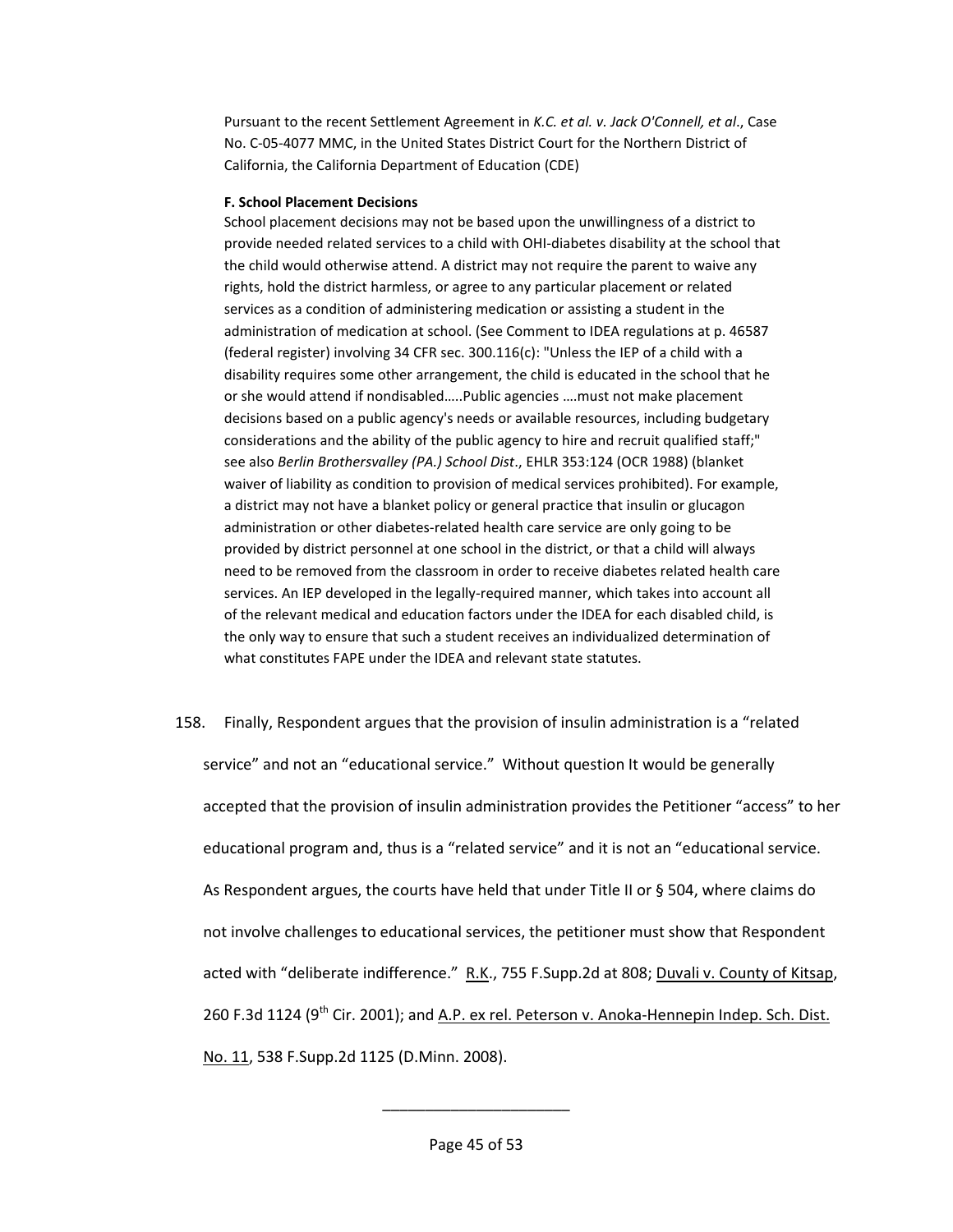159. A full reading of the Duvali v. County of Kitsap case cited above by Respondent, however, shows that the requirement of proving "deliberate indifference" arises when the plaintiff is seeking money damages.

To recover monetary damages under Title II of the ADA or the Rehabilitation Act, a plaintiff must prove intentional discrimination on the part of the defendant. *Ferguson v. City of Phoenix*, [157 F.3d 668,](http://openjurist.org/157/f3d/668) 674 (9th Cir. 1998). Duvali v. County of Kitsap, 260 F.3d 1124 (9<sup>th</sup> Cir. 2001);

160. This means that while the requirement of proving "deliberate indifference" is required for establishing damages, this requirement cannot be raised as a shield against a finding of § 504 discrimination for the purpose of enjoining the practice.

161. In order to act with "deliberate indifference" a respondent must act with a "conscious disregard" for a petitioner's rights. See Bd. of County Comm'rs v. Brown. 520 U.S. 397, 407, 117 S.Ct. 1382, 137 L.Ed.2d 626 (1997), holding that "[a] showing of simple or even heightened negligence will not suffice." Furthermore, A.P. ex rel. Peterson v. Anoka-Hennepin Indep. Sch. Dist. No. 11 held that this level of conscious disregard requires either that the defendant knows that its actions will violate the plaintiff's rights, or that the violation is a "plainly obvious consequence" of such actions. (citing Brown, 520 U.S. 410, 117 S.Ct. 1382); R.K., 755 F.Supp.2d at 810).

162. The court in Duvali helped define the requirement of "deliberate indifference."

Deliberate indifference requires both knowledge that a harm to a federally protected right is substantially likely, and a failure to act upon that the likelihood. City of Canton v. Harris, [489 U.S. 378,](http://openjurist.org/489/us/378) 389 (1988); see also id. at 395 (O'Connor, J., concurring) (deliberate indifference requires both "some form of notice . . . and the opportunity to conform to[statutory] dictates").

163. The court in B.M. v. Board of Education of Scott, Kentucky, 51 IDELR 5 (2008) also defines "deliberate indifference.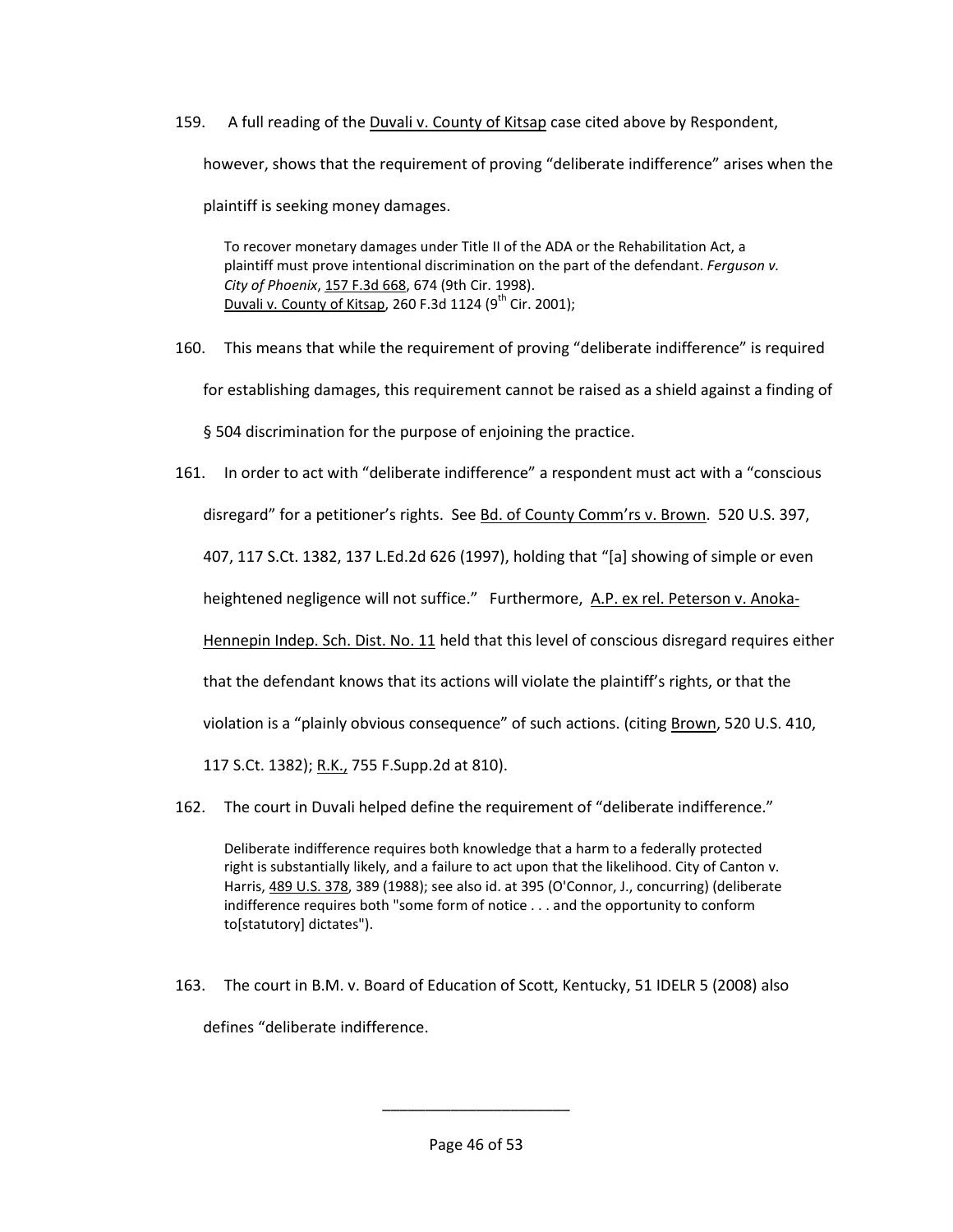A defendant is deliberately indifferent only if he acts with "conscious disregard" for a plaintiff's rights." *Board of County Comm'rs v. Brown,* 520 U.S. 397, 407, 117 S. Ct. 1382, 137 L. Ed. 2d 626 (1997). "A showing of simple or even heightened negligence will not suffice." *Id.* Such conscious disregard exists only if either (1) the defendant actually knows that its actions will violate the plaintiff's rights or (2) such a violation is the "plainly obvious consequence" of the defendant's actions. *See Peterson,* 538 F.Supp.2d at 1147 *(citing Brown,* 520 U.S. at 410).

- 164. This hearing officer is limited from ordering damages against the school board by the school board policy under which this hearing officer was authorized to hear and decide this matter. In the event that Petitioner may wish to seek damages against Respondent it would be necessary for Petitioner to file suit in federal court.
- 165. That said, Petitioner has not pleaded facts nor presented evidence that rises to the level of "conscious disregard," as defined above, on the part of Respondent that would permit a finding or conclusion of law that Petitioner should be awarded damages.
- 166. Reimbursement of actual costs, including time, expended by Petitioner due to the discriminatory actions of Respondent, would not be excluded by the above limitation of damages and it is found that Respondent is responsible for the cost of performing acts, which were the responsibility of Respondent. It is only in this way that Respondent can remediate its failure to provide a free and appropriate education to Petitioner.
- 167. Petitioner has presented sufficient evidence to establish that Respondent has a district policy, which is applied without the consideration of the individual and unique needs and circumstances of each student seeking accommodation and services. Respondent has presented evidence that it prefers not to allow the administration of insulin by any personnel except for licensed registered nurses. Respondent has failed to provide, however, sufficient evidence to establish that the administration of insulin by UAPs is sufficiently dangerous, that Respondent would be justified in refusing UAP administration of insulin. The resulting effect of this policy has been to deny Petitioner her right to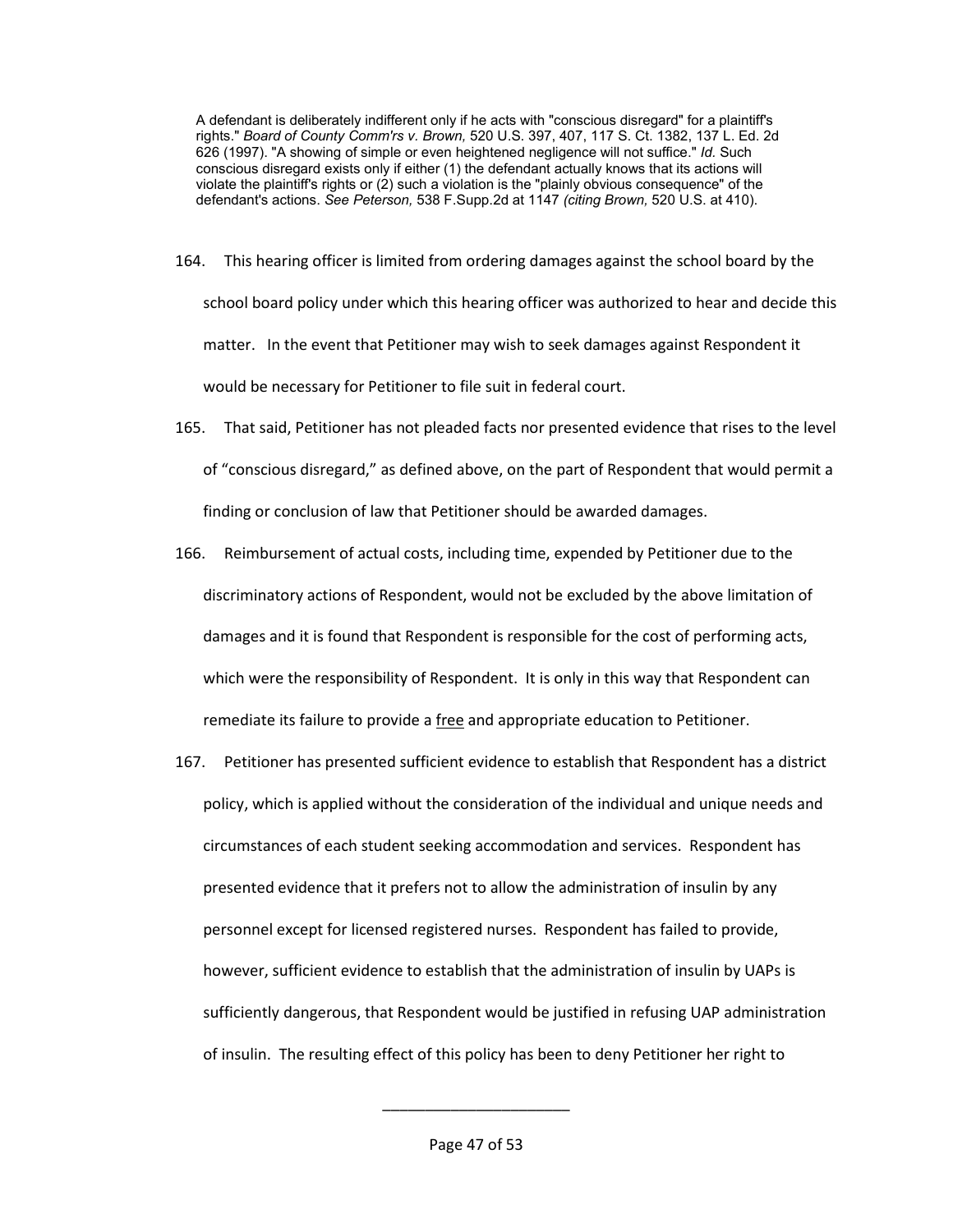participate in Respondent's programs, to the extent possible, with appropriate and reasonable accommodations and services, in the same way and in the same school as she would if she were not disabled.

- 168. This hearing officer is not in any way critical of Respondent's desire to offer to meet Petitioner's insulin administration needs through the services of a licensed medical professional, a registered nurse. This is a very appropriate offer and many parents may happily prefer such services. The district is not obligated to place nurses in every school where there is a child with diabetes. What the district must do is consider the individual, specific needs of each child seeking insulin administration accommodations under § 504 and to provide appropriate and reasonable accommodations, which accommodations may include administration by a registered nurse, a LPN, a CNA, or a UAP, at the district's discretion, that the child, if she wishes, may remain in the school she would have been in if she were not disabled.
- 169. Respondent has argued that this hearing officer does not have the authority to override a nurse's individual discretion relative to the administration of insulin. This hearing officer agrees that he lacks the authority to order a nurse or any other employee of Respondent to do anything. It is not necessary for this officer to make such an order. It is Respondent's responsibility and obligation to provide reasonable accommodations to students with disabilities being served in the school district. Respondent may provide these accommodations in any way (RN, LPN, CNA, or UAP) Respondent would like, as long as Respondent does not unreasonably withhold appropriate accommodations, as was done in this instant cause. Assigning supervising RNs who are willing to delegate these responsibilities to willing, and appropriately trained LPNs, CNAs, or UAPs, who have a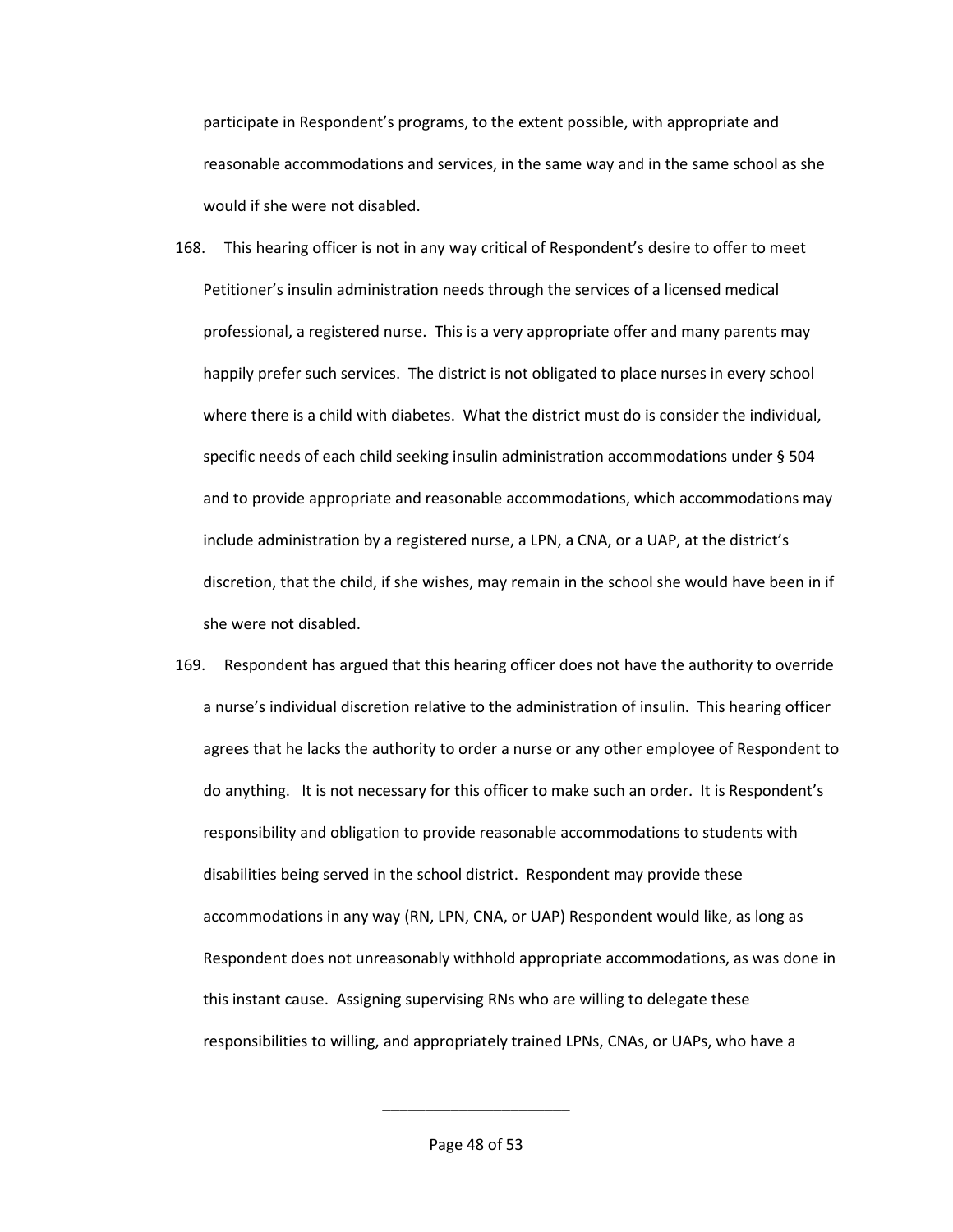demonstrated capacity to faithfully and safely administer insulin and provide the diabetes accommodations and services required, is the responsibility of the school district.

# **CONCLUSION AND ORDER**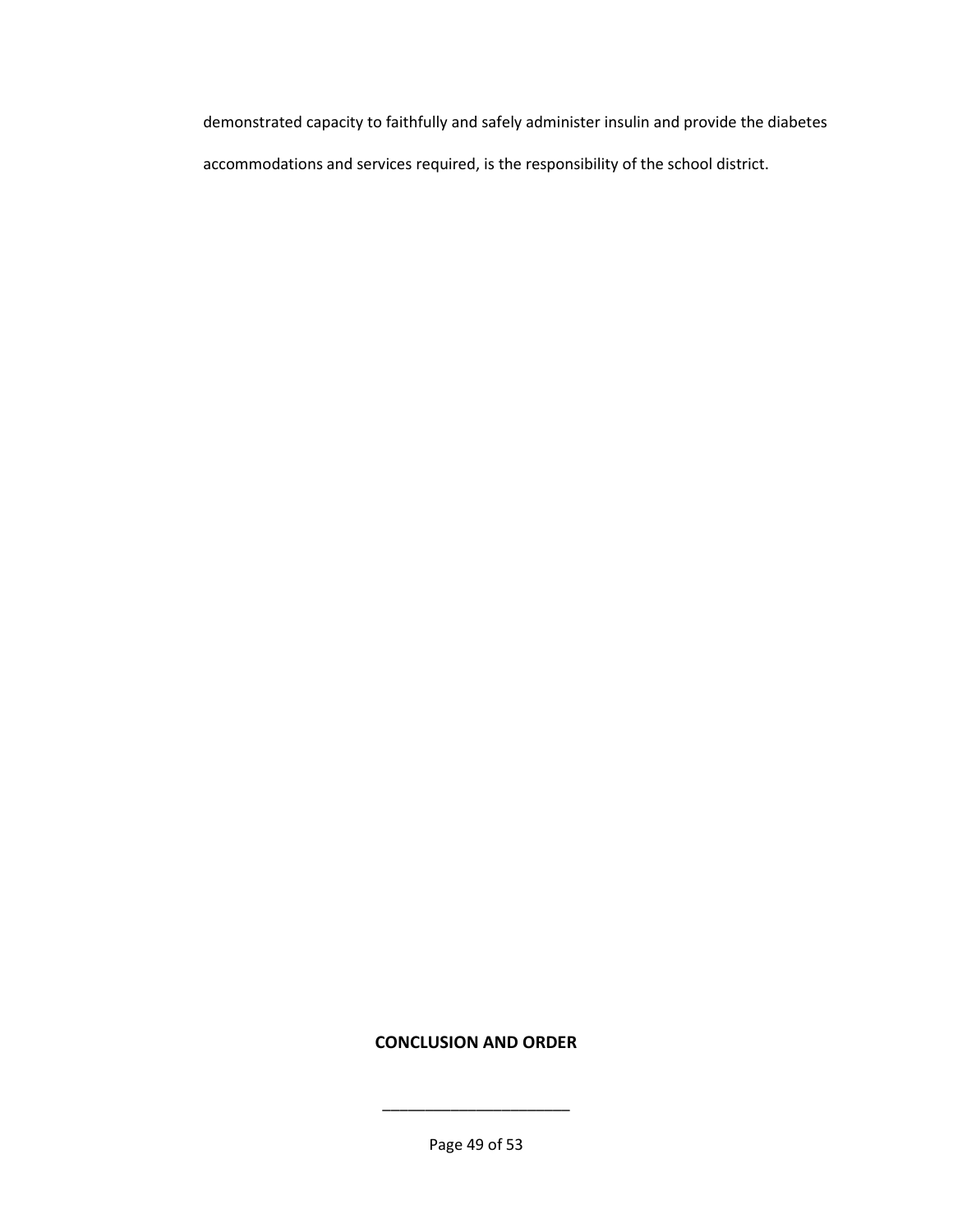- A. B.A.T.M. is a student, with a disability as defined under § 504 of the Rehabilitation Act of 1973, as amended, 29 U.S.C. § 784; she attends Respondent's public schools, which are recipients of federal funds; and she is otherwise qualified for the relevant educational program being offered by Respondent School District at her home-zoned school.
- B. Respondent School District violated B.A.T.M.'s rights against discrimination under § 504, when it refused to individually and specifically consider the viability of reasonable accommodations, which would have permitted B.A.T.M. to receive the administration of her insulin administration at her home school.
- C. Respondent School District shall revise its policies relative to the administration of insulin as an accommodation to children with diabetes, so that they conform to this Order in that:
	- 1. Each student requesting the accommodation of the administration of insulin to students, who are unable to self-administer insulin, shall be provided with individualized and personally specific consideration to determine the extent to which such insulin administration can be reasonably provided in the school he or she would attend if not disabled;
	- 2. In making the individualized assessment above, Respondent shall, both in policy and practice, recognize that it is generally appropriate and reasonable, limited only by the exact personal circumstances of the student and the personnel available for training and service, to provide for the administration of the insulin through the services of RNs, LPNs, CNAs, or trained non-medical personnel (UAPs).
	- 3. The use of LPNs, CNAs, or trained non-medical personnel for the administration of insulin to students, who are unable to self-administer insulin, and who desire to remain in to be educated in their home-zoned school or the school the child would attend if not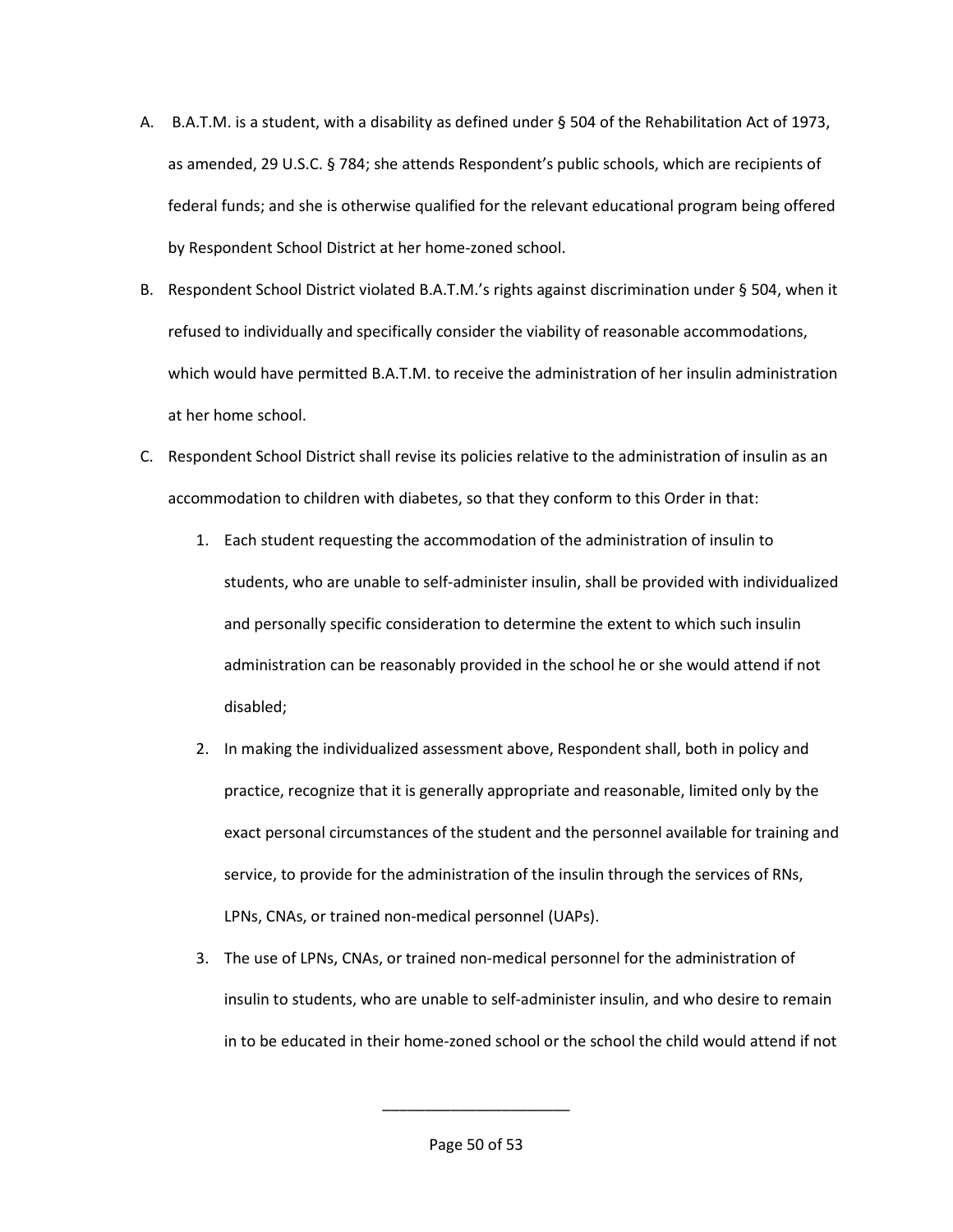disabled, shall not be unreasonably denied, or otherwise discouraged by District policy or practice, written or unwritten.

- 4. It is a reasonable accommodation for the District to assure that Nurses who might need to supervise LPNs, CNAs, or trained non-medical personnel, be willing to delegate the responsibility of diabetes monitoring and insulin administration, as long as such delegation can be done safely. The requirement of safety is a determination which relates only to the specific medical circumstances of the student and the individual abilities and training of the potential non-medical personnel available, not to the medical professional's personal feelings toward the practice of delegation.
- 5. Respondent shall provide notice to the parents of all students, who are unable to selfadminister insulin and who thus would be eligible for a reconsideration of their medical or § 504 plans relative to the administration of insulin.
- D. Respondent shall immediately convene a new § 504 meeting for Petitioner and the participants in such meeting shall consider how Petitioner's desire to be educated in her home-zoned school can be reasonably accommodated through the use of either a RN, LPN, CAN, or a trained nonmedical adult staff member (UAP), in accordance with the above directive as to the administration of insulin. The accommodations to be provided to Petitioner shall either be detailed on her § 504 plan, or shall be detailed on a medical service plan, which is incorporated by reference on the § 504 plan.
- E. It is appropriate for Respondent to reimburse Petitioner's parents for the cost of the services provided by Petitioner's parents and it is so ordered. Petitioner and Respondent shall agree together as to the exact amount of such reimbursement, or Petitioner may petition the federal court for relief.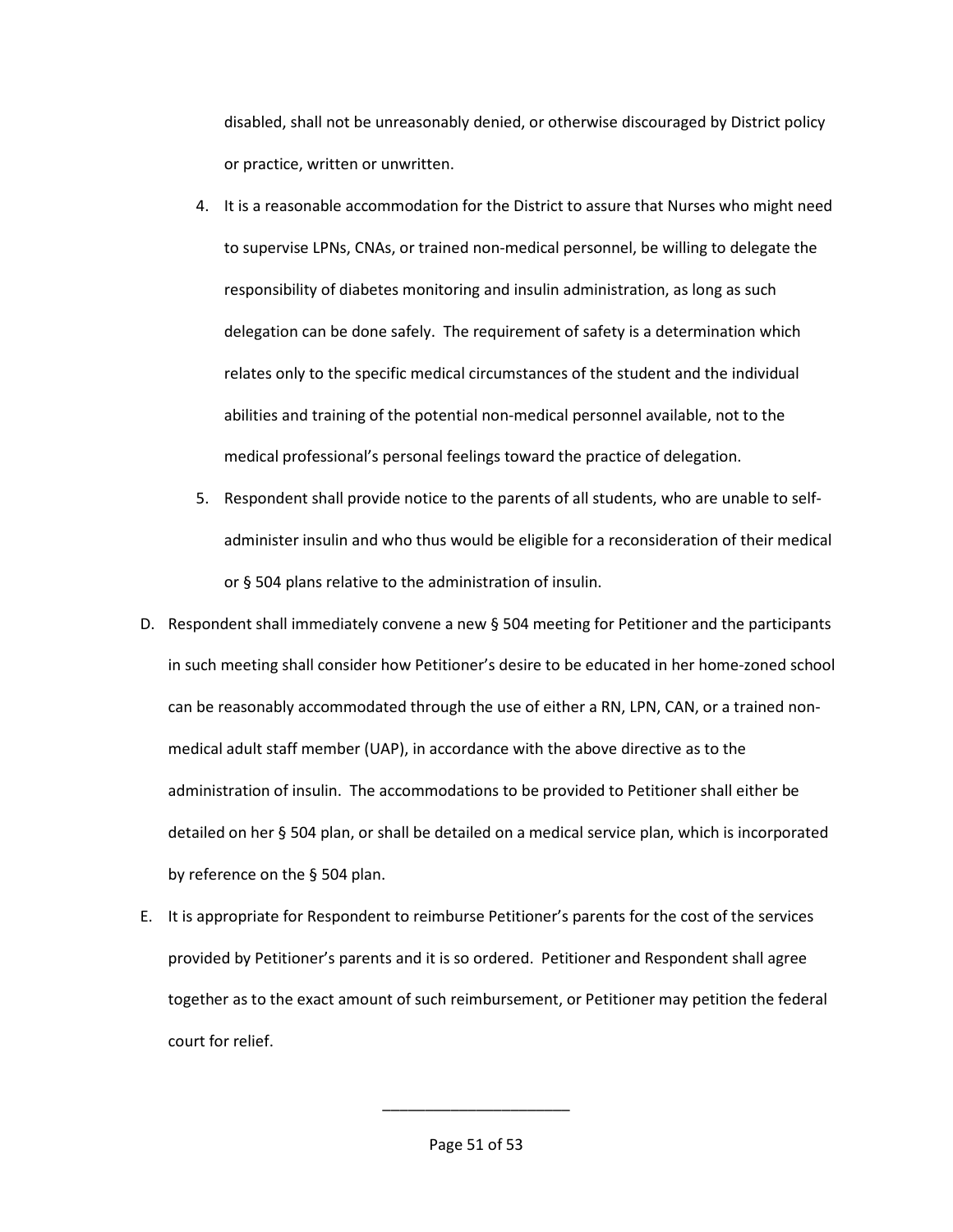F. Petitioner's have substantially prevailed in this cause.

**DONE AND ORDERED** this 4th day of October, 2011, in St. Petersburg, Pinellas County, Florida.

# /s/ Mark S. Kamleiter

Mark S. Kamleiter, Esquire § 504 Hearing Officer 2509 First Avenue S. St. Petersburg, FL 33701 (727) 323-2555 Fax Filing (727) 323-2599 Filed this 4th day of October, 2011.

# COPIES FURNISHED:

James A. Robinson, Esquire, and David Koperski, Esquire School Board of Pinellas County 301 Fourth St. SW P.O. Box 2942 Largo, Florida 33779-2942 Co-Counsel for Respondent

Kathryn R. Dutton-Mitchell, Esq. Ann Siegel, Esq. Catalina Urquijo, Esq. 1930 Harrison Street, Suite 104 Hollywood, Florida 33020 Co-Counsel for Petitioner